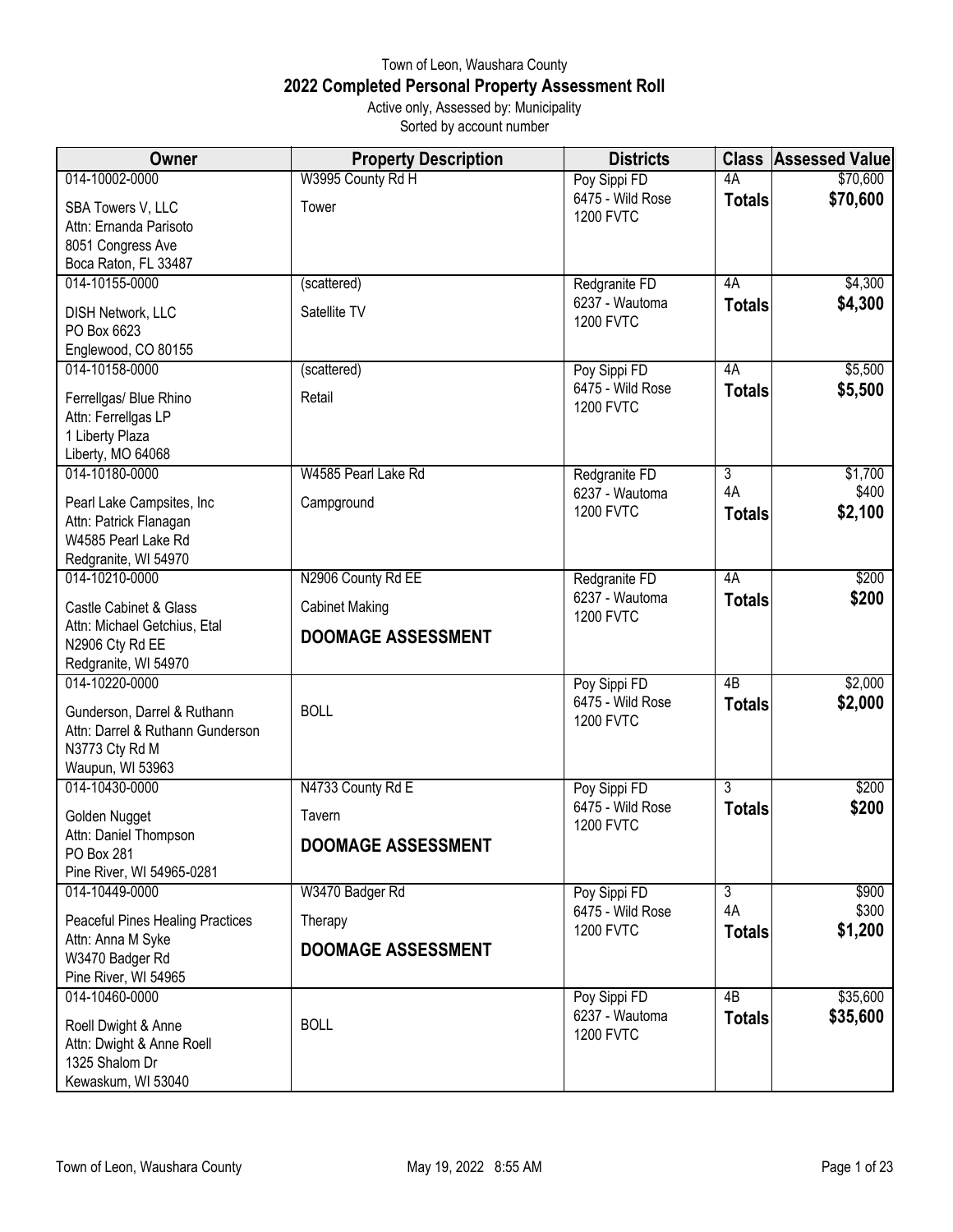| Owner                                             | <b>Property Description</b>   | <b>Districts</b>                     |                 | <b>Class Assessed Value</b> |
|---------------------------------------------------|-------------------------------|--------------------------------------|-----------------|-----------------------------|
| 014-10585-0000                                    | W3125 Badger Dr               | Poy Sippi FD                         | 3<br>4A         | \$100                       |
| Jorgensen Enterprises, Inc                        | Excavating                    | 6475 - Wild Rose<br><b>1200 FVTC</b> | <b>Totals</b>   | \$2,900<br>\$3,000          |
| Attn: Gary Jorgensen<br>W3125 Badger Dr           | <b>DOOMAGE ASSESSMENT</b>     |                                      |                 |                             |
| Pine River, WI 54965                              |                               |                                      |                 |                             |
| 014-10615-0000                                    | N3382 County Rd E             | 6237 - Wautoma                       | 4A              | \$700                       |
| Yesse, Keith                                      | Mechanic Shop                 | <b>1200 FVTC</b>                     | <b>Totals</b>   | \$700                       |
| d.b.a. Yesse Repair                               | <b>DOOMAGE ASSESSMENT</b>     |                                      |                 |                             |
| N3382 Cty Rd E                                    |                               |                                      |                 |                             |
| Redgranite, WI 54970-7010<br>014-11001-0000       | W4585 Pearl Lake Rd Unit 001  | Redgranite FD                        | 4B              | \$800                       |
|                                                   |                               | 6237 - Wautoma                       | <b>Totals</b>   | \$800                       |
| Wallace, Rosemary<br>8940 S Shepard Ave           | Flanagans Pearl Lake Campsite | <b>1200 FVTC</b>                     |                 |                             |
| Oak Creek, WI 53154-3914                          |                               |                                      |                 |                             |
| 014-11003-0000                                    | W4585 Pearl Lake Rd Unit 003  | Redgranite FD                        | $\overline{AB}$ | \$1,100                     |
| Olesen, Cory                                      | Flanagans Pearl Lake Campsite | 6237 - Wautoma<br><b>1200 FVTC</b>   | <b>Totals</b>   | \$1,100                     |
| Attn: Cory Olesen                                 |                               |                                      |                 |                             |
| 640 Mckinley Ave<br>Omro, WI 54963                |                               |                                      |                 |                             |
| 014-11004-0000                                    | W4585 Pearl Lake Rd Unit 004  | Redgranite FD                        | $\overline{AB}$ | \$2,700                     |
| Boehlke, Erica                                    | Flanagans Pearl Lake Campsite | 6237 - Wautoma                       | <b>Totals</b>   | \$2,700                     |
| 4317 Bordeaux Ct                                  |                               | <b>1200 FVTC</b>                     |                 |                             |
| Janesville, WI 53546-3709                         |                               |                                      |                 |                             |
| 014-11005-0000                                    | W4585 Pearl Lake Rd Unit 005  | Redgranite FD                        | $\overline{AB}$ | \$3,900                     |
| Neuber, Cindy                                     | Flanagans Pearl Lake Campsite | 6237 - Wautoma<br><b>1200 FVTC</b>   | <b>Totals</b>   | \$3,900                     |
| 823 S Nash St                                     |                               |                                      |                 |                             |
| Hortonville, WI 54944-8513<br>014-11006-0000      | W4585 Pearl Lake Rd Unit 006  | Redgranite FD                        | $\overline{AB}$ | \$2,000                     |
|                                                   |                               | 6237 - Wautoma                       | <b>Totals</b>   | \$2,000                     |
| Laning, Keith<br>Attn: Keith Laning               | Flanagans Pearl Lake Campsite | <b>1200 FVTC</b>                     |                 |                             |
| 417 Forest St                                     |                               |                                      |                 |                             |
| Fond Du Lac, WI 54935-3920                        |                               |                                      |                 |                             |
| 014-11008-0000                                    | W4585 Pearl Lake Rd Unit 008  | Redgranite FD<br>6237 - Wautoma      | 4B              | \$2,300<br>\$2,300          |
| Reitz, Charlene                                   | Flanagans Pearl Lake Campsite | <b>1200 FVTC</b>                     | <b>Totals</b>   |                             |
| W9125 State Highway 23<br>Eldorado, WI 54932-9613 |                               |                                      |                 |                             |
| 014-11014-0000                                    | W4585 Pearl Lake Rd Unit 014  | Redgranite FD                        | 4B              | \$1,700                     |
| Coleman, Janet                                    | Flanagans Pearl Lake Campsite | 6237 - Wautoma                       | <b>Totals</b>   | \$1,700                     |
| Attn: Janet Coleman                               |                               | <b>1200 FVTC</b>                     |                 |                             |
| PO Box 341                                        |                               |                                      |                 |                             |
| Neenah, WI 54956<br>014-11015-0000                | W4585 Pearl Lake Rd Unit 015  | Redgranite FD                        | 4B              | \$1,500                     |
|                                                   |                               | 6237 - Wautoma                       | <b>Totals</b>   | \$1,500                     |
| Baker, Chris & Eve<br>1549 Whitetail Dr           | Flanagans Pearl Lake Campsite | <b>1200 FVTC</b>                     |                 |                             |
| Neenah, WI 54956-4494                             |                               |                                      |                 |                             |
| 014-11016-0000                                    | W4585 Pearl Lake Rd Unit 016  | Redgranite FD                        | $\overline{AB}$ | \$600                       |
| Kundert, Paula                                    | Flanagans Pearl Lake Campsite | 6237 - Wautoma<br><b>1200 FVTC</b>   | <b>Totals</b>   | \$600                       |
| Attn: Paula & Kevin Kundert                       |                               |                                      |                 |                             |
| 860 Park Ridge Ave<br>Oshkosh, WI 54901-1588      |                               |                                      |                 |                             |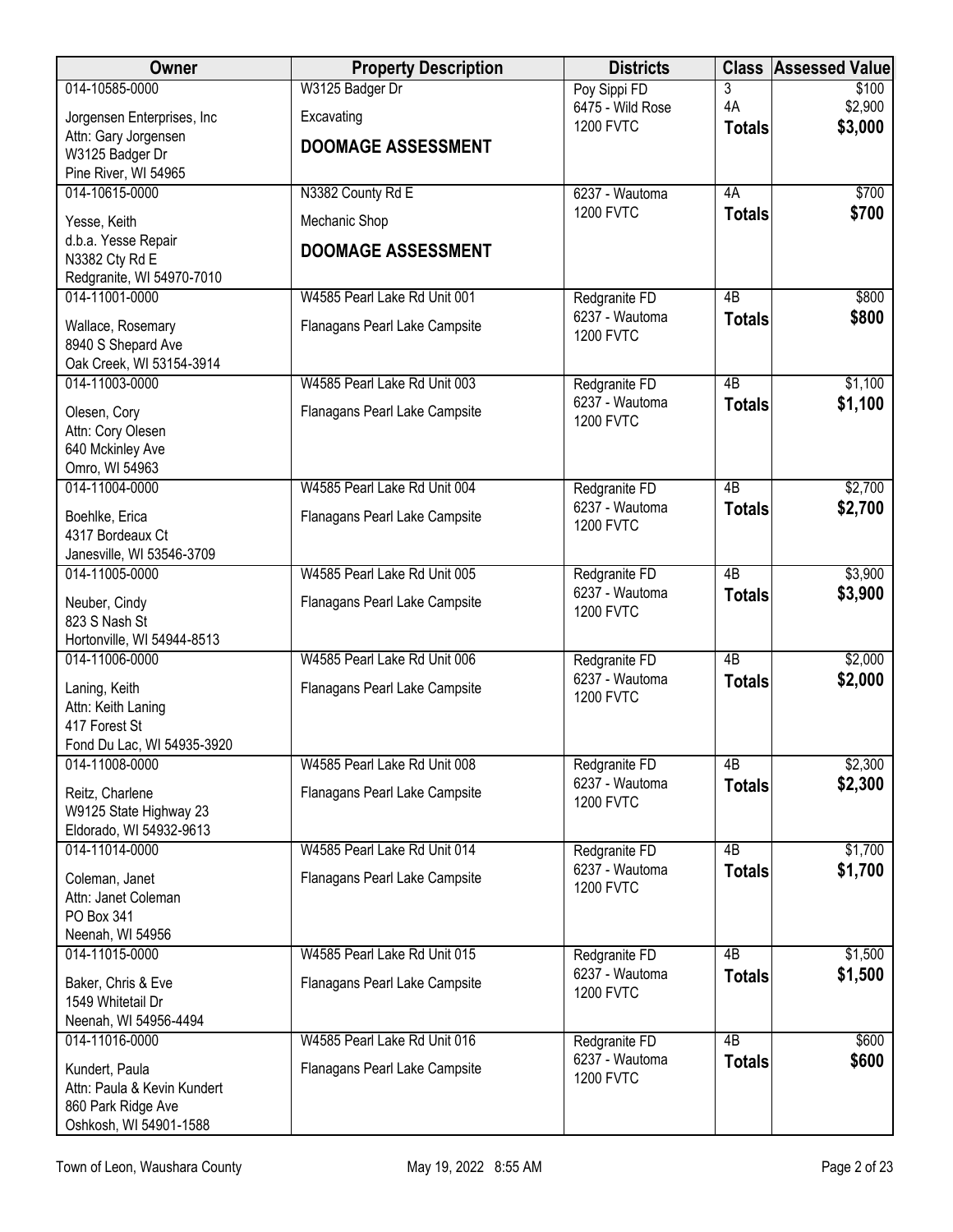| Owner                                                                                         | <b>Property Description</b>   | <b>Districts</b>                   | <b>Class</b>    | <b>Assessed Value</b> |
|-----------------------------------------------------------------------------------------------|-------------------------------|------------------------------------|-----------------|-----------------------|
| 014-11017-0000                                                                                | W4585 Pearl Lake Rd Unit 017  | Redgranite FD                      | $\overline{AB}$ | \$400                 |
| Martin, William<br>215 Elm St                                                                 | Flanagans Pearl Lake Campsite | 6237 - Wautoma<br><b>1200 FVTC</b> | <b>Totals</b>   | \$400                 |
| Ripon, WI 54971                                                                               |                               |                                    |                 |                       |
| 014-11021-0000                                                                                | W4585 Pearl Lake Rd Unit 021  | Redgranite FD                      | $\overline{AB}$ | \$300                 |
| Soufal, Janice<br>Attn: Janice Soufal<br>W9315 School Rd                                      | Flanagans Pearl Lake Campsite | 6237 - Wautoma<br><b>1200 FVTC</b> | <b>Totals</b>   | \$300                 |
| Hortonville, WI 54944-9662<br>014-11022-0000                                                  | W4585 Pearl Lake Rd Unit 022  | Redgranite FD                      | 4B              | \$1,100               |
| Manthey, James<br>Attn: James Manthey<br>869 Forest Ave<br>Fond Du Lac, WI 54935-3843         | Flanagans Pearl Lake Campsite | 6237 - Wautoma<br><b>1200 FVTC</b> | <b>Totals</b>   | \$1,100               |
| 014-11023-0000                                                                                | W4585 Pearl Lake Rd Unit 023  | Redgranite FD                      | 4B              | \$500                 |
| Balcerzak, Ward<br>1713 Cottontail Dr<br>Oshkosh, WI 54904-6882                               | Flanagans Pearl Lake Campsite | 6237 - Wautoma<br><b>1200 FVTC</b> | <b>Totals</b>   | \$500                 |
| 014-11024-0000                                                                                | W4585 Pearl Lake Rd Unit 024  | Redgranite FD                      | $\overline{AB}$ | \$2,800               |
| Woods, Glenn<br>Attn: Glenn Woods<br>1906 84th St<br>Kenosha, WI 53413                        | Flanagans Pearl Lake Campsite | 6237 - Wautoma<br><b>1200 FVTC</b> | <b>Totals</b>   | \$2,800               |
| 014-11025-0000                                                                                | W4585 Pearl Lake Rd Unit 025  | Redgranite FD                      | $\overline{AB}$ | \$4,200               |
| Toth, Nancy<br>Attn: Nancy Toth<br>114 Ledgeview Dr<br>Fond Du Lac, WI 54935-3515             | Flanagans Pearl Lake Campsite | 6237 - Wautoma<br><b>1200 FVTC</b> | <b>Totals</b>   | \$4,200               |
| 014-11026-0000                                                                                | W4585 Pearl Lake Rd Unit 026  | Redgranite FD                      | 4B              | \$3,600               |
| Furman, Ted & Colleen<br>Attn: Ted or Colleen Furman<br>5255 County Rd A<br>Oshkosh, WI 54901 | Flanagans Pearl Lake Campsite | 6237 - Wautoma<br><b>1200 FVTC</b> | <b>Totals</b>   | \$3,600               |
| 014-11027-0000                                                                                | W4585 Pearl Lake Rd Unit 027  | Redgranite FD                      | 4B              | \$700                 |
| Turner, Mike & Deb<br>Attn: Mike & Deb Turner<br>N5701 Allan Ct<br>Fond Du Lac, WI 54935-6501 | Flanagans Pearl Lake Campsite | 6237 - Wautoma<br><b>1200 FVTC</b> | <b>Totals</b>   | \$700                 |
| 014-11028-0000                                                                                | W4585 Pearl Lake Rd Unit 028  | Redgranite FD                      | 4 <sub>B</sub>  | \$900                 |
| Tischer, Mark<br>2122 S 97th St<br>West Allis, WI 53227-1435                                  | Flanagans Pearl Lake Campsite | 6237 - Wautoma<br><b>1200 FVTC</b> | <b>Totals</b>   | \$900                 |
| 014-11049-0000                                                                                | W4585 Pearl Lake Rd Unit 049  | Redgranite FD                      | $\overline{AB}$ | \$1,400               |
| Gifford, Ben & Julie<br>2619 N 75th St<br>Wauwatosa, WI 53213-1105                            | Flanagans Pearl Lake Campsite | 6237 - Wautoma<br><b>1200 FVTC</b> | <b>Totals</b>   | \$1,400               |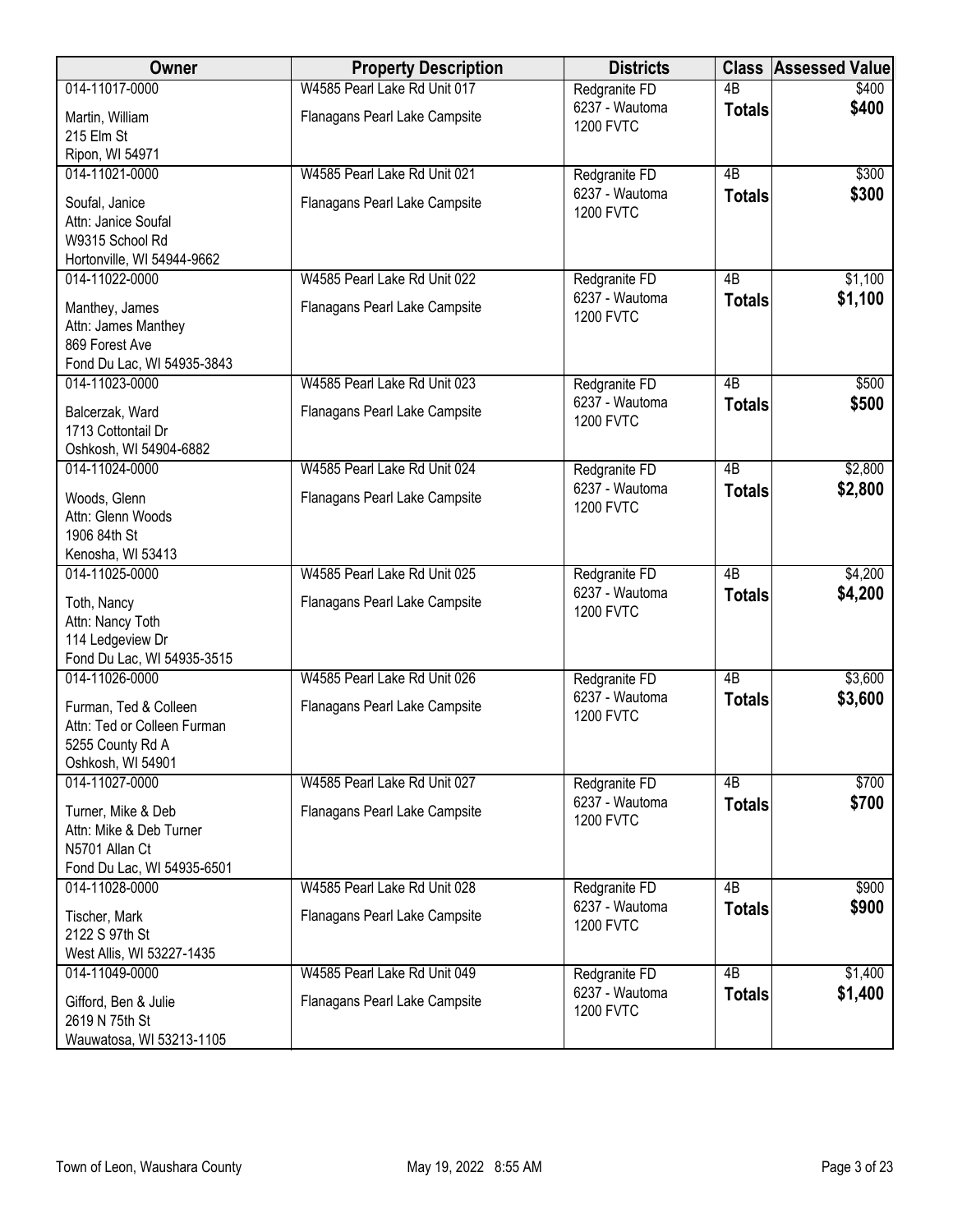| <b>Owner</b>                                      | <b>Property Description</b>   | <b>Districts</b>                   | <b>Class</b>    | <b>Assessed Value</b> |
|---------------------------------------------------|-------------------------------|------------------------------------|-----------------|-----------------------|
| 014-11051-0000                                    | W4585 Pearl Lake Rd Unit 051  | Redgranite FD                      | $\overline{AB}$ | \$400                 |
| Van Nocker, Ron<br>Attn: Ron Van Nocker           | Flanagans Pearl Lake Campsite | 6237 - Wautoma<br><b>1200 FVTC</b> | <b>Totals</b>   | \$400                 |
| 1026 Springs Rd<br>Fond Du Lac, WI 54935-7612     |                               |                                    |                 |                       |
| 014-11052-0000                                    | W4585 Pearl Lake Rd Unit 052  | Redgranite FD                      |                 |                       |
| Smet, Jeremy<br>498 Bragg St                      | Flanagans Pearl Lake Campsite | 6237 - Wautoma<br><b>1200 FVTC</b> | <b>Totals</b>   |                       |
| Fond Du Lac 54935-3979<br>014-11053-0000          | W4585 Pearl Lake Rd Unit 053  | Redgranite FD                      | 4B              | \$900                 |
|                                                   |                               | 6237 - Wautoma                     | <b>Totals</b>   | \$900                 |
| Bednaraek, Joe<br>285 Muenter Ave                 | Flanagans Pearl Lake Campsite | <b>1200 FVTC</b>                   |                 |                       |
| Fond Du Lac, WI 54935-4734<br>014-11054-0000      | W4585 Pearl Lake Rd Unit 054  | Redgranite FD                      |                 |                       |
|                                                   |                               | 6237 - Wautoma                     | <b>Totals</b>   |                       |
| Nourollah, Stephanie<br>Attn: Stephanie Nourollah | Flanagans Pearl Lake Campsite | <b>1200 FVTC</b>                   |                 |                       |
| 4777 S US Hwy 45                                  |                               |                                    |                 |                       |
| Oshkosh, WI 54902-7645                            |                               |                                    |                 |                       |
| 014-11055-0000                                    | W4585 Pearl Lake Rd Unit 055  | Redgranite FD                      |                 |                       |
| Drews, Brian                                      | Flanagans Pearl Lake Campsite | 6237 - Wautoma<br><b>1200 FVTC</b> | <b>Totals</b>   |                       |
| Attn: Brian Drews                                 |                               |                                    |                 |                       |
| 368 E Noyes St                                    |                               |                                    |                 |                       |
| Berlin, WI 54923-1608<br>014-11056-0000           | W4585 Pearl Lake Rd Unit 056  |                                    | $\overline{AB}$ | \$1,500               |
|                                                   |                               | Redgranite FD<br>6237 - Wautoma    | <b>Totals</b>   | \$1,500               |
| Hartman, Rick                                     | Flanagans Pearl Lake Campsite | <b>1200 FVTC</b>                   |                 |                       |
| N9515 State Rd 26                                 |                               |                                    |                 |                       |
| Eldorado, WI 54932<br>014-11057-0000              | W4585 Pearl Lake Rd Unit 057  | Redgranite FD                      | $\overline{AB}$ | \$700                 |
|                                                   |                               | 6237 - Wautoma                     | <b>Totals</b>   | \$700                 |
| Baguio, Keith                                     | Flanagans Pearl Lake Campsite | <b>1200 FVTC</b>                   |                 |                       |
| 10121 64th St<br>Kenosha, WI 53142-7828           |                               |                                    |                 |                       |
| 014-11058-0000                                    | W4585 Pearl Lake Rd Unit 058  | Redgranite <sub>FD</sub>           | 4 <sub>B</sub>  | \$500                 |
|                                                   |                               | 6237 - Wautoma                     | <b>Totals</b>   | \$500                 |
| Oldenburg, Brian<br>245 Rose Ave                  | Flanagans Pearl Lake Campsite | <b>1200 FVTC</b>                   |                 |                       |
| Fond Du Lac, WI 54935                             |                               |                                    |                 |                       |
| 014-11059-0000                                    | W4585 Pearl Lake Rd Unit 059  | Redgranite FD                      | 4B              | \$800                 |
|                                                   |                               | 6237 - Wautoma                     | <b>Totals</b>   | \$800                 |
| Brennand, James<br>Attn: James Brennand           | Flanagans Pearl Lake Campsite | <b>1200 FVTC</b>                   |                 |                       |
| 120 Superior St                                   |                               |                                    |                 |                       |
| Omro, WI 54963-1469                               |                               |                                    |                 |                       |
| 014-11060-0000                                    | W4585 Pearl Lake Rd Unit 060  | Redgranite FD                      | 4B              | \$5,000               |
| Pavlak, Chuck                                     | Flanagans Pearl Lake Campsite | 6237 - Wautoma                     | <b>Totals</b>   | \$5,000               |
| Attn: Chuck Pavlak                                |                               | <b>1200 FVTC</b>                   |                 |                       |
| 6481 County Rd T                                  |                               |                                    |                 |                       |
| Oshkosh, WI 54904-9745                            |                               |                                    |                 |                       |
| 014-11061-0000                                    | W4585 Pearl Lake Rd Unit 061  | Redgranite FD                      | 4B              | \$700                 |
| Lang, Jodi                                        | Flanagans Pearl Lake Campsite | 6237 - Wautoma                     | <b>Totals</b>   | \$700                 |
| Attn: Jodi Lang                                   |                               | <b>1200 FVTC</b>                   |                 |                       |
| 199 Brandon St                                    |                               |                                    |                 |                       |
| Ripon, WI 53963                                   |                               |                                    |                 |                       |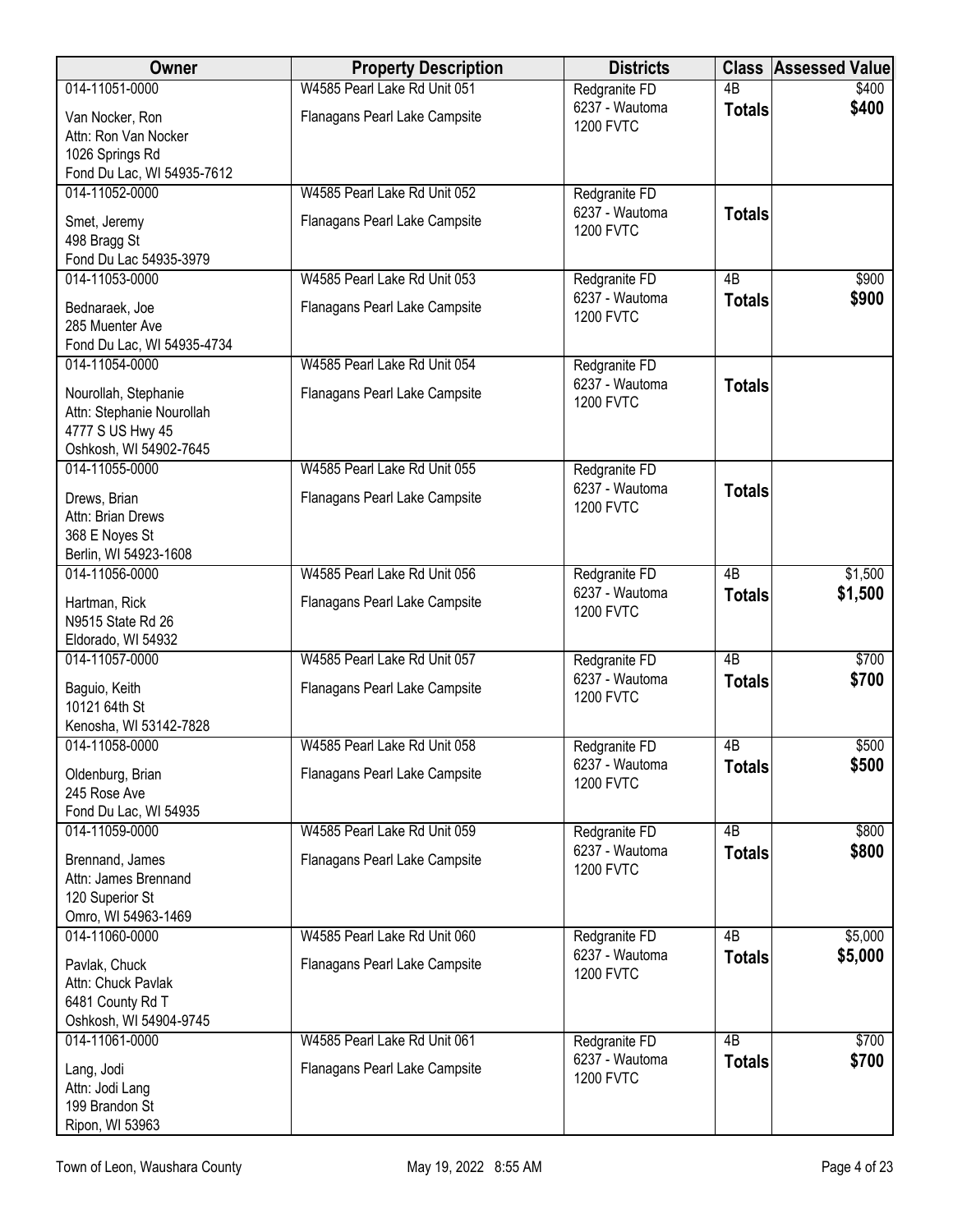| Owner                                                                                            | <b>Property Description</b>   | <b>Districts</b>                   | <b>Class</b>    | <b>Assessed Value</b> |
|--------------------------------------------------------------------------------------------------|-------------------------------|------------------------------------|-----------------|-----------------------|
| 014-11062-0000                                                                                   | W4585 Pearl Lake Rd Unit 062  | Redgranite FD                      | $\overline{AB}$ | \$400                 |
| Daniels, Rosemary A<br>Attn: Rosemary A Daniels<br>525 Hope Ave<br>Ripon, WI 54971-1707          | Flanagans Pearl Lake Campsite | 6237 - Wautoma<br><b>1200 FVTC</b> | <b>Totals</b>   | \$400                 |
| 014-11063-0000                                                                                   | W4585 Pearl Lake Rd Unit 063  | Redgranite FD                      | 4B              | \$1,200               |
| Vander Gritten, Eugene<br>Attn: Eugene Vander Gritten<br>PO Box 133<br>Eden, WI 53019-0133       | Flanagans Pearl Lake Campsite | 6237 - Wautoma<br><b>1200 FVTC</b> | <b>Totals</b>   | \$1,200               |
| 014-11064-0000                                                                                   | W4585 Pearl Lake Rd Unit 064  | Redgranite FD                      | 4B              | \$400                 |
| Krings, Lisa<br>282 N Kossuth St<br>Berlin, WI 54923-1010                                        | Flanagans Pearl Lake Campsite | 6237 - Wautoma<br><b>1200 FVTC</b> | <b>Totals</b>   | \$400                 |
| 014-11065-0000                                                                                   | W4585 Pearl Lake Rd Unit 065  | Redgranite FD                      | 4B              | \$1,700               |
| Lyles, Jim<br>Attn: Jim Lyles<br>PO Box 83<br>Redgranite, WI 54970-0083                          | Flanagans Pearl Lake Campsite | 6237 - Wautoma<br><b>1200 FVTC</b> | <b>Totals</b>   | \$1,700               |
| 014-11066-0000                                                                                   | W4585 Pearl Lake Rd Unit 066  | Redgranite FD                      |                 |                       |
| Buck, Jamie<br>165 Rolling Green Cir<br>Oshkosh, WI 54904-6557                                   | Flanagans Pearl Lake Campsite | 6237 - Wautoma<br><b>1200 FVTC</b> | <b>Totals</b>   |                       |
| 014-11067-0000                                                                                   | W4585 Pearl Lake Rd Unit 067  | Redgranite FD                      | $\overline{AB}$ | \$500                 |
| Meverden, Roger or Sue<br>Attn: Roger or Sue Meverden<br>N4540 Norrie Rd<br>Birnamwood, WI 54414 | Flanagans Pearl Lake Campsite | 6237 - Wautoma<br><b>1200 FVTC</b> | <b>Totals</b>   | \$500                 |
| 014-11068-0000                                                                                   | W4585 Pearl Lake Rd Unit 068  | Redgranite FD                      | $\overline{AB}$ | \$1,400               |
| Pavlak, Tom<br>Attn: Tom Pavlak<br>136 W 12th St<br>Oshkosh, WI 54902-6016                       | Flanagans Pearl Lake Campsite | 6237 - Wautoma<br><b>1200 FVTC</b> | <b>Totals</b>   | \$1,400               |
| 014-11070-0000                                                                                   | W4585 Pearl Lake Rd Unit 070  | Redgranite FD                      | 4B              | \$1,100               |
| Mathes, Glenn<br>Attn: Glenn Mathes<br>1825 Minnesota Ave<br>Fond Du Lac, WI 54937               | Flanagans Pearl Lake Campsite | 6237 - Wautoma<br><b>1200 FVTC</b> | <b>Totals</b>   | \$1,100               |
| 014-11071-0000                                                                                   | W4585 Pearl Lake Rd Unit 071  | Redgranite FD                      |                 |                       |
| Lepisto, Bonnie<br>Attn: Bonnie Lepisto<br>2948 Meadowlark Ln<br>Waukegan, WI 60087-2821         | Flanagans Pearl Lake Campsite | 6237 - Wautoma<br><b>1200 FVTC</b> | <b>Totals</b>   |                       |
| 014-11072-0000                                                                                   | W4585 Pearl Lake Rd Unit 072  | Redgranite FD                      |                 |                       |
| Diaz, Regina<br>Attn: Regina Diaz<br>2521 Dunlay Ct<br>Waukegan, IL 60085-4539                   | Flanagans Pearl Lake Campsite | 6237 - Wautoma<br><b>1200 FVTC</b> | <b>Totals</b>   |                       |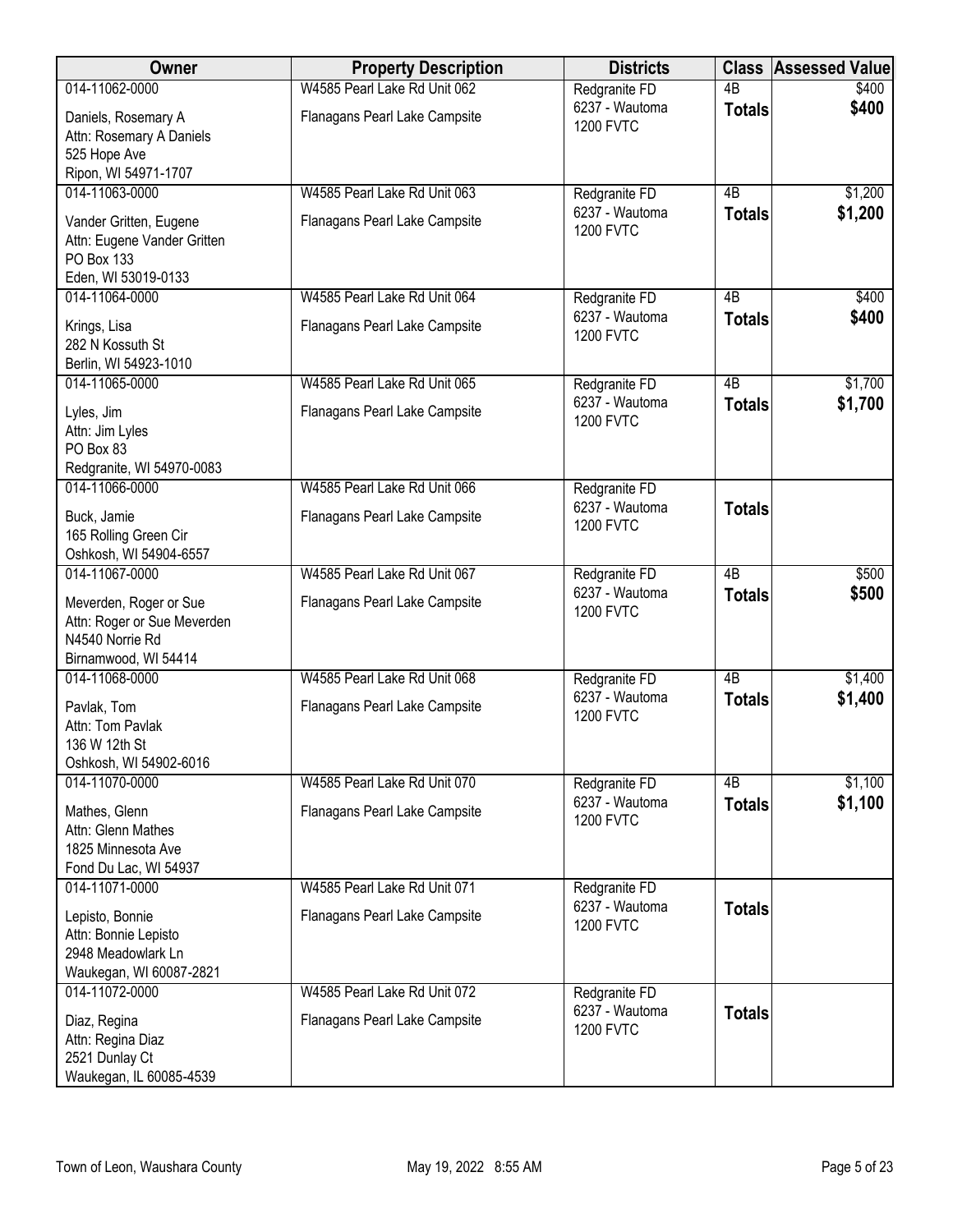| Owner                                                                                            | <b>Property Description</b>   | <b>Districts</b>                   |                 | <b>Class Assessed Value</b> |
|--------------------------------------------------------------------------------------------------|-------------------------------|------------------------------------|-----------------|-----------------------------|
| 014-11073-0000                                                                                   | W4585 Pearl Lake Rd Unit 073  | Redgranite FD                      |                 |                             |
| Babbitz, Margaret<br>1255 W 18th Ave Apt 315                                                     | Flanagans Pearl Lake Campsite | 6237 - Wautoma<br><b>1200 FVTC</b> | <b>Totals</b>   |                             |
| Oshkosh, WI 54902-6668                                                                           |                               |                                    |                 |                             |
| 014-11075-0000                                                                                   | W4585 Pearl Lake Rd Unit 075  | Redgranite FD                      |                 |                             |
| Lueck, Trent<br>517 N Hickory St<br>Fond Du Lac, WI 54937-1849                                   | Flanagans Pearl Lake Campsite | 6237 - Wautoma<br><b>1200 FVTC</b> | <b>Totals</b>   |                             |
| 014-11078-0000                                                                                   | W4585 Pearl Lake Rd Unit 078  | Redgranite FD                      |                 |                             |
| Rost, Kenneth<br>448 Wettstein Ave<br>Fond Du Lac, WI 54935-2628                                 | Flanagans Pearl Lake Campsite | 6237 - Wautoma<br><b>1200 FVTC</b> | <b>Totals</b>   |                             |
| 014-11079-0000                                                                                   | W4585 Pearl Lake Rd Unit 079  | Redgranite FD                      | $\overline{AB}$ | \$500                       |
| Rost, Kenneth<br>448 Wettstein Ave<br>Fond Du Lac, WI 54935-2628                                 | Flanagans Pearl Lake Campsite | 6237 - Wautoma<br><b>1200 FVTC</b> | <b>Totals</b>   | \$500                       |
| 014-11100-0000                                                                                   | W4585 Pearl Lake Rd Unit 100  | Redgranite FD                      | $\overline{AB}$ | \$1,200                     |
| Niemuth, Christopher<br>284 Jasmine Dr<br>Berlin, WI 54923-9161                                  | Flanagans Pearl Lake Campsite | 6237 - Wautoma<br><b>1200 FVTC</b> | <b>Totals</b>   | \$1,200                     |
| 014-11101-0000                                                                                   | W4585 Pearl Lake Rd Unit 101  | Redgranite FD                      | $\overline{AB}$ | \$2,500                     |
| Olson, Laura<br>Attn: Laura Olson<br>209 Green Bay St                                            | Flanagans Pearl Lake Campsite | 6237 - Wautoma<br><b>1200 FVTC</b> | <b>Totals</b>   | \$2,500                     |
| Menasha, WI 54952-3221                                                                           |                               |                                    |                 |                             |
| 014-11102-0000                                                                                   | W4585 Pearl Lake Rd Unit 102  | Redgranite FD                      | $\overline{AB}$ | \$800                       |
| Hoey, John & Judy<br>Attn: John & Judy Hoey<br>817 Michigan Ave<br>North Fond Du Lac, WI 54937   | Flanagans Pearl Lake Campsite | 6237 - Wautoma<br><b>1200 FVTC</b> | <b>Totals</b>   | \$800                       |
| 014-11104-0000                                                                                   | W4585 Pearl Lake Rd Unit 104  | Redgranite FD                      | 4B              | \$6,200                     |
| Zanto, Bob<br>Attn: Bob Zanto<br>511 Grizwold St #2<br>Ripon, WI 54971-1800                      | Flanagans Pearl Lake Campsite | 6237 - Wautoma<br><b>1200 FVTC</b> | <b>Totals</b>   | \$6,200                     |
| 014-11105-0000                                                                                   | W4585 Pearl Lake Rd Unit 105  | Redgranite FD                      | 4 <sub>B</sub>  | \$1,000                     |
| Weber, Joe<br>Attn: Joe Weber<br>15535 Grandview Dr Upper<br>Brookfield, WI 53005                | Flanagans Pearl Lake Campsite | 6237 - Wautoma<br><b>1200 FVTC</b> | <b>Totals</b>   | \$1,000                     |
| 014-11108-0000                                                                                   | W4585 Pearl Lake Rd Unit 108  | Redgranite FD                      | $\overline{AB}$ | \$400                       |
| Saffron, Paul or Sara<br>PO Box 133                                                              | Flanagans Pearl Lake Campsite | 6237 - Wautoma<br><b>1200 FVTC</b> | <b>Totals</b>   | \$400                       |
| Van Dyne, WI 54979-0133<br>014-11109-0000                                                        | W4585 Pearl Lake Rd Unit 109  | Redgranite FD                      | $\overline{AB}$ | \$3,400                     |
| Wesenberg, Richard<br>Attn: Richard Wesenberg<br>919 Michigan Ave<br>North Fond Du Lac, WI 54937 | Flanagans Pearl Lake Campsite | 6237 - Wautoma<br><b>1200 FVTC</b> | <b>Totals</b>   | \$3,400                     |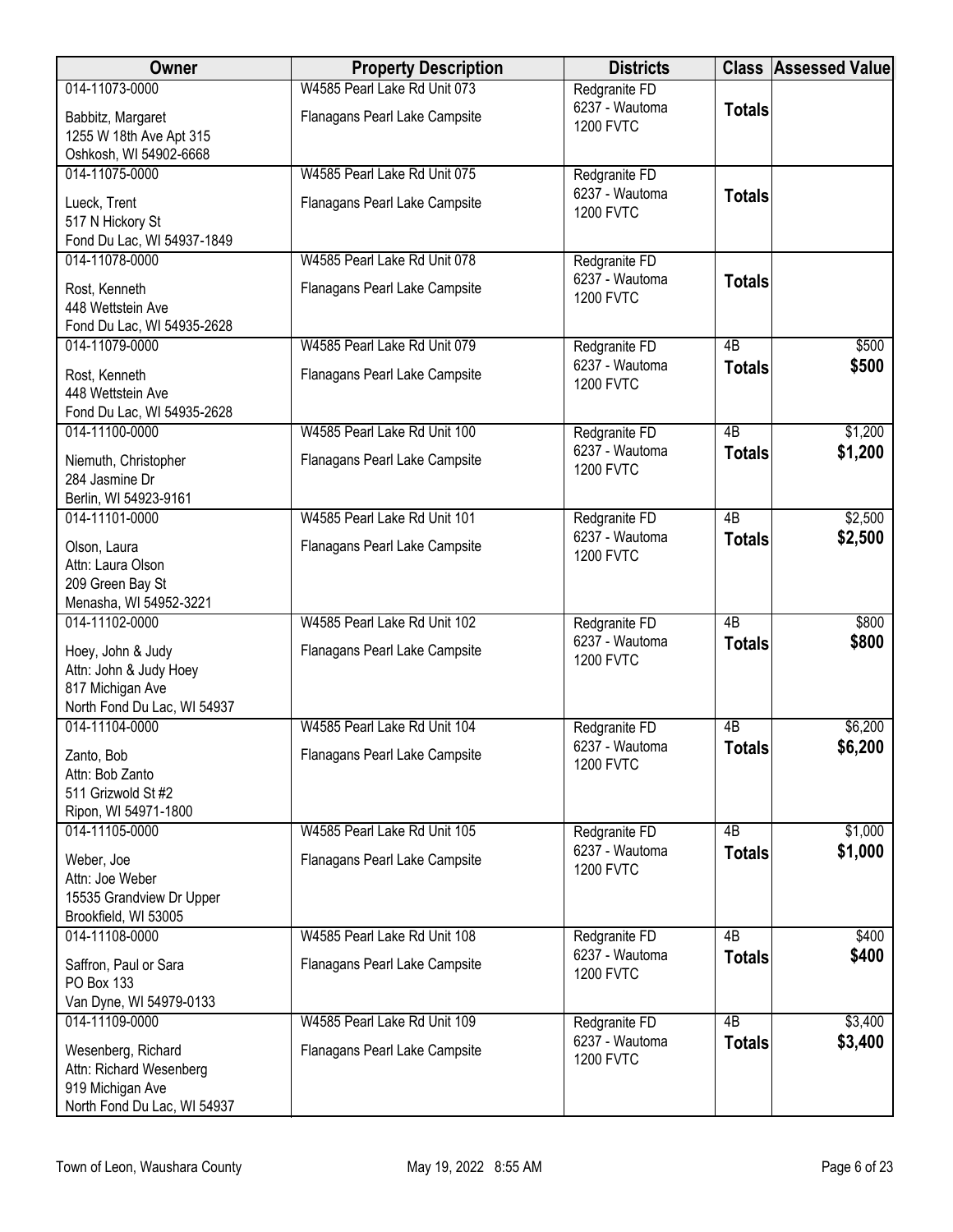| Owner                                                                                     | <b>Property Description</b>   | <b>Districts</b>                   | <b>Class</b>    | <b>Assessed Value</b> |
|-------------------------------------------------------------------------------------------|-------------------------------|------------------------------------|-----------------|-----------------------|
| 014-11111-0000                                                                            | W4585 Pearl Lake Rd Unit 111  | Redgranite FD                      | 4B              | \$2,700               |
| Newcomb Lisa<br>Attn: Lisa Newcomb<br>4017 Sand Pit Rd                                    | Flanagans Pearl Lake Campsite | 6237 - Wautoma<br><b>1200 FVTC</b> | <b>Totals</b>   | \$2,700               |
| Oshkosh, WI 54904                                                                         |                               |                                    |                 |                       |
| 014-11112-0000                                                                            | W4585 Pearl Lake Rd Unit 112  | Redgranite FD                      | 4B              | \$300                 |
| Rapp, Mike<br>Attn: Mike Rapp<br>N9594 Van Dyne Rd<br>Van Dyne, WI 54979-9431             | Flanagans Pearl Lake Campsite | 6237 - Wautoma<br><b>1200 FVTC</b> | <b>Totals</b>   | \$300                 |
| 014-11115-0000                                                                            | W4585 Pearl Lake Rd Unit 115  | Redgranite FD                      | 4B              | \$2,900               |
| Nelson, Nicholas<br>2125 S 96th St<br>West Allis, WI 53227-1426                           | Flanagans Pearl Lake Campsite | 6237 - Wautoma<br><b>1200 FVTC</b> | <b>Totals</b>   | \$2,900               |
| 014-11116-0000                                                                            | W4585 Pearl Lake Rd Unit 116  | Redgranite FD                      | $\overline{AB}$ | \$500                 |
| Fink, Lance<br>Attn: Lance Fink<br>292 Lloyd St<br>Fond Du Lac, WI 54935-8766             | Flanagans Pearl Lake Campsite | 6237 - Wautoma<br><b>1200 FVTC</b> | <b>Totals</b>   | \$500                 |
| 014-11118-0000                                                                            | W4585 Pearl Lake Rd Unit 118  | Redgranite FD                      | $\overline{AB}$ | \$3,800               |
| Karger, Steven<br>9416 W Marion St                                                        | Flanagans Pearl Lake Campsite | 6237 - Wautoma<br><b>1200 FVTC</b> | <b>Totals</b>   | \$3,800               |
| Milwaukee, WI 53222-1554<br>014-11119-0000                                                | W4585 Pearl Lake Rd Unit 119  | Redgranite FD                      | $\overline{AB}$ | \$2,500               |
| Shea, Brian & Jane<br>5543 Cedar Crest Ct<br>Appleton, WI 54914                           | Flanagans Pearl Lake Campsite | 6237 - Wautoma<br><b>1200 FVTC</b> | <b>Totals</b>   | \$2,500               |
| 014-11120-0000                                                                            | W4585 Pearl Lake Rd Unit 120  | Redgranite FD                      | $\overline{AB}$ | \$1,100               |
| Uttech, Brent<br>Attn: Brent Uttech<br>222 E Industrail Dr Apt 12<br>Beaver Dam, WI 53916 | Flanagans Pearl Lake Campsite | 6237 - Wautoma<br><b>1200 FVTC</b> | <b>Totals</b>   | \$1,100               |
| 014-11122-0000                                                                            | W4585 Pearl Lake Rd Unit 122  | Redgranite FD                      |                 |                       |
| Cruz, Brian<br>3548 Douglas Ave<br>Apt 110<br>Racine, WI 53402                            | Flanagans Pearl Lake Campsite | 6237 - Wautoma<br><b>1200 FVTC</b> | <b>Totals</b>   |                       |
| 014-11123-0000                                                                            | W4585 Pearl Lake Rd Unit 123  | Redgranite FD                      | 4B              | \$300                 |
| Vilbaum, Gary<br>Attn: Gary Vibaum<br>3445 Roberts St<br>Franksville, WI 53172-9560       | Flanagans Pearl Lake Campsite | 6237 - Wautoma<br><b>1200 FVTC</b> | <b>Totals</b>   | \$300                 |
| 014-11124-0000                                                                            | W4585 Pearl Lake Rd Unit 124  | Redgranite FD                      | $\overline{AB}$ | \$3,700               |
| Miller, Gerald<br>Attn: Gerald Miller<br>113 N College Ave<br>Fox Lake, WI 53933-9720     | Flanagans Pearl Lake Campsite | 6237 - Wautoma<br><b>1200 FVTC</b> | <b>Totals</b>   | \$3,700               |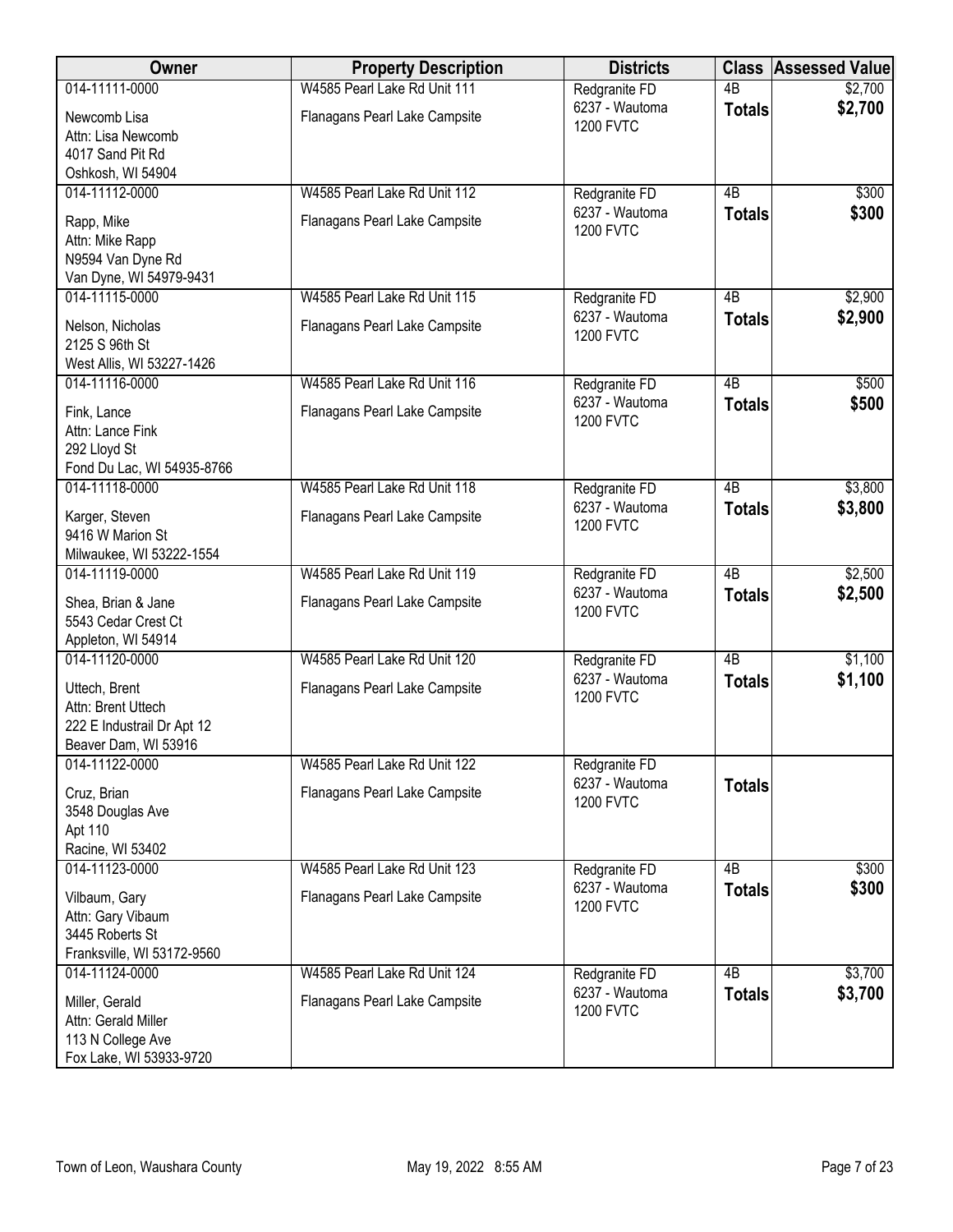| Owner                                                                                   | <b>Property Description</b>   | <b>Districts</b>                   |                 | <b>Class Assessed Value</b> |
|-----------------------------------------------------------------------------------------|-------------------------------|------------------------------------|-----------------|-----------------------------|
| 014-11125-0000                                                                          | W4585 Pearl Lake Rd Unit 125  | Redgranite FD                      | $\overline{AB}$ | \$2,100                     |
| Letourneau, Paul<br>989 Buttermilk Creek Dr                                             | Flanagans Pearl Lake Campsite | 6237 - Wautoma<br><b>1200 FVTC</b> | <b>Totals</b>   | \$2,100                     |
| Fond Du Lac, WI 54935-6118                                                              |                               |                                    |                 |                             |
| 014-11127-0000                                                                          | W4585 Pearl Lake Rd Unit 127  | Redgranite FD<br>6237 - Wautoma    | $\overline{AB}$ | \$2,100                     |
| Driessen, Jenece<br>Attn: Jenece Driessen<br>1853 Delaware St<br>Oshkosh, WI 54902-6728 | Flanagans Pearl Lake Campsite | <b>1200 FVTC</b>                   | <b>Totals</b>   | \$2,100                     |
| 014-11128-0000                                                                          | W4585 Pearl Lake Rd Unit 128  | Redgranite FD                      | 4B              | \$800                       |
| Ringeisen, Dan<br>Attn: Dan Ringeisen<br>1273 Elmwood Ave<br>Oshkosh, WI 54901-2753     | Flanagans Pearl Lake Campsite | 6237 - Wautoma<br><b>1200 FVTC</b> | <b>Totals</b>   | \$800                       |
| 014-11129-0000                                                                          | W4585 Pearl Lake Rd Unit 129  | Redgranite FD                      | $\overline{AB}$ | \$2,600                     |
| Sagmeister, Amy<br>605 Congress St<br>Neenah, WI 54956-3406                             | Flanagans Pearl Lake Campsite | 6237 - Wautoma<br><b>1200 FVTC</b> | <b>Totals</b>   | \$2,600                     |
| 014-11130-0000                                                                          | W4585 Pearl Lake Rd Unit 130A | Redgranite FD                      | $\overline{AB}$ | \$3,100                     |
| Blackburn, Amy<br>Attn: Amy Blackburn<br>1117 Old Knapp Rd<br>Oshkosh, WI 54902         | Flanagans Pearl Lake Campsite | 6237 - Wautoma<br><b>1200 FVTC</b> | <b>Totals</b>   | \$3,100                     |
| 014-11142-0000                                                                          | W4585 Pearl Lake Rd Unit 142  | Redgranite FD                      |                 |                             |
| Koonce, Kerry<br>776 Whispering Way<br>Omro, WI 54963                                   | Flanagans Pearl Lake Campsite | 6237 - Wautoma<br><b>1200 FVTC</b> | <b>Totals</b>   |                             |
| 014-11143-0000                                                                          | W4585 Pearl Lake Rd Unit 143  | Redgranite FD                      | $\overline{AB}$ | \$1,400                     |
| Belter, Amy<br>N1478 County Rd X<br>Berlin, WI 54923                                    | Flanagans Pearl Lake Campsite | 6237 - Wautoma<br><b>1200 FVTC</b> | <b>Totals</b>   | \$1,400                     |
| 014-11144-0000                                                                          | W4585 Pearl Lake Rd Unit 144  | Redgranite FD                      | 4B              | \$2,400                     |
| Krueger, Chad & Angela<br>103 S Palmatory St<br>Horicon, WI 54914-1217                  | Flanagans Pearl Lake Campsite | 6237 - Wautoma<br><b>1200 FVTC</b> | <b>Totals</b>   | \$2,400                     |
| 014-11145-0000                                                                          | W4585 Pearl Lake Rd Unit 145  | Redgranite FD                      | 4 <sub>B</sub>  | \$1,800                     |
| Smoody, Peter & Tonya<br>3321 Creek Side Dr<br>Oshkosh, WI 54904-8808                   | Flanagans Pearl Lake Campsite | 6237 - Wautoma<br><b>1200 FVTC</b> | <b>Totals</b>   | \$1,800                     |
| 014-11146-0000                                                                          | W4585 Pearl Lake Rd Unit 146  | Redgranite FD                      | $\overline{AB}$ | \$600                       |
| Dall, Heather<br>1211 S Wilson Ave<br>Hartford, WI 53027-2576                           | Flanagans Pearl Lake Campsite | 6237 - Wautoma<br><b>1200 FVTC</b> | <b>Totals</b>   | \$600                       |
| 014-11147-0000                                                                          | W4585 Pearl Lake Rd Unit 147  | Redgranite FD                      |                 |                             |
| Vacant Lot<br>Lot 192                                                                   | Flanagans Pearl Lake Campsite | 6237 - Wautoma<br><b>1200 FVTC</b> | <b>Totals</b>   |                             |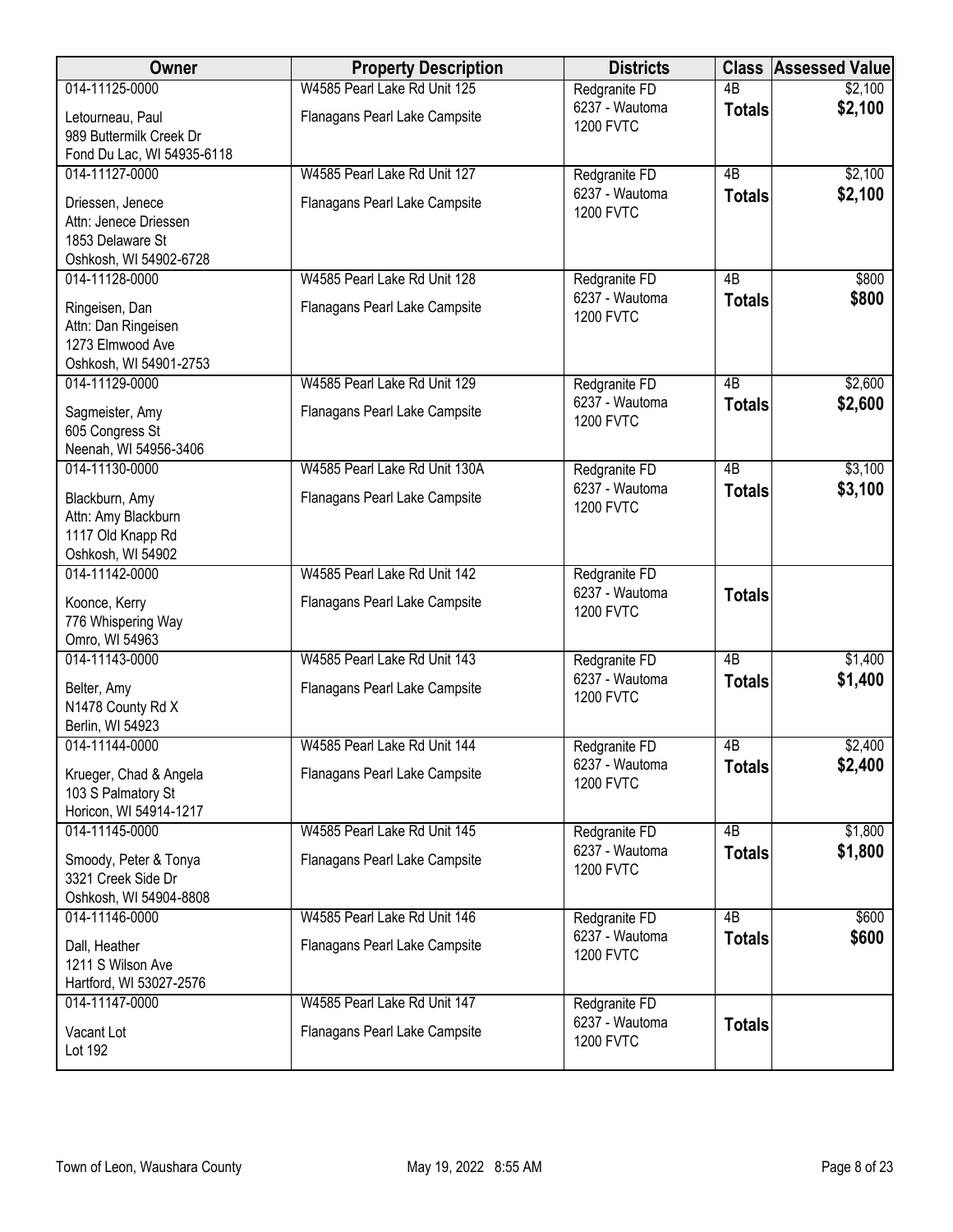| Owner                                                                                     | <b>Property Description</b>                                   | <b>Districts</b>                                    |                     | <b>Class Assessed Value</b> |
|-------------------------------------------------------------------------------------------|---------------------------------------------------------------|-----------------------------------------------------|---------------------|-----------------------------|
| 014-11148-0000                                                                            | W4585 Pearl Lake Rd Unit 148                                  | Redgranite FD                                       | $\overline{AB}$     | \$2,100                     |
| Schwoch, Jeremy<br>Attn: Jeremy Schwoch<br>153 S Wind Trl                                 | Flanagans Pearl Lake Campsite                                 | 6237 - Wautoma<br><b>1200 FVTC</b>                  | <b>Totals</b>       | \$2,100                     |
| Horicon, WI 53032                                                                         |                                                               |                                                     |                     |                             |
| 014-11149-0000<br>Kohls, Michael<br>181 Leffert St<br>Berlin, WI 54923                    | W4585 Pearl Lake Rd Unit 149<br>Flanagans Pearl Lake Campsite | Redgranite FD<br>6237 - Wautoma<br><b>1200 FVTC</b> | 4B<br><b>Totals</b> | \$2,000<br>\$2,000          |
| 014-11150-0000                                                                            | W4585 Pearl Lake Rd Unit 150                                  | Redgranite FD                                       | 4B                  | \$1,700                     |
| Lefeber, Dan<br>122 E Barrett St<br>Saint Cloud, WI 53079-2000                            | Flanagans Pearl Lake Campsite                                 | 6237 - Wautoma<br><b>1200 FVTC</b>                  | <b>Totals</b>       | \$1,700                     |
| 014-11152-0000                                                                            | W4585 Pearl Lake Rd Unit 152                                  | Redgranite FD                                       | $\overline{AB}$     | \$900                       |
| Oldenburg, David<br>Attn: David Oldenburg<br>655 Prairie Rd<br>Fond Du Lac, WI 54935-2716 | Flanagans Pearl Lake Campsite                                 | 6237 - Wautoma<br><b>1200 FVTC</b>                  | <b>Totals</b>       | \$900                       |
| 014-11154-0000                                                                            | W4585 Pearl Lake Rd Unit 154                                  | Redgranite FD                                       |                     |                             |
| Vacant Lot<br>Lot 192                                                                     | Flanagans Pearl Lake Campsite                                 | 6237 - Wautoma<br><b>1200 FVTC</b>                  | <b>Totals</b>       |                             |
| 014-11155-0000                                                                            | W4585 Pearl Lake Rd Unit 155                                  | Redgranite FD                                       | $\overline{AB}$     | \$800                       |
| Pawlacyk, Anne<br>465 Braodway<br>Berlin, WI 54923-1319                                   | Flanagans Pearl Lake Campsite                                 | 6237 - Wautoma<br><b>1200 FVTC</b>                  | <b>Totals</b>       | \$800                       |
| 014-11156-0000                                                                            | W4585 Pearl Lake Rd Unit 156                                  | Redgranite FD                                       | 4B                  | \$2,100                     |
| Ayala, Tonya<br>26125 W Parkview Dr<br>Antioch, IL 60002-8225                             | Flanagans Pearl Lake Campsite                                 | 6237 - Wautoma<br><b>1200 FVTC</b>                  | <b>Totals</b>       | \$2,100                     |
| 014-11157-0000                                                                            | W4585 Pearl Lake Rd Unit 157                                  | Redgranite FD                                       | 4B                  | \$1,300                     |
| Treder, Art<br>Attn: Art Treder<br>348 Kennedy Dr<br>Berlin, WI 54923-9503                | Flanagans Pearl Lake Campsite                                 | 6237 - Wautoma<br><b>1200 FVTC</b>                  | <b>Totals</b>       | \$1,300                     |
| 014-11158-0000                                                                            | W4585 Pearl Lake Rd Unit 158                                  | Redgranite FD                                       | 4B                  | \$800                       |
| Wojtalewicz, Jordan<br>1717 Roberts Dr<br>Stevens Point, WI 5448                          | Flanagans Pearl Lake Campsite                                 | 6237 - Wautoma<br><b>1200 FVTC</b>                  | <b>Totals</b>       | \$800                       |
| 014-11159-0000                                                                            | W4585 Pearl Lake Rd Unit 159                                  | Redgranite FD                                       | $\overline{AB}$     | \$2,500                     |
| Buchholz, Terry<br>1325 Henry St<br>Kaukauna, WI 54130-3861                               | Flanagans Pearl Lake Campsite                                 | 6237 - Wautoma<br><b>1200 FVTC</b>                  | <b>Totals</b>       | \$2,500                     |
| 014-11160-0000                                                                            | W4585 Pearl Lake Rd Unit 160                                  | Redgranite FD                                       | $\overline{AB}$     | \$3,000                     |
| Hinojosa, Tanya<br>388 Ruggles St<br>Fon Du Lac, WI 54935-4025                            | Flanagans Pearl Lake Campsite                                 | 6237 - Wautoma<br><b>1200 FVTC</b>                  | <b>Totals</b>       | \$3,000                     |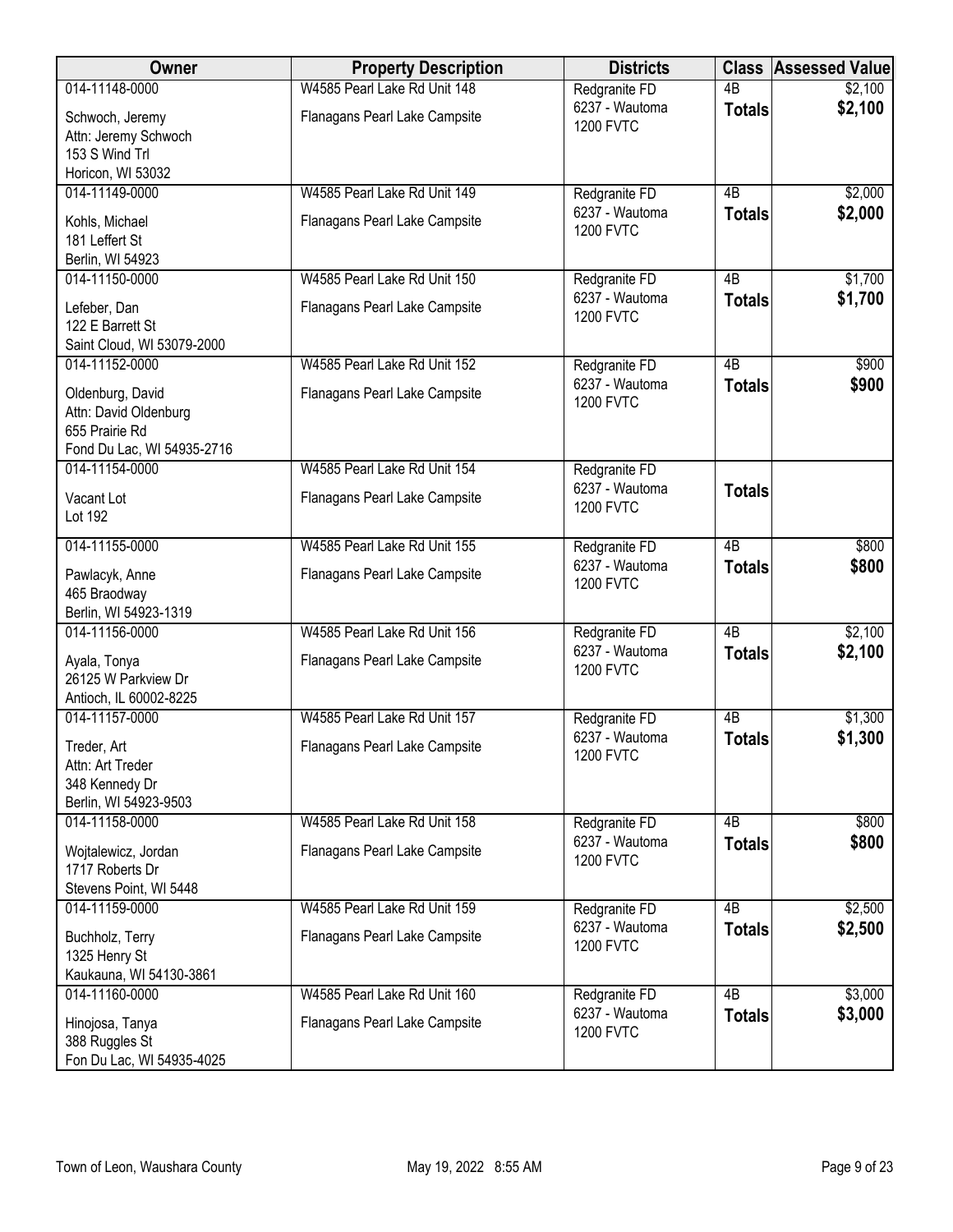| Owner                                                | <b>Property Description</b>   | <b>Districts</b>                   | <b>Class</b>        | <b>Assessed Value</b> |
|------------------------------------------------------|-------------------------------|------------------------------------|---------------------|-----------------------|
| 014-11161-0000                                       | W4585 Pearl Lake Rd Unit 161  | Redgranite FD                      | $\overline{AB}$     | \$2,500               |
| Weber, Dave                                          | Flanagans Pearl Lake Campsite | 6237 - Wautoma<br><b>1200 FVTC</b> | <b>Totals</b>       | \$2,500               |
| Attn: Dave Weber                                     |                               |                                    |                     |                       |
| 4956 Enchanted Valley Rd<br>Middleton, WI 53562-4048 |                               |                                    |                     |                       |
| 014-11162-0000                                       | W4585 Pearl Lake Rd Unit 162  | Redgranite FD                      | 4B                  | \$500                 |
| Karger, Tom                                          | Flanagans Pearl Lake Campsite | 6237 - Wautoma                     | <b>Totals</b>       | \$500                 |
| 3355 Mission Ln                                      |                               | <b>1200 FVTC</b>                   |                     |                       |
| Plover, WI 54467-3472                                |                               |                                    |                     |                       |
| 014-11163-0000                                       | W4585 Pearl Lake Rd Unit 163  | Redgranite FD<br>6237 - Wautoma    | 4B                  | \$1,400               |
| Roloff, Marie                                        | Flanagans Pearl Lake Campsite | <b>1200 FVTC</b>                   | <b>Totals</b>       | \$1,400               |
| 829 E County Rd Z                                    |                               |                                    |                     |                       |
| Oshkosh, WI 54902-9197<br>014-11164-0000             | W4585 Pearl Lake Rd Unit 164  | Redgranite FD                      | $\overline{AB}$     | \$2,700               |
|                                                      |                               | 6237 - Wautoma                     | <b>Totals</b>       | \$2,700               |
| Konz, Teresa<br>201 Paine St                         | Flanagans Pearl Lake Campsite | <b>1200 FVTC</b>                   |                     |                       |
| Keil, WI 53042                                       |                               |                                    |                     |                       |
| 014-11165-0000                                       | W4585 Pearl Lake Rd Unit 165  | Redgranite FD                      | 4B                  | \$3,700               |
| Larson, Larry & Donna                                | Flanagans Pearl Lake Campsite | 6237 - Wautoma                     | <b>Totals</b>       | \$3,700               |
| Attn: Larry & Donna Larson                           |                               | <b>1200 FVTC</b>                   |                     |                       |
| 5844 County Rd E                                     |                               |                                    |                     |                       |
| Omro, WI 54963                                       |                               |                                    |                     |                       |
| 014-11168-0000                                       | W4585 Pearl Lake Rd Unit 168  | Redgranite FD<br>6237 - Wautoma    | 4B<br><b>Totals</b> | \$1,800<br>\$1,800    |
| Lackey, Randy & Vickie                               | Flanagans Pearl Lake Campsite | <b>1200 FVTC</b>                   |                     |                       |
| 111 S Mill St<br>Waupun, WI 53963-2036               |                               |                                    |                     |                       |
| 014-11169-0000                                       | W4585 Pearl Lake Rd Unit 169  | Redgranite FD                      | $\overline{AB}$     | \$3,900               |
| Worden, Jacque                                       | Flanagans Pearl Lake Campsite | 6237 - Wautoma                     | <b>Totals</b>       | \$3,900               |
| 112 Westbrook Dr                                     |                               | <b>1200 FVTC</b>                   |                     |                       |
| Oshkosh, WI 54904                                    |                               |                                    |                     |                       |
| 014-11170-0000                                       | W4585 Pearl Lake Rd Unit 170  | Redgranite FD                      | 4B                  | \$2,300               |
| Nast, Janel                                          | Flanagans Pearl Lake Campsite | 6237 - Wautoma<br><b>1200 FVTC</b> | <b>Totals</b>       | \$2,300               |
| 940 W 9th Ave                                        |                               |                                    |                     |                       |
| Oshkosh, WI 54902-6264                               |                               |                                    |                     |                       |
| 014-11171-0000                                       | W4585 Pearl Lake Rd Unit 171  | Redgranite FD<br>6237 - Wautoma    | 4B<br><b>Totals</b> | \$3,800<br>\$3,800    |
| Wilkens, Ben                                         | Flanagans Pearl Lake Campsite | <b>1200 FVTC</b>                   |                     |                       |
| Attn: Ben Wilkens<br>W2467 Ash Rd                    |                               |                                    |                     |                       |
| Malone, WI 53049                                     |                               |                                    |                     |                       |
| 014-11172-0000                                       | W4585 Pearl Lake Rd Unit 172  | Redgranite FD                      | $\overline{AB}$     | \$1,800               |
| Fox, Greg & Shawn                                    | Flanagans Pearl Lake Campsite | 6237 - Wautoma                     | <b>Totals</b>       | \$1,800               |
| Attn: Greg & Shawn Fox                               |                               | <b>1200 FVTC</b>                   |                     |                       |
| 2273 Willow Way Dr                                   |                               |                                    |                     |                       |
| Oshkosh, WI 54904                                    |                               |                                    | $\overline{AB}$     |                       |
| 014-11173-0000                                       | W4585 Pearl Lake Rd Unit 173  | Redgranite FD<br>6237 - Wautoma    | <b>Totals</b>       | \$1,500<br>\$1,500    |
| Respalje, Todd                                       | Flanagans Pearl Lake Campsite | <b>1200 FVTC</b>                   |                     |                       |
| Attn: Todd Respalje<br>332 E Washington St           |                               |                                    |                     |                       |
| Brandon, WI 53919                                    |                               |                                    |                     |                       |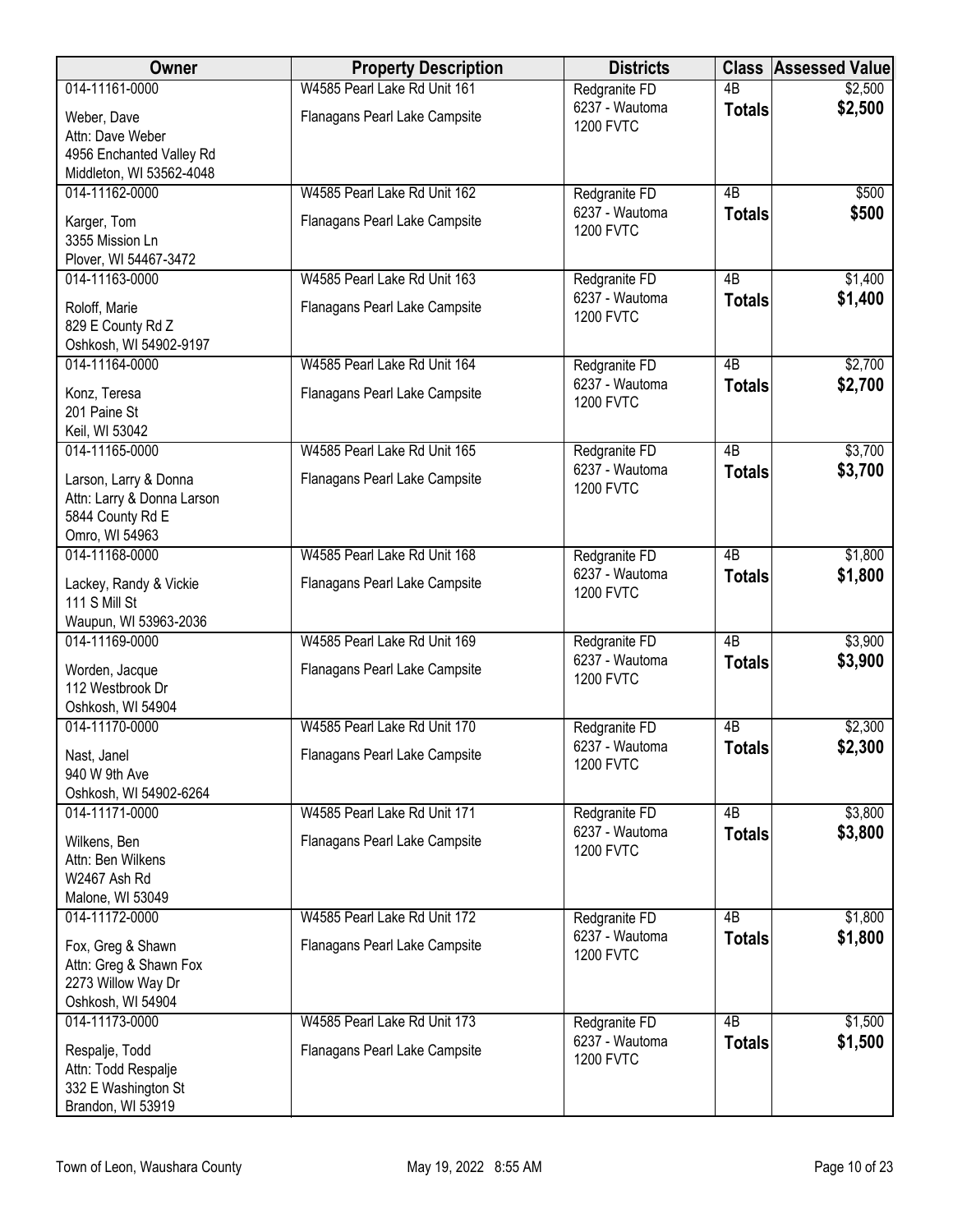| Owner                                                                                        | <b>Property Description</b>   | <b>Districts</b>                   |                 | <b>Class Assessed Value</b> |
|----------------------------------------------------------------------------------------------|-------------------------------|------------------------------------|-----------------|-----------------------------|
| 014-11175-0000                                                                               | W4585 Pearl Lake Rd Unit 175  | Redgranite FD                      | $\overline{AB}$ | \$2,300                     |
| Oien, Bob<br>Attn: Bob Oien<br>1250 Ardmore Tr                                               | Flanagans Pearl Lake Campsite | 6237 - Wautoma<br><b>1200 FVTC</b> | <b>Totals</b>   | \$2,300                     |
| Oshkosh, WI 54904-8020                                                                       |                               |                                    |                 |                             |
| 014-11176-0000                                                                               | W4585 Pearl Lake Rd Unit 176  | Redgranite FD<br>6237 - Wautoma    | 4B              | \$700<br>\$700              |
| Copeland, Carey<br>Attn: Carey Copeland<br>307 W Crocker St<br>Fox Lake, WI 53933-9646       | Flanagans Pearl Lake Campsite | <b>1200 FVTC</b>                   | <b>Totals</b>   |                             |
| 014-11177-0000                                                                               | W4585 Pearl Lake Rd Unit 177  | Redgranite FD                      | 4B              | \$2,000                     |
| Buttles, Justin<br>750 Bismarck Ave<br>West Bend, WI 54902                                   | Flanagans Pearl Lake Campsite | 6237 - Wautoma<br><b>1200 FVTC</b> | <b>Totals</b>   | \$2,000                     |
| 014-11178-0000                                                                               | W4585 Pearl Lake Rd Unit 178  | Redgranite FD                      | $\overline{AB}$ | \$2,800                     |
| Beahm, Dan & Kim<br>Attn: Dan & Kim Beahm<br>N3726 Blackhawk Rd<br>Pine River, WI 54965-8255 | Flanagans Pearl Lake Campsite | 6237 - Wautoma<br><b>1200 FVTC</b> | <b>Totals</b>   | \$2,800                     |
| 014-11179-0000                                                                               | W4585 Pearl Lake Rd Unit 179  | Redgranite FD                      | $\overline{AB}$ | \$2,900                     |
| Iverson, Greg<br>Attn: Greg Iverson<br>723 Chestnut St<br>Neenah, WI 54956-3868              | Flanagans Pearl Lake Campsite | 6237 - Wautoma<br><b>1200 FVTC</b> | <b>Totals</b>   | \$2,900                     |
| 014-11180-0000                                                                               | W4585 Pearl Lake Rd Unit 180  | Redgranite FD                      |                 |                             |
| Clark, Tony<br>787 Meadowbrook Ln<br>Fond Du Lac, WI 54935                                   | Flanagans Pearl Lake Campsite | 6237 - Wautoma<br><b>1200 FVTC</b> | <b>Totals</b>   |                             |
| 014-11182-0000                                                                               | W4585 Pearl Lake Rd Unit 182  | Redgranite FD                      | $\overline{AB}$ | \$2,300                     |
| Hein, Sheila & Greg<br>Attn: Sheila & Greg Hein<br>W8957 Oak Ln<br>Beaver Dam, WI 53916      | Flanagans Pearl Lake Campsite | 6237 - Wautoma<br><b>1200 FVTC</b> | <b>Totals</b>   | \$2,300                     |
| 014-11183-0000                                                                               | W4585 Pearl Lake Rd Unit 183  | Redgranite FD                      | 4B              | \$1,600                     |
| Abler, Brian<br>Attn: Brian Abler<br>86 20th St<br>Fond Du Lac, WI 54935                     | Flanagans Pearl Lake Campsite | 6237 - Wautoma<br><b>1200 FVTC</b> | <b>Totals</b>   | \$1,600                     |
| 014-11184-0000                                                                               | W4585 Pearl Lake Rd Unit 184  | Redgranite FD                      | 4B              | \$1,000                     |
| Wempner, Brian<br>Attn: Brian Wempner<br>871 S Main St Lot 144<br>Fond Du Lac, WI 54935      | Flanagans Pearl Lake Campsite | 6237 - Wautoma<br><b>1200 FVTC</b> | <b>Totals</b>   | \$1,000                     |
| 014-11185-0000                                                                               | W4585 Pearl Lake Rd Unit 185  | Redgranite FD                      | $\overline{AB}$ | \$400                       |
| Farley, Jim<br>Attn: Jim Farley<br>441 Doty St<br>Fond Du Lac, WI 54935-2219                 | Flanagans Pearl Lake Campsite | 6237 - Wautoma<br><b>1200 FVTC</b> | <b>Totals</b>   | \$400                       |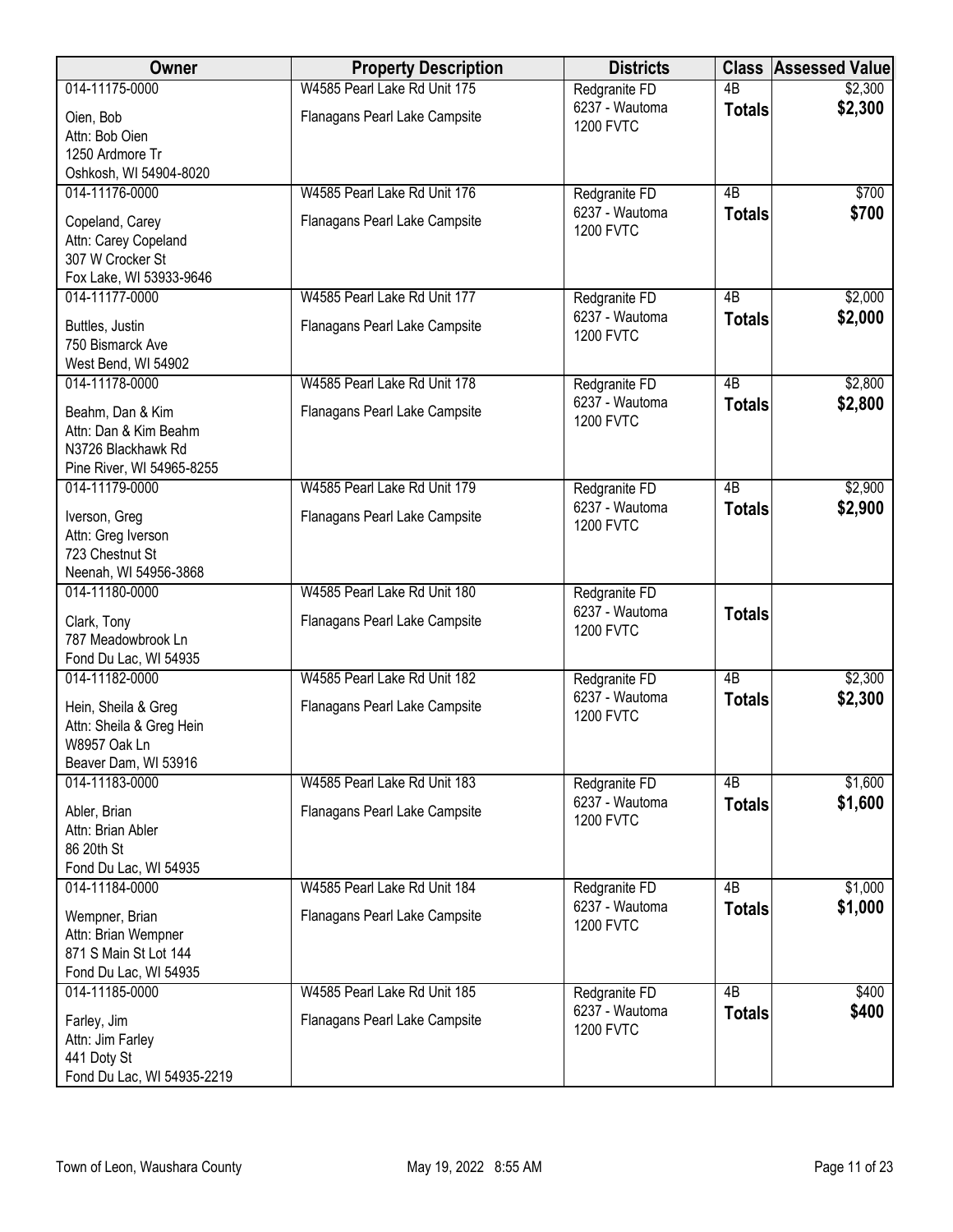| Owner                                                                     | <b>Property Description</b>                                   | <b>Districts</b>                                    |                                  | <b>Class Assessed Value</b> |
|---------------------------------------------------------------------------|---------------------------------------------------------------|-----------------------------------------------------|----------------------------------|-----------------------------|
| 014-11186-0000                                                            | W4585 Pearl Lake Rd Unit 186                                  | Redgranite FD                                       | $\overline{AB}$                  | \$900                       |
| Keys, Jeff<br>W3492Schumacher Rd                                          | Flanagans Pearl Lake Campsite                                 | 6237 - Wautoma<br><b>1200 FVTC</b>                  | <b>Totals</b>                    | \$900                       |
| Malone, WI 53049-1403                                                     |                                                               |                                                     |                                  |                             |
| 014-11190-0000                                                            | W4585 Pearl Lake Rd Unit 190                                  | Redgranite FD                                       | $\overline{AB}$                  | \$3,100                     |
| Barton, Shane<br>411 Ann St                                               | Flanagans Pearl Lake Campsite                                 | 6237 - Wautoma<br><b>1200 FVTC</b>                  | <b>Totals</b>                    | \$3,100                     |
| Fond Du Lac, WI 54935-4815                                                |                                                               |                                                     |                                  |                             |
| 014-11191-0000                                                            | W4585 Pearl Lake Rd Unit 191                                  | Redgranite FD                                       | 4B                               | \$1,500                     |
| Riendeau, Mark<br>Attn: Mark Riendeau<br>404 Ducharme Ct                  | Flanagans Pearl Lake Campsite                                 | 6237 - Wautoma<br><b>1200 FVTC</b>                  | <b>Totals</b>                    | \$1,500                     |
| Fond Du Lac, WI 54935-2352                                                |                                                               |                                                     |                                  |                             |
| 014-11192-0000                                                            | W4585 Pearl Lake Rd Unit 192                                  | Redgranite FD                                       |                                  |                             |
| Raygor, Jerry & Jennifer<br>1335 Morgan Ave<br>Oshkosh, WI 54901-1766     | Flanagans Pearl Lake Campsite                                 | 6237 - Wautoma<br><b>1200 FVTC</b>                  | <b>Totals</b>                    |                             |
| 014-11194-0000                                                            | W4585 Pearl Lake Rd Unit 194                                  | Redgranite FD                                       | $\overline{AB}$                  | \$3,000                     |
| Schumacher, Brian<br>18 Howard Ave                                        | Flanagans Pearl Lake Campsite                                 | 6237 - Wautoma<br><b>1200 FVTC</b>                  | <b>Totals</b>                    | \$3,000                     |
| Fond Du Lac, WI 54935                                                     |                                                               |                                                     |                                  |                             |
| 014-11195-0000                                                            | W4585 Pearl Lake Rd Unit 195                                  | Redgranite FD                                       | $\overline{AB}$                  | \$1,600                     |
| Fife, Daniel<br>185 15th St                                               | Flanagans Pearl Lake Campsite                                 | 6237 - Wautoma<br><b>1200 FVTC</b>                  | <b>Totals</b>                    | \$1,600                     |
| Fond Du Lac, WI 54935-5978                                                |                                                               |                                                     |                                  |                             |
| 014-11196-0000<br>Farley, Dennis<br>450 E Franklin St Apt B2              | W4585 Pearl Lake Rd Unit 196<br>Flanagans Pearl Lake Campsite | Redgranite FD<br>6237 - Wautoma<br><b>1200 FVTC</b> | $\overline{AB}$<br><b>Totals</b> | \$1,800<br>\$1,800          |
| Waupun, WI 53963                                                          |                                                               |                                                     |                                  |                             |
| 014-11198-0000                                                            | W4585 Pearl Lake Rd Unit 198                                  | Redgranite FD<br>6237 - Wautoma                     | 4B<br><b>Totals</b>              | \$1,700<br>\$1,700          |
| Novak, Kristine<br>Attn: Kristine Novak<br>131 Haskell St                 | Flanagans Pearl Lake Campsite                                 | <b>1200 FVTC</b>                                    |                                  |                             |
| Beaver Dam, WI 53916-1609                                                 |                                                               |                                                     |                                  |                             |
| 014-11199-0000                                                            | W4585 Pearl Lake Rd Unit 199                                  | Redgranite FD                                       |                                  |                             |
| Janssen, Luke & Amanda<br>N976 Family Cir<br>Greenvile, WI 54942          | Flanagans Pearl Lake Campsite                                 | 6237 - Wautoma<br><b>1200 FVTC</b>                  | <b>Totals</b>                    |                             |
| 014-11200-0000                                                            | W4585 Pearl Lake Rd Unit 200                                  | Redgranite FD                                       | $\overline{AB}$                  | \$1,100                     |
| Sabel, Gerald<br>Attn: Gerald Sabel<br>W3076 Cty Rd Y<br>Lomira, WI 53048 | Flanagans Pearl Lake Campsite                                 | 6237 - Wautoma<br><b>1200 FVTC</b>                  | <b>Totals</b>                    | \$1,100                     |
| 014-11201-0000                                                            | W4585 Pearl Lake Rd Unit 201                                  | Redgranite FD                                       | $\overline{AB}$                  | \$1,900                     |
| Eiden, Matt<br>11935 Stanwood Way<br>Leesburg, FL 34788-8147              | Flanagans Pearl Lake Campsite                                 | 6237 - Wautoma<br><b>1200 FVTC</b>                  | <b>Totals</b>                    | \$1,900                     |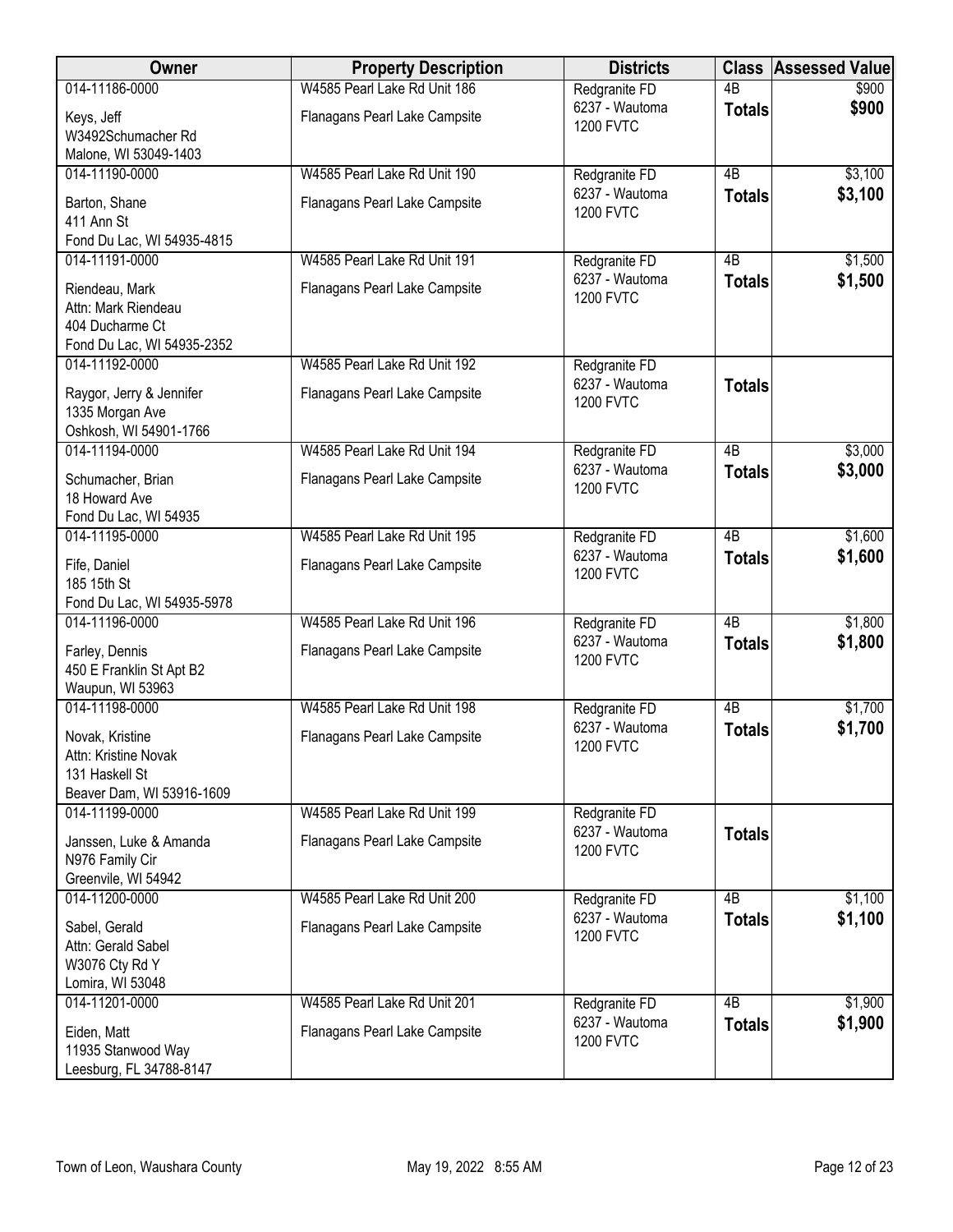| Owner                                                                                      | <b>Property Description</b>   | <b>Districts</b>                   |                 | <b>Class Assessed Value</b> |
|--------------------------------------------------------------------------------------------|-------------------------------|------------------------------------|-----------------|-----------------------------|
| 014-11203-0000                                                                             | W4585 Pearl Lake Rd Unit 203  | Redgranite FD                      | $\overline{AB}$ | \$2,800                     |
| Cundy, Robin & Barb<br>Attn: Robin & Barb<br>1103 W 6th Ave                                | Flanagans Pearl Lake Campsite | 6237 - Wautoma<br><b>1200 FVTC</b> | <b>Totals</b>   | \$2,800                     |
| Oshkosh, WI 54902-5733                                                                     |                               |                                    |                 |                             |
| 014-11204-0000                                                                             | W4585 Pearl Lake Rd Unit 204  | Redgranite FD                      | 4B              | \$2,800                     |
| Willey, Richard<br>Attn: Richard Willey<br>51 Mockingbird Ln<br>Fond Du Lac, WI 54937      | Flanagans Pearl Lake Campsite | 6237 - Wautoma<br><b>1200 FVTC</b> | <b>Totals</b>   | \$2,800                     |
| 014-11207-0000                                                                             | W4585 Pearl Lake Rd Unit 207  | Redgranite FD                      | 4B              | \$1,100                     |
| Sanders, Deb & Tom<br>311 N Margaret<br>Markesan, WI 53946                                 | Flanagans Pearl Lake Campsite | 6237 - Wautoma<br><b>1200 FVTC</b> | <b>Totals</b>   | \$1,100                     |
| 014-11210-0000                                                                             | W4585 Pearl Lake Rd Unit 210  | Redgranite FD                      | $\overline{AB}$ | \$1,900                     |
| Rykman, Pam<br>Attn: Pam Rykman<br>1333 Conrad St<br>Oshkosh, WI 54904-8403                | Flanagans Pearl Lake Campsite | 6237 - Wautoma<br><b>1200 FVTC</b> | <b>Totals</b>   | \$1,900                     |
| 014-11211-0000                                                                             | W4585 Pearl Lake Rd Unit 211  | Redgranite FD                      | $\overline{AB}$ | \$2,700                     |
| Filter, Antoinette<br>W173 N10167 Woodbridge Ln<br>Germantown, WI 53022                    | Flanagans Pearl Lake Campsite | 6237 - Wautoma<br><b>1200 FVTC</b> | <b>Totals</b>   | \$2,700                     |
| 014-11212-0000                                                                             | W4585 Pearl Lake Rd Unit 212  | Redgranite FD                      | $\overline{AB}$ | \$2,600                     |
| Beven, John and Kym<br>829 E County Rd Z<br>Oshkosh, WI 54902                              | Flanagans Pearl Lake Campsite | 6237 - Wautoma<br><b>1200 FVTC</b> | <b>Totals</b>   | \$2,600                     |
| 014-11213-0000                                                                             | W4585 Pearl Lake Rd Unit 213  | Redgranite FD                      |                 |                             |
| Hess, Mark & Tracy<br>W7751State Rd 152<br>Wautoma, WI 54982-7121                          | Flanagans Pearl Lake Campsite | 6237 - Wautoma<br><b>1200 FVTC</b> | <b>Totals</b>   |                             |
| 014-11214-0000                                                                             | W4585 Pearl Lake Rd Unit 214  | Redgranite FD                      | 4B              | \$2,000                     |
| Skalitzky, James<br>Attn: James Skalitzky<br>115 W Burnett St<br>Beaver Dam, WI 53916-1739 | Flanagans Pearl Lake Campsite | 6237 - Wautoma<br><b>1200 FVTC</b> | <b>Totals</b>   | \$2,000                     |
| 014-11215-0000                                                                             | W4585 Pearl Lake Rd Unit 215  | Redgranite FD                      | 4 <sub>B</sub>  | \$3,600                     |
| Lewis, Jerry<br>Attn: Jerry Lewis<br>434 Fox Trl<br>Omro, WI 54963                         | Flanagans Pearl Lake Campsite | 6237 - Wautoma<br><b>1200 FVTC</b> | <b>Totals</b>   | \$3,600                     |
| 014-11216-0000                                                                             | W4585 Pearl Lake Rd Unit 216  | Redgranite FD                      |                 |                             |
| Nolde, Mike & Jennifer<br>N9460 Sam Crest Ln<br>Pickett, WI 54964-9618                     | Flanagans Pearl Lake Campsite | 6237 - Wautoma<br><b>1200 FVTC</b> | <b>Totals</b>   |                             |
| 014-11217-0000                                                                             | W4585 Pearl Lake Rd Unit 217  | Redgranite FD                      | $\overline{AB}$ | \$600                       |
| Bishop, Chris<br>555 Bronson Ct<br>Waupun, WI 53963                                        | Flanagans Pearl Lake Campsite | 6237 - Wautoma<br><b>1200 FVTC</b> | <b>Totals</b>   | \$600                       |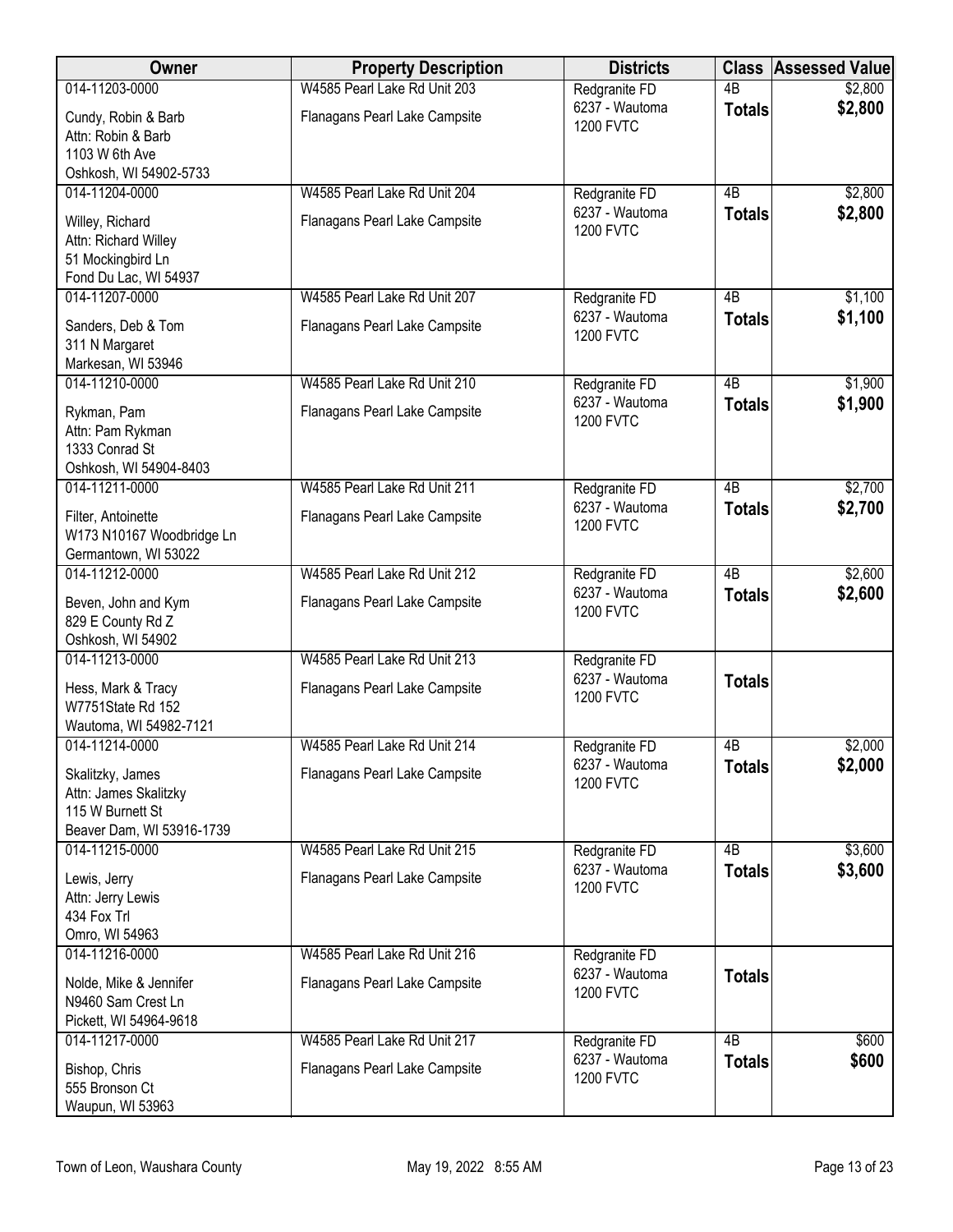| Owner                                                                                                          | <b>Property Description</b>                                   | <b>Districts</b>                                    | <b>Class</b>                     | <b>Assessed Value</b> |
|----------------------------------------------------------------------------------------------------------------|---------------------------------------------------------------|-----------------------------------------------------|----------------------------------|-----------------------|
| 014-11218-0000                                                                                                 | W4585 Pearl Lake Rd Unit 218                                  | Redgranite FD                                       | $\overline{AB}$                  | \$600                 |
| Thom, Chuck<br>Attn: Chuck Thom<br>122 N Johnson St                                                            | Flanagans Pearl Lake Campsite                                 | 6237 - Wautoma<br><b>1200 FVTC</b>                  | <b>Totals</b>                    | \$600                 |
| Berlin, WI 54923                                                                                               |                                                               |                                                     |                                  |                       |
| 014-11219-0000                                                                                                 | W4585 Pearl Lake Rd Unit 219                                  | Redgranite FD                                       | 4B                               | \$1,200               |
| Schilz, Deb<br>W162 N9946 Mayflower Dr<br>Germantown, WI 53022                                                 | Flanagans Pearl Lake Campsite                                 | 6237 - Wautoma<br><b>1200 FVTC</b>                  | <b>Totals</b>                    | \$1,200               |
| 014-11220-0000                                                                                                 | W4585 Pearl Lake Rd Unit 220                                  | Redgranite FD                                       | 4B                               | \$1,600               |
| Eake, Keith<br>1034 Green Acres Ln<br>Neenah, WI 54956                                                         | Flanagans Pearl Lake Campsite                                 | 6237 - Wautoma<br><b>1200 FVTC</b>                  | <b>Totals</b>                    | \$1,600               |
| 014-11221-0000                                                                                                 | W4585 Pearl Lake Rd Unit 221                                  | Redgranite FD                                       | $\overline{AB}$                  | \$3,300               |
| Halfman, Gina<br>Attn: Gina Halfman<br>450 Walker<br>Fond Du Lac, WI 54935-4863                                | Flanagans Pearl Lake Campsite                                 | 6237 - Wautoma<br><b>1200 FVTC</b>                  | <b>Totals</b>                    | \$3,300               |
| 014-11223-0000                                                                                                 | W4585 Pearl Lake Rd Unit 223                                  | Redgranite FD                                       | $\overline{AB}$                  | \$300                 |
| Gutterman, Neal<br>Attn: Neal Gutterman<br>150 Fox Glen Rd                                                     | Flanagans Pearl Lake Campsite                                 | 6237 - Wautoma<br><b>1200 FVTC</b>                  | <b>Totals</b>                    | \$300                 |
| Fredonia, WI 53021-9417                                                                                        |                                                               |                                                     |                                  |                       |
| 014-11224-0000<br>Enders, Shelly<br>114 Rose Ave                                                               | W4585 Pearl Lake Rd Unit 224<br>Flanagans Pearl Lake Campsite | Redgranite FD<br>6237 - Wautoma<br><b>1200 FVTC</b> | $\overline{AB}$<br><b>Totals</b> | \$2,200<br>\$2,200    |
| Fond Du Lac, WI 54935-3527                                                                                     |                                                               |                                                     | $\overline{AB}$                  |                       |
| 014-11225-0000<br>Benzig, Mark<br>Attn: Mark Benzig<br>W1805 Auburn Ashford Dr<br>Campbellsport, WI 53010-3137 | W4585 Pearl Lake Rd Unit 225<br>Flanagans Pearl Lake Campsite | Redgranite FD<br>6237 - Wautoma<br><b>1200 FVTC</b> | <b>Totals</b>                    | \$300<br>\$300        |
| 014-11226-0000                                                                                                 | W4585 Pearl Lake Rd Unit 226                                  | Redgranite FD                                       | 4B                               | \$1,000               |
| Baker, Eddy<br>N65 W2201 St James Pkwy<br>Lot M43<br>Sussex, WI 53809                                          | Flanagans Pearl Lake Campsite                                 | 6237 - Wautoma<br><b>1200 FVTC</b>                  | <b>Totals</b>                    | \$1,000               |
| 014-11229-0000                                                                                                 | W4585 Pearl Lake Rd Unit 229                                  | Redgranite FD                                       | 4B                               | \$4,200               |
| Eckstein, Jessica<br>Attn: Jessica Eckstein<br>N2123 State Rd 49<br>Berlin, WI 54923-9795                      | Flanagans Pearl Lake Campsite                                 | 6237 - Wautoma<br><b>1200 FVTC</b>                  | <b>Totals</b>                    | \$4,200               |
| 014-11231-0000                                                                                                 | W4585 Pearl Lake Rd Unit 231                                  | Redgranite FD                                       | $\overline{AB}$                  | \$1,700               |
| Kittleson, Dayle<br>Attn: Dayle Kittleson<br>508 E Mill St<br>Beaver Dam, WI 53916-2431                        | Flanagans Pearl Lake Campsite                                 | 6237 - Wautoma<br><b>1200 FVTC</b>                  | <b>Totals</b>                    | \$1,700               |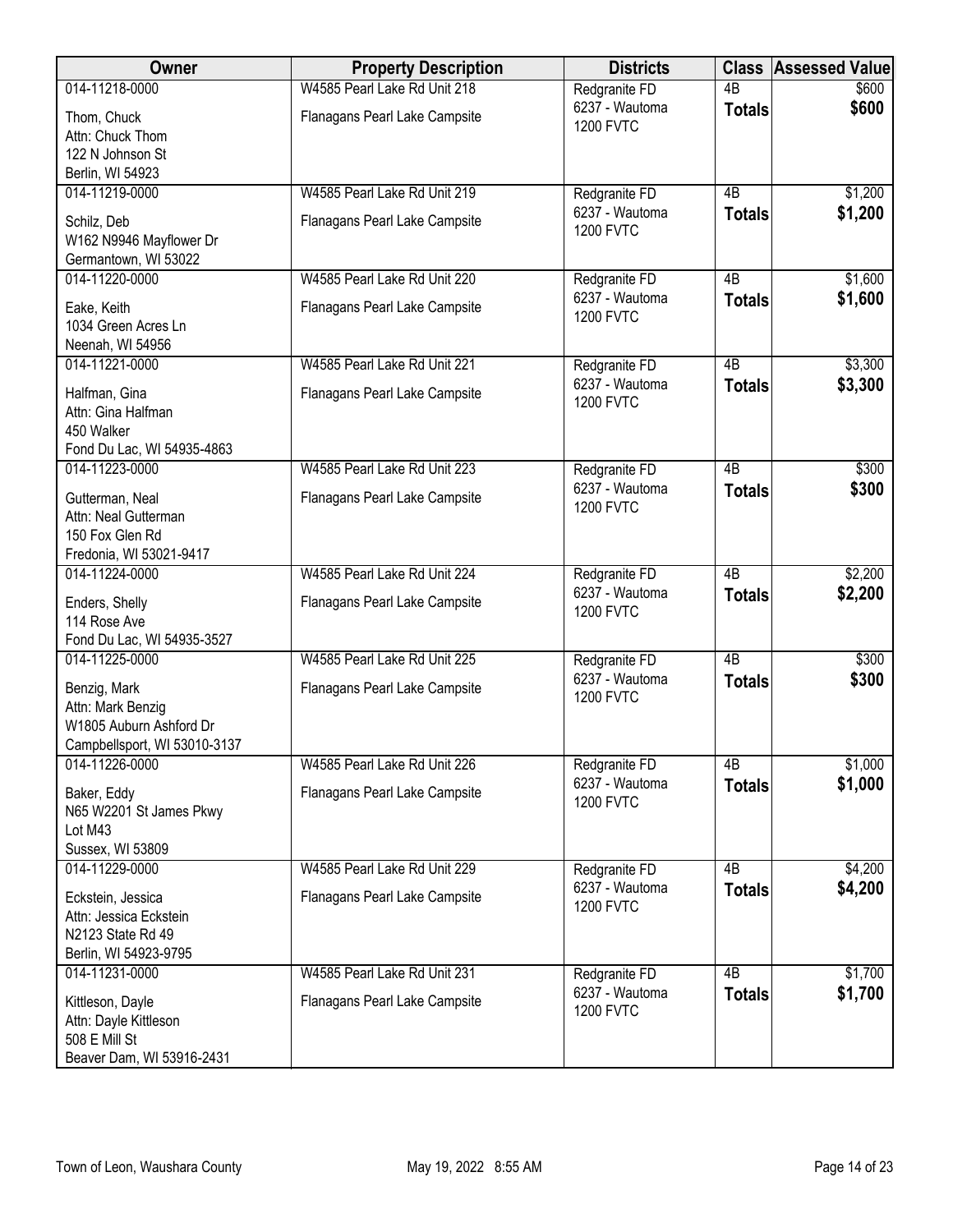| Owner                                                                                               | <b>Property Description</b>   | <b>Districts</b>                   |                 | <b>Class Assessed Value</b> |
|-----------------------------------------------------------------------------------------------------|-------------------------------|------------------------------------|-----------------|-----------------------------|
| 014-11232-0000                                                                                      | W4585 Pearl Lake Rd Unit 232  | Redgranite FD                      | $\overline{AB}$ | \$2,300                     |
| Hobbs, John<br>W7126N Oakwood Cir<br>Neshkoro, WI 54960-6462                                        | Flanagans Pearl Lake Campsite | 6237 - Wautoma<br><b>1200 FVTC</b> | <b>Totals</b>   | \$2,300                     |
| 014-11234-0000                                                                                      | W4585 Pearl Lake Rd Unit 234  | Redgranite FD                      | 4C              | \$1,600                     |
| Wisse, Tom<br>Attn: Tom Wisse<br>595 Brown Rd<br>Venice, FL 34293                                   | Flanagans Pearl Lake Campsite | 6237 - Wautoma<br><b>1200 FVTC</b> | <b>Totals</b>   | \$1,600                     |
| 014-11235-0000                                                                                      | W4585 Pearl Lake Rd Unit 235  | Redgranite FD                      | 4B              | \$2,100                     |
| Abler, Mike & Tracy<br>N8240 Sunset Dr<br>Fond Du Lac, WI 54935                                     | Flanagans Pearl Lake Campsite | 6237 - Wautoma<br><b>1200 FVTC</b> | <b>Totals</b>   | \$2,100                     |
| 014-11236-0000                                                                                      | W4585 Pearl Lake Rd Unit 236  | Redgranite FD                      | 4B              | \$400                       |
| Schaad, Susan<br>Attn: Susan Schaad<br>455 N National<br>Fond Du Lac, WI 54935                      | Flanagans Pearl Lake Campsite | 6237 - Wautoma<br><b>1200 FVTC</b> | <b>Totals</b>   | \$400                       |
| 014-11237-0000                                                                                      | W4585 Pearl Lake Rd Unit 237  | Redgranite FD                      | $\overline{AB}$ | \$1,000                     |
| Hannes, Yolanda<br>398 N Park Ave<br>Fond Du Lac, WI 54935                                          | Flanagans Pearl Lake Campsite | 6237 - Wautoma<br><b>1200 FVTC</b> | <b>Totals</b>   | \$1,000                     |
| 014-11238-0000                                                                                      | W4585 Pearl Lake Rd Unit 238  | Redgranite FD                      | $\overline{AB}$ | \$4,400                     |
| Skelton, Ron<br>N7742 Lake Shore Dr<br>Fond Du Lac, WI 54937-1645                                   | Flanagans Pearl Lake Campsite | 6237 - Wautoma<br><b>1200 FVTC</b> | <b>Totals</b>   | \$4,400                     |
| 014-11239-0000                                                                                      | W4585 Pearl Lake Rd Unit 239  | Redgranite FD                      | $\overline{AB}$ | \$1,700                     |
| Hill, Nat<br>Attn: Nat Hill<br>PO Box 1382<br>Fond Du Lac, WI 54936                                 | Flanagans Pearl Lake Campsite | 6237 - Wautoma<br><b>1200 FVTC</b> | <b>Totals</b>   | \$1,700                     |
| 014-11240-0000                                                                                      | W4585 Pearl Lake Rd Unit 240  | Redgranite FD                      | 4B              | \$2,100                     |
| Oelke, Nick & Melissa<br>229 E 10th St<br>Fond Du Lac, WI 54935-5159                                | Flanagans Pearl Lake Campsite | 6237 - Wautoma<br><b>1200 FVTC</b> | <b>Totals</b>   | \$2,100                     |
| 014-11241-0000                                                                                      | W4585 Pearl Lake Rd Unit 241  | Redgranite FD                      | 4 <sub>B</sub>  | \$2,200                     |
| Case, Angie<br>4136 Rivermoor Rd<br>Omro, WI 54963                                                  | Flanagans Pearl Lake Campsite | 6237 - Wautoma<br><b>1200 FVTC</b> | <b>Totals</b>   | \$2,200                     |
| 014-11242-0000                                                                                      | W4585 Pearl Lake Rd Unit 242  | Redgranite FD                      | $\overline{AB}$ | \$2,600                     |
| Olson, Kurt<br>W4707 State Highway 21<br>Redgranite, WI 54970                                       | Flanagans Pearl Lake Campsite | 6237 - Wautoma<br><b>1200 FVTC</b> | <b>Totals</b>   | \$2,600                     |
| 014-11244-0000                                                                                      | W4585 Pearl Lake Rd Unit 244  | Redgranite FD                      | $\overline{AB}$ | \$1,900                     |
| Kessler, Mike & Gwyn<br>Attn: Mike & Gwyn Kessler<br>314 Lawrence Ave<br>Fond Du Lac, WI 54935-2816 | Flanagans Pearl Lake Campsite | 6237 - Wautoma<br><b>1200 FVTC</b> | <b>Totals</b>   | \$1,900                     |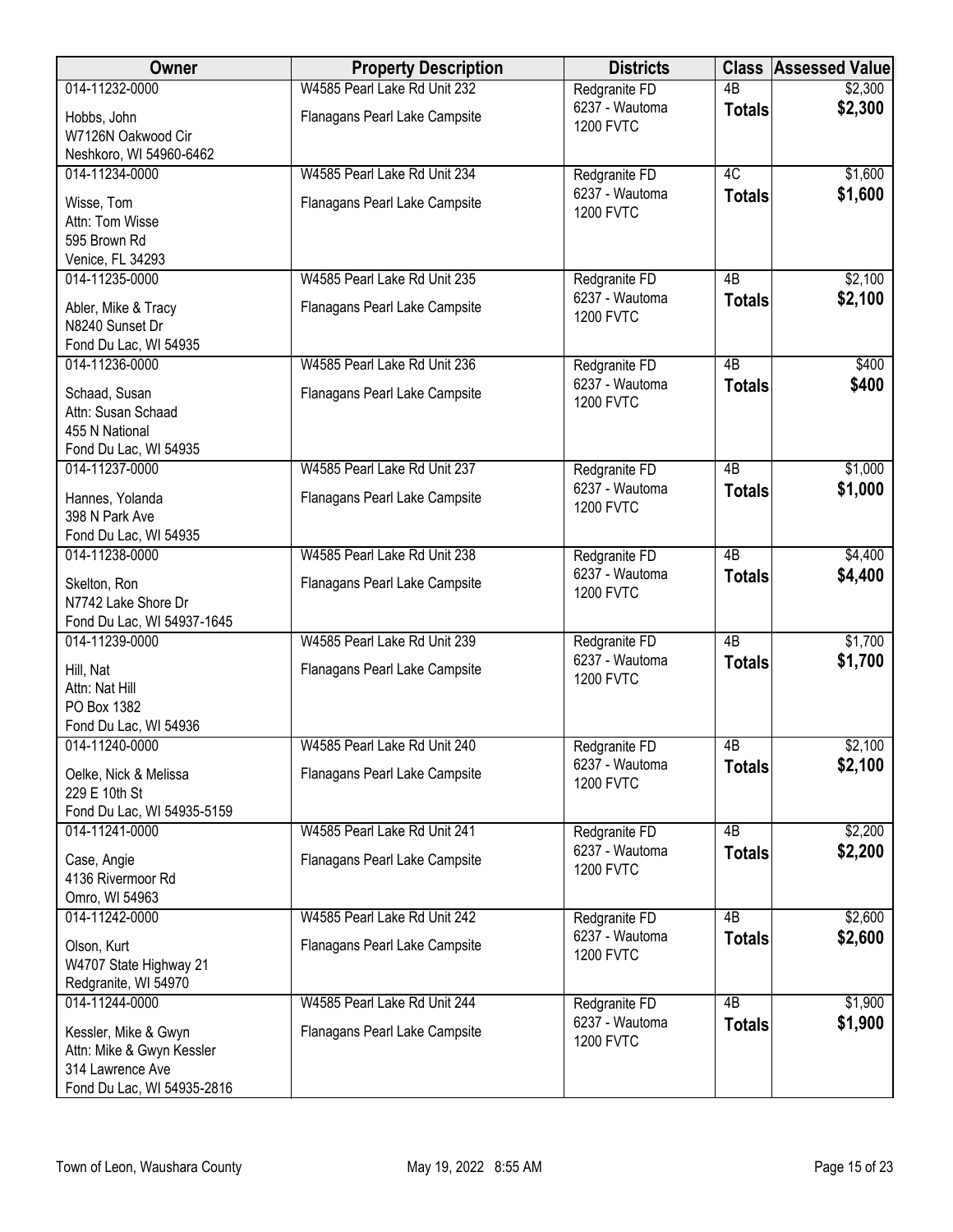| Owner                                                                                              | <b>Property Description</b>   | <b>Districts</b>                   |                 | <b>Class Assessed Value</b> |
|----------------------------------------------------------------------------------------------------|-------------------------------|------------------------------------|-----------------|-----------------------------|
| 014-11245-0000                                                                                     | W4585 Pearl Lake Rd Unit 245  | Redgranite FD                      | 4B              | \$1,200                     |
| Kudu, Deborah<br>350 Southlake Cir Apt C                                                           | Flanagans Pearl Lake Campsite | 6237 - Wautoma<br><b>1200 FVTC</b> | <b>Totals</b>   | \$1,200                     |
| Fond Du Lac, WI 54935-8057                                                                         |                               |                                    |                 |                             |
| 014-11246-0000                                                                                     | W4585 Pearl Lake Rd Unit 247  | Redgranite FD                      | $\overline{AB}$ | \$5,200                     |
| Jungwirth, Bonnie<br>2401 Patriot Ln<br>Oshkosh, WI 54904-6924                                     | Flanagans Pearl Lake Campsite | 6237 - Wautoma<br><b>1200 FVTC</b> | <b>Totals</b>   | \$5,200                     |
| 014-11249-0000                                                                                     | W4585 Pearl Lake Rd Unit 249  | Redgranite FD                      | 4B              | \$900                       |
| Kraemer, Matt & Tricia<br>Attn: Matt & Tricia Kraemer<br>507 Stow St<br>Fond Du Lac, WI 54935-2663 | Flanagans Pearl Lake Campsite | 6237 - Wautoma<br><b>1200 FVTC</b> | <b>Totals</b>   | \$900                       |
| 014-11250-0000                                                                                     | W4585 Pearl Lake Rd Unit 252  | Redgranite FD                      | 4C              | \$5,100                     |
| Herbst, Stacey<br>Attn: Stacey Herbst<br>4320 Dundee Rd Lot 27                                     | Flanagans Pearl Lake Campsite | 6237 - Wautoma<br><b>1200 FVTC</b> | <b>Totals</b>   | \$5,100                     |
| Winterhaven, FL 33884-1119                                                                         |                               |                                    |                 |                             |
| 014-11253-0000                                                                                     | W4585 Pearl Lake Rd Unit 253  | Redgranite FD                      | $\overline{AB}$ | \$1,300                     |
| Lohry, Kristin<br>W14432State Rd 44<br>Brandon, WI 53919-9742                                      | Flanagans Pearl Lake Campsite | 6237 - Wautoma<br><b>1200 FVTC</b> | <b>Totals</b>   | \$1,300                     |
| 014-11254-0000                                                                                     | W4585 Pearl Lake Rd Unit 254  | Redgranite FD                      | $\overline{AB}$ | \$1,400                     |
| Smith, Allie<br>1001 Jordan Rd<br>DePere, WI 54303                                                 | Flanagans Pearl Lake Campsite | 6237 - Wautoma<br><b>1200 FVTC</b> | <b>Totals</b>   | \$1,400                     |
| 014-11256-0000                                                                                     | W4585 Pearl Lake Rd Unit 256  | Redgranite FD                      | $\overline{AB}$ | \$2,900                     |
| Wuest, Mark<br>Wuest, Dani<br>50 Jacob Ave<br>Oshkosh, WI 54903                                    | Flanagans Pearl Lake Campsite | 6237 - Wautoma<br><b>1200 FVTC</b> | <b>Totals</b>   | \$2,900                     |
| 014-11257-0000                                                                                     | W4585 Pearl Lake Rd Unit 257  | Redgranite FD                      | 4B              | \$2,200                     |
| Bastian, Craig & Daniel<br>Attn: Craig & Daniel Bastian<br>3245 Isaac Ln<br>Oshkosh, WI 54902      | Flanagans Pearl Lake Campsite | 6237 - Wautoma<br><b>1200 FVTC</b> | <b>Totals</b>   | \$2,200                     |
| 014-11258-0000                                                                                     | W4585 Pearl Lake Rd Unit 258  | Redgranite FD                      | 4B              | \$3,000                     |
| Block, Nina<br>3410 E Aquamarine Ave<br>Appleton, WI 54913                                         | Flanagans Pearl Lake Campsite | 6237 - Wautoma<br><b>1200 FVTC</b> | <b>Totals</b>   | \$3,000                     |
| 014-11260-0000                                                                                     | W4585 Pearl Lake Rd Unit 260  | Redgranite FD                      | $\overline{AB}$ | \$900                       |
| Boenig, Richard<br>248 W Liberty St<br>Berlin, WI 54923-1163                                       | Flanagans Pearl Lake Campsite | 6237 - Wautoma<br><b>1200 FVTC</b> | <b>Totals</b>   | \$900                       |
| 014-11262-0000                                                                                     | W4585 Pearl Lake Rd Unit 262  | Redgranite FD                      | 4B              | \$3,300                     |
| Thome, Kris<br>Attn: Kris Thome<br>290 14th St<br>Fond Du Lac, WI 54935-5959                       | Flanagans Pearl Lake Campsite | 6237 - Wautoma<br><b>1200 FVTC</b> | <b>Totals</b>   | \$3,300                     |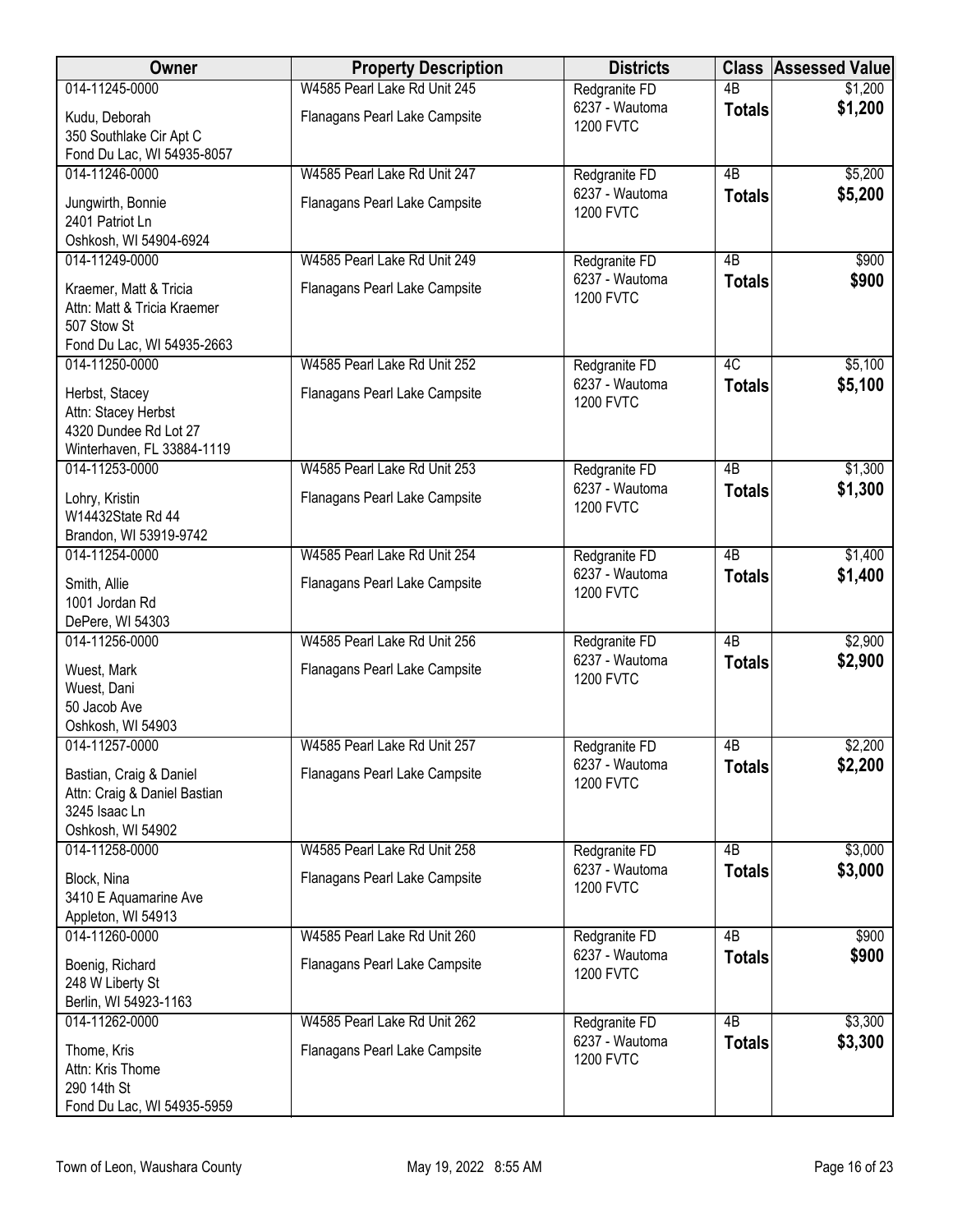| Owner                                                                                         | <b>Property Description</b>   | <b>Districts</b>                   | <b>Class</b>    | <b>Assessed Value</b> |
|-----------------------------------------------------------------------------------------------|-------------------------------|------------------------------------|-----------------|-----------------------|
| 014-11266-0000                                                                                | W4585 Pearl Lake Rd Unit 266  | Redgranite FD                      | $\overline{AB}$ | \$2,200               |
| Wallace, Greg<br>Wallace, Tina<br>163 N Kossuth St                                            | Flanagans Pearl Lake Campsite | 6237 - Wautoma<br><b>1200 FVTC</b> | <b>Totals</b>   | \$2,200               |
| Berlin, WI 54923                                                                              |                               |                                    |                 |                       |
| 014-11267-0000                                                                                | W4585 Pearl Lake Rd Unit 267  | Redgranite FD                      | 4B              | \$2,200               |
| Congdon, John or Jamie<br>200 N Kossuth St<br>Berlin, WI 54923                                | Flanagans Pearl Lake Campsite | 6237 - Wautoma<br><b>1200 FVTC</b> | <b>Totals</b>   | \$2,200               |
| 014-11268-0000                                                                                | W4585 Pearl Lake Rd Unit 268  | Redgranite FD                      | 4B              | \$1,600               |
| Geschke, John<br>Attn: John Geschke<br>N11970 Meadow Dr<br>Lomira, WI 53048-9791              | Flanagans Pearl Lake Campsite | 6237 - Wautoma<br><b>1200 FVTC</b> | <b>Totals</b>   | \$1,600               |
| 014-11269-0000                                                                                | W4585 Pearl Lake Rd Unit 269  | Redgranite FD                      |                 |                       |
| Przybyl, Robert<br>N395 Cty Rd XX<br>Berlin, WI 54923                                         | Flanagans Pearl Lake Campsite | 6237 - Wautoma<br><b>1200 FVTC</b> | <b>Totals</b>   |                       |
| 014-11270-0000                                                                                | W4585 Pearl Lake Rd Unit 270  | Redgranite FD                      | 4C              | \$4,600               |
| Schmick, Mark<br>Attn: Mark Schmick<br>4504 Rivermoor Rd<br>Omro, WI 54963-9421               | Flanagans Pearl Lake Campsite | 6237 - Wautoma<br><b>1200 FVTC</b> | <b>Totals</b>   | \$4,600               |
| 014-11271-0000                                                                                | W4585 Pearl Lake Rd Unit 271  | Redgranite FD                      | $\overline{AB}$ | \$3,900               |
| Grizwold, Don<br>207 Prospect<br>Oshkosh, WI 54901                                            | Flanagans Pearl Lake Campsite | 6237 - Wautoma<br><b>1200 FVTC</b> | <b>Totals</b>   | \$3,900               |
| 014-11272-0000                                                                                | W4585 Pearl Lake Rd Unit 272  | Redgranite FD                      | 4C              | \$7,500               |
| Marks, John<br>N4560 Hickory Rd<br>Hustiford, WI 53034-9748                                   | Flanagans Pearl Lake Campsite | 6237 - Wautoma<br><b>1200 FVTC</b> | <b>Totals</b>   | \$7,500               |
| 014-11273-0000                                                                                | W4585 Pearl Lake Rd Unit 273  | Redgranite FD                      | 4B              | \$4,100               |
| Hoekstra, Jordan<br>PO Box 187                                                                | Flanagans Pearl Lake Campsite | 6237 - Wautoma<br><b>1200 FVTC</b> | <b>Totals</b>   | \$4,100               |
| Brandon, WI 53919-0187<br>014-11274-0000                                                      | W4585 Pearl Lake Rd Unit 274  | Redgranite FD                      | 4C              | \$1,700               |
| Klotzbach, Travis<br>PO Box 281                                                               | Flanagans Pearl Lake Campsite | 6237 - Wautoma<br><b>1200 FVTC</b> | <b>Totals</b>   | \$1,700               |
| Brandon, WI 53919-0281                                                                        |                               |                                    |                 |                       |
| 014-11289-0000                                                                                | W4585 Pearl Lake Rd Unit 289  | Redgranite FD                      | $\overline{AB}$ | \$1,000               |
| Herzig, Leonard (Sonny)<br>261 S Sixth St Apt 1<br>Winneconne, WI 54986                       | Flanagans Pearl Lake Campsite | 6237 - Wautoma<br><b>1200 FVTC</b> | <b>Totals</b>   | \$1,000               |
| 014-11290-0000                                                                                | W4585 Pearl Lake Rd Unit 290  | Redgranite FD                      | 4B              | \$2,700               |
| Deitte, Tim & Mary<br>Attn: Tim & Mary Deitte<br>152 Vincent St<br>Fond Du Lac, WI 54935-4538 | Flanagans Pearl Lake Campsite | 6237 - Wautoma<br><b>1200 FVTC</b> | <b>Totals</b>   | \$2,700               |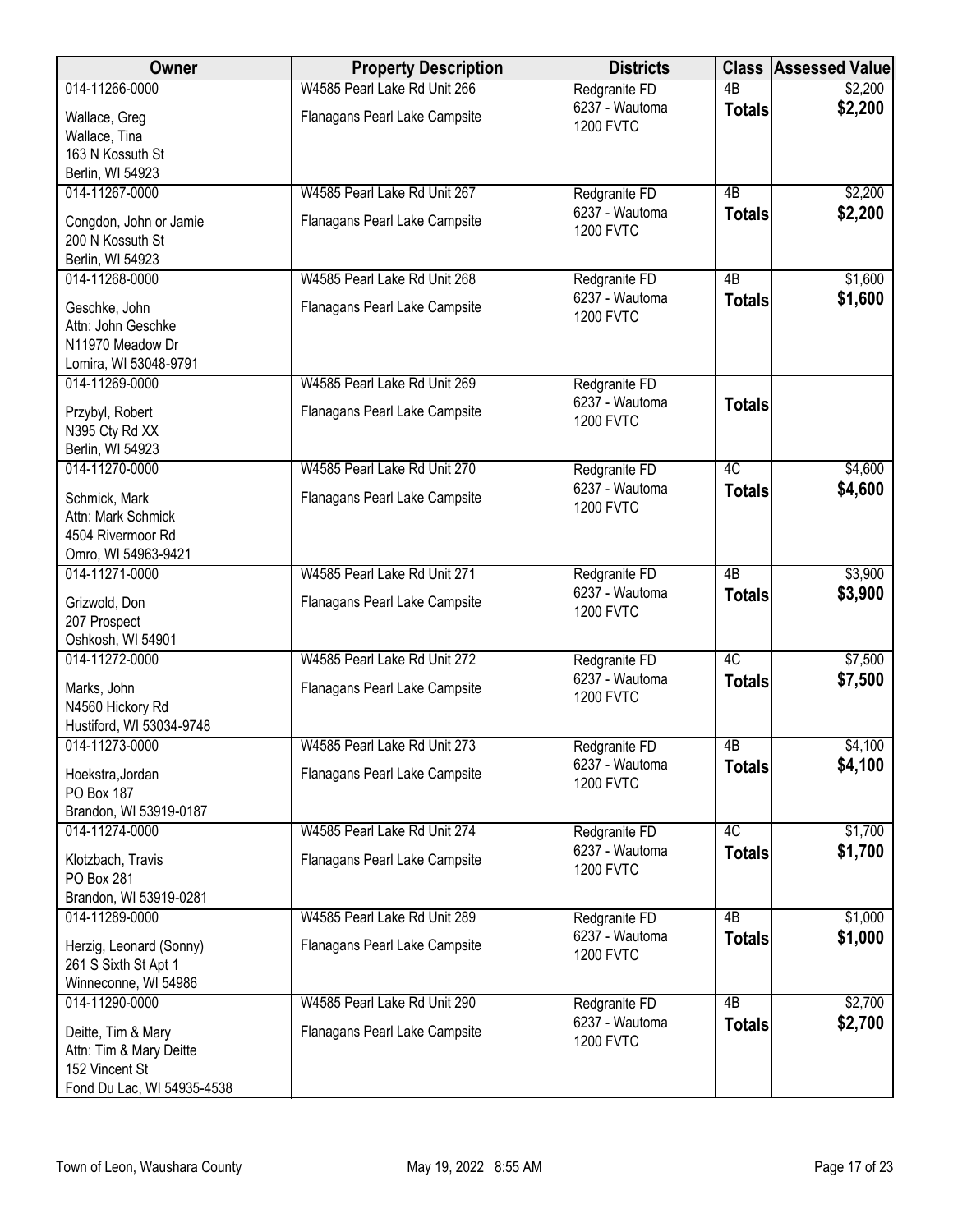| Owner                                                                                    | <b>Property Description</b>                                   | <b>Districts</b>                                    | <b>Class</b>        | <b>Assessed Value</b> |
|------------------------------------------------------------------------------------------|---------------------------------------------------------------|-----------------------------------------------------|---------------------|-----------------------|
| 014-11291-0000                                                                           | W4585 Pearl Lake Rd Unit 291                                  | Redgranite FD                                       | $\overline{AB}$     | \$800                 |
| Lampe, Shane<br>Attn: Shane Lampe                                                        | Flanagans Pearl Lake Campsite                                 | 6237 - Wautoma<br><b>1200 FVTC</b>                  | <b>Totals</b>       | \$800                 |
| 1670 Huckleberry Ave #207<br>Omro, WI 54963-1831                                         |                                                               |                                                     |                     |                       |
| 014-11292-0000                                                                           | W4585 Pearl Lake Rd Unit 292                                  | Redgranite FD                                       | 4B                  | \$800                 |
| Mejaki, Kevin<br>533 N German St                                                         | Flanagans Pearl Lake Campsite                                 | 6237 - Wautoma<br><b>1200 FVTC</b>                  | <b>Totals</b>       | \$800                 |
| Mayville, WI 53050                                                                       |                                                               |                                                     |                     |                       |
| 014-11306-0000                                                                           | W4585 Pearl Lake Rd Unit 306                                  | Redgranite FD                                       | 4C                  | \$1,700               |
| Frank, Nikki<br>833 Jefferson St                                                         | Flanagans Pearl Lake Campsite                                 | 6237 - Wautoma<br><b>1200 FVTC</b>                  | <b>Totals</b>       | \$1,700               |
| Oshkosh, WI 54901                                                                        | W4585 Pearl Lake Rd Unit 307                                  |                                                     |                     |                       |
| 014-11307-0000<br>Nacius, Jeff<br>8520 Herbst Rd                                         | Flanagans Pearl Lake Campsite                                 | Redgranite FD<br>6237 - Wautoma<br><b>1200 FVTC</b> | 4B<br><b>Totals</b> | \$1,800<br>\$1,800    |
| Winneconne, WI 54986                                                                     |                                                               |                                                     |                     |                       |
| 014-11308-0000                                                                           | W4585 Pearl Lake Rd Unit 308                                  | Redgranite FD<br>6237 - Wautoma                     | 4C<br><b>Totals</b> | \$6,100<br>\$6,100    |
| Bonnell, Jeff<br>Attn: Jeff Bonnell<br>5725 Sylvester St                                 | Flanagans Pearl Lake Campsite                                 | <b>1200 FVTC</b>                                    |                     |                       |
| Sebring, FL 33876                                                                        |                                                               |                                                     |                     |                       |
| 014-11309-0000<br>Bonlander, Randy & Carmen<br>Attn: Randy & Carmen Bonlander            | W4585 Pearl Lake Rd Unit 309<br>Flanagans Pearl Lake Campsite | Redgranite FD<br>6237 - Wautoma<br><b>1200 FVTC</b> | 4B<br><b>Totals</b> | \$600<br>\$600        |
| N10749 Cty Rd H<br>Lomira, WI 53048                                                      |                                                               |                                                     |                     |                       |
| 014-11310-0000                                                                           | W4585 Pearl Lake Rd Unit 310                                  | Redgranite FD                                       | $\overline{AB}$     | \$1,900               |
| Willis, Margaret<br>Attn: Margaret Willis<br>W6041 Jessica Ln<br>Appleton, WI 54915      | Flanagans Pearl Lake Campsite                                 | 6237 - Wautoma<br><b>1200 FVTC</b>                  | <b>Totals</b>       | \$1,900               |
| 014-11311-0000                                                                           | W4585 Pearl Lake Rd Unit 311                                  | Redgranite FD                                       | 4C                  | \$5,600               |
| Krupp, Ken<br>Attn: Ken Krupp<br>631 E Scott St                                          | Flanagans Pearl Lake Campsite                                 | 6237 - Wautoma<br><b>1200 FVTC</b>                  | <b>Totals</b>       | \$5,600               |
| Fond Du Lac, WI 54935-2906<br>014-11312-0000                                             | W4585 Pearl Lake Rd Unit 312                                  |                                                     | 4C                  |                       |
| Woelfel, Duwayne<br>Attn: Duwayne Woelfel<br>25 Roberts Ct<br>Fond Du Lac, WI 54935-4732 | Flanagans Pearl Lake Campsite                                 | Redgranite FD<br>6237 - Wautoma<br><b>1200 FVTC</b> | <b>Totals</b>       | \$2,500<br>\$2,500    |
| 014-11314-1000                                                                           | W4585 Pearl Lake Rd Unit 314A                                 | Redgranite FD                                       | 4C                  | \$7,200               |
| Gonzales Hector<br>Attn: Hector Gonzales<br>2328 N 59th St<br>Milwaukee, WI 53210-2214   | Flanagans Pearl Lake Campsite                                 | 6237 - Wautoma<br><b>1200 FVTC</b>                  | <b>Totals</b>       | \$7,200               |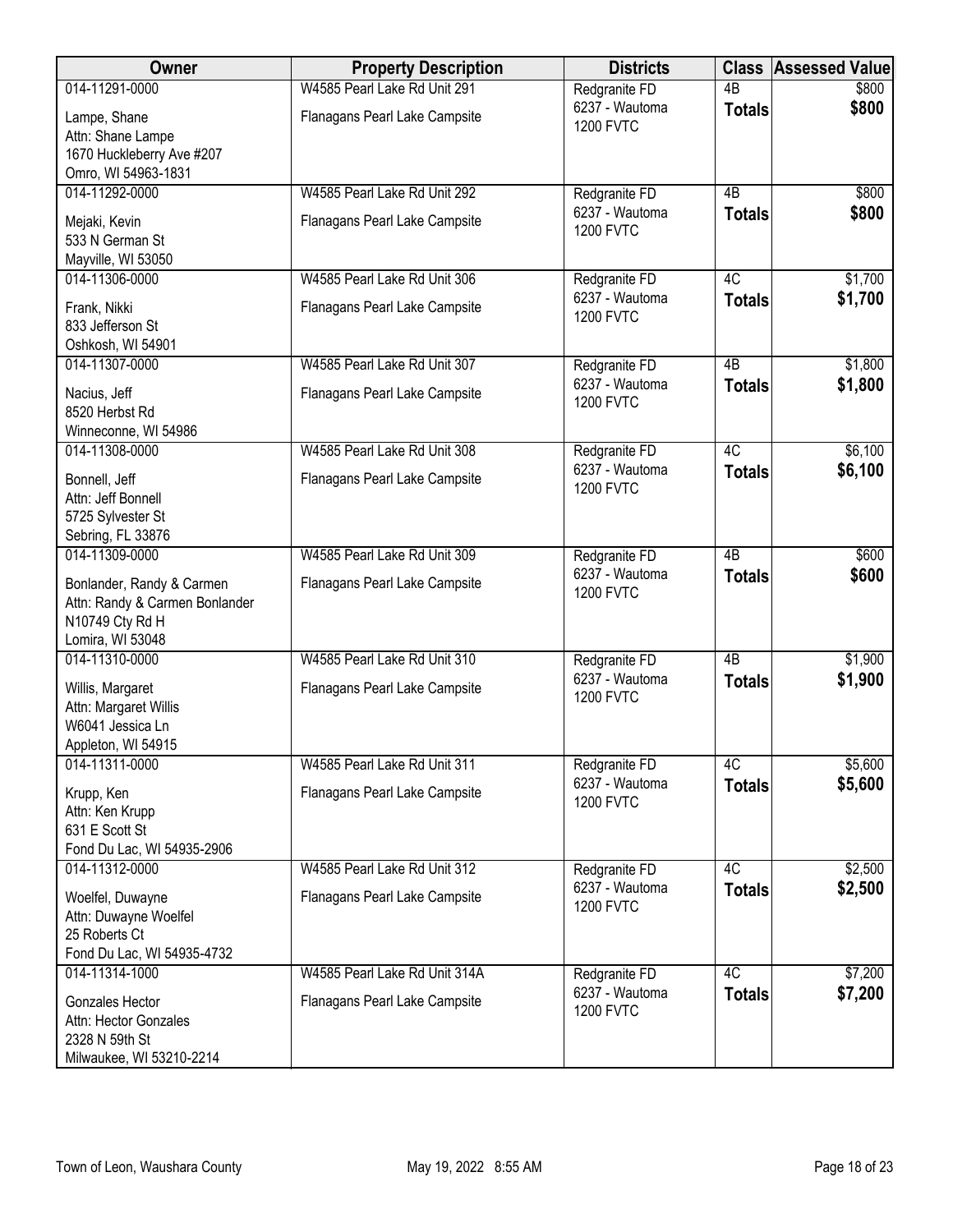| Owner                                                                                            | <b>Property Description</b>   | <b>Districts</b>                   | <b>Class</b>    | <b>Assessed Value</b> |
|--------------------------------------------------------------------------------------------------|-------------------------------|------------------------------------|-----------------|-----------------------|
| 014-11314-2000                                                                                   | W4585 Pearl Lake Rd Unit 314B | Redgranite FD                      | 4C              | \$12,200              |
| Corbeil, Dan<br>Attn: Dan Corbeil                                                                | Flanagans Pearl Lake Campsite | 6237 - Wautoma<br><b>1200 FVTC</b> | <b>Totals</b>   | \$12,200              |
| N3520 Red Oak Dr<br>Campbellsport, WI 53010-1869                                                 |                               |                                    |                 |                       |
| 014-11317-0000                                                                                   | W4585 Pearl Lake Rd Unit 317  | Redgranite FD                      | 4B              | \$500                 |
| Brennand, Joe<br>Attn: Joe Brennand<br>25 S 7th Ave Apt G<br>Winneconne, WI 54986-9104           | Flanagans Pearl Lake Campsite | 6237 - Wautoma<br><b>1200 FVTC</b> | <b>Totals</b>   | \$500                 |
| 014-11318-0000                                                                                   | W4585 Pearl Lake Rd Unit 318  | Redgranite FD                      | 4C              | \$2,900               |
| Lindberg, Don<br>Attn: Don Lindberg<br>PO Box 75<br>Little Chute, WI 54140                       | Flanagans Pearl Lake Campsite | 6237 - Wautoma<br><b>1200 FVTC</b> | <b>Totals</b>   | \$2,900               |
| 014-11319-0000                                                                                   | W4585 Pearl Lake Rd Unit 319  | Redgranite FD                      | $\overline{AB}$ | \$5,500               |
| Kramer, Jeff<br>Attn: Jeff Kramer<br>W3748 Silica Rd<br>Fond Du Lac, WI 54937-9399               | Flanagans Pearl Lake Campsite | 6237 - Wautoma<br><b>1200 FVTC</b> | <b>Totals</b>   | \$5,500               |
| 014-11320-0000                                                                                   | W4585 Pearl Lake Rd Unit 320  | Redgranite FD                      | $\overline{AB}$ | \$600                 |
| Krukow, Steve & Sandy<br>318 Saratoga<br>Oshkosh, WI 54901                                       | Flanagans Pearl Lake Campsite | 6237 - Wautoma<br><b>1200 FVTC</b> | <b>Totals</b>   | \$600                 |
| 014-11361-0000                                                                                   | W4585 Pearl Lake Rd Unit 361  | Redgranite FD                      | $\overline{AB}$ | \$2,000               |
| Doule, Mark<br>604 Tayco St<br>Menasha, WI 54952                                                 | Flanagans Pearl Lake Campsite | 6237 - Wautoma<br><b>1200 FVTC</b> | <b>Totals</b>   | \$2,000               |
| 014-11362-0000                                                                                   | W4585 Pearl Lake Rd Unit 362  | Redgranite FD                      | 4C              | \$4,000               |
| Pups, Stephanie<br>Attn: Stephanie Pups<br>N167 W25051 Spruce St Apt 7<br>Jackson, WI 53037-9207 | Flanagans Pearl Lake Campsite | 6237 - Wautoma<br><b>1200 FVTC</b> | <b>Totals</b>   | \$4,000               |
| 014-11363-0000                                                                                   | W4585 Pearl Lake Rd Unit 363  | Redgranite FD                      | 4B              | \$1,700               |
| Abler, Paul<br>Attn: Paul Abler<br>167 Rose Ave<br>Fond Du Lac, WI 54935                         | Flanagans Pearl Lake Campsite | 6237 - Wautoma<br><b>1200 FVTC</b> | <b>Totals</b>   | \$1,700               |
| 014-11365-0000                                                                                   | W4585 Pearl Lake Rd Unit 365  | Redgranite FD                      | 4B              | \$1,500               |
| VanDellen, Kim<br>N1701 29th Ave<br>Berlin, WI 54923                                             | Flanagans Pearl Lake Campsite | 6237 - Wautoma<br><b>1200 FVTC</b> | <b>Totals</b>   | \$1,500               |
| 014-11366-0000                                                                                   | W4585 Pearl Lake Rd Unit 366  | Redgranite FD                      | $\overline{AB}$ | \$3,100               |
| LaPine, Chris<br>467 S Main St<br>Fond Du Lac, WI 54935-4928                                     | Flanagans Pearl Lake Campsite | 6237 - Wautoma<br><b>1200 FVTC</b> | <b>Totals</b>   | \$3,100               |
| 014-11367-0000                                                                                   | W4585 Pearl Lake Rd Unit 367  | Redgranite FD                      |                 |                       |
| Vacant Lot                                                                                       | Flanagans Pearl Lake Campsite | 6237 - Wautoma<br><b>1200 FVTC</b> | <b>Totals</b>   |                       |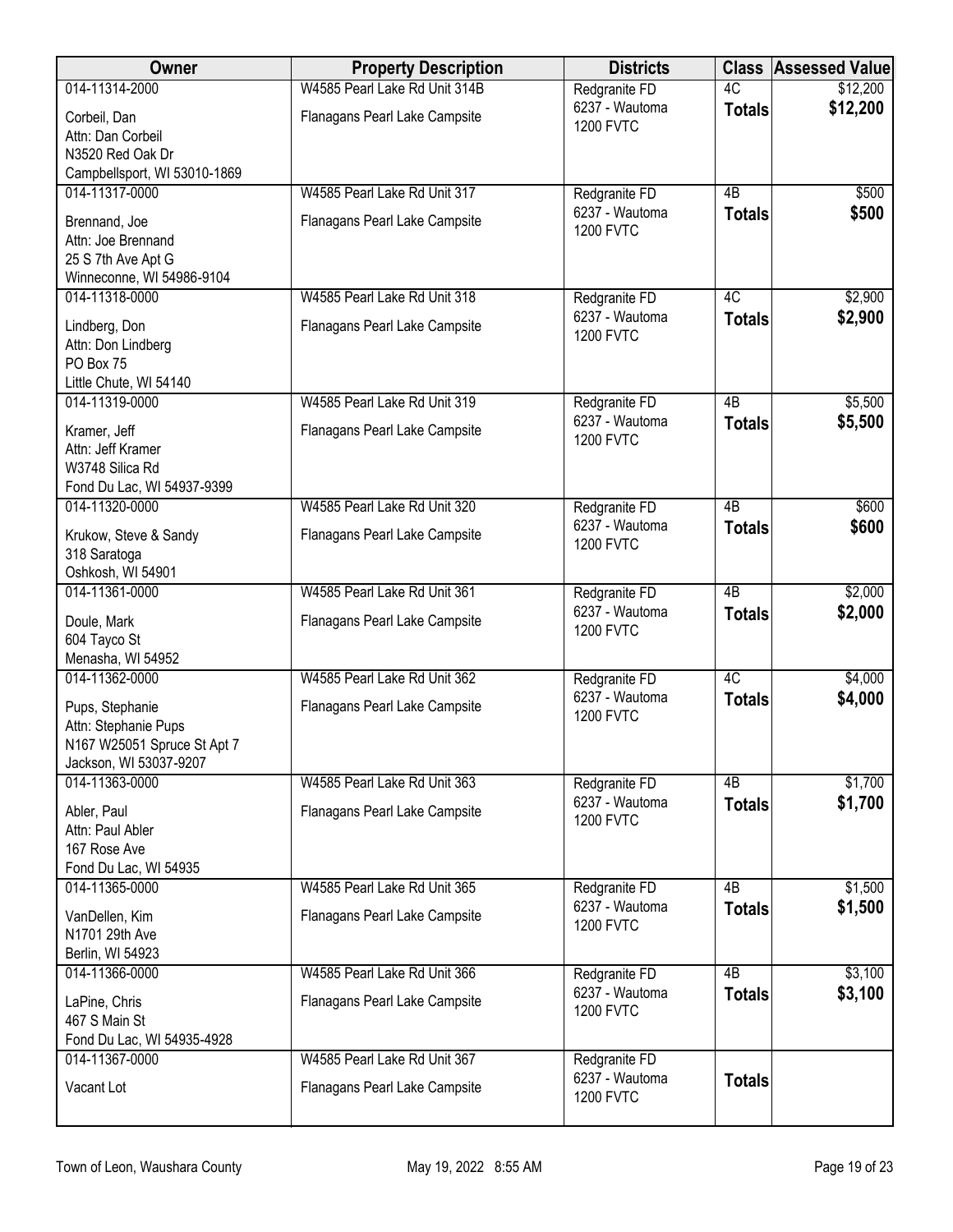| W4585 Pearl Lake Rd Unit 373<br>014-11373-0000<br>Redgranite FD<br>$\overline{AB}$<br>\$1,000<br>6237 - Wautoma<br>\$1,000<br><b>Totals</b><br>Privoznik, Sue<br>Flanagans Pearl Lake Campsite<br><b>1200 FVTC</b><br>Attn: Sue Privoznik<br>W7558 E Lamertime Dr<br>Fond Du Lac, WI 54937-9141<br>014-11380-0000<br>W4585 Pearl Lake Rd Unit 380<br>4B<br>\$500<br>Redgranite FD<br>6237 - Wautoma<br>\$500<br><b>Totals</b><br>Farley, Vernon<br>Flanagans Pearl Lake Campsite<br><b>1200 FVTC</b><br>Attn: Vernon Farley<br>N5773 Grandwood Dr<br>Fond Du Lac, WI 54937<br>014-11381-0000<br>W4585 Pearl Lake Rd Unit 381<br>4B<br>\$2,700<br>Redgranite FD<br>6237 - Wautoma<br>\$2,700<br><b>Totals</b><br>Flanagans Pearl Lake Campsite<br>Suprenand, Tim<br><b>1200 FVTC</b><br>W3538 County Rd H<br>Fond Du Lac, WI 54937-7395<br>$\overline{AB}$<br>014-11383-0000<br>\$1,200<br>W4585 Pearl Lake Rd Unit 383<br>Redgranite FD<br>6237 - Wautoma<br>\$1,200<br><b>Totals</b><br>Reimer, Luanne<br>Flanagans Pearl Lake Campsite<br><b>1200 FVTC</b><br>Attn: Luanne Reimer<br>224 S Lincoln St<br>Weyauwega, WI 54983-8936<br>014-11384-0000<br>W4585 Pearl Lake Rd Unit 384<br>$\overline{AB}$<br>\$800<br>Redgranite FD<br>6237 - Wautoma<br>\$800<br><b>Totals</b><br>Farley, Vern<br>Flanagans Pearl Lake Campsite<br><b>1200 FVTC</b><br>Attn: Vern Farley<br>450 E Franklin St Apt 104<br>Waupun, WI 53963-1178<br>014-11386-0000<br>W4585 Pearl Lake Rd Unit 386<br>Redgranite FD<br>4B<br>\$1,900<br>6237 - Wautoma<br>\$1,900<br><b>Totals</b><br>Flanagans Pearl Lake Campsite<br>Majaki, Roger<br><b>1200 FVTC</b><br>W6826 Sundance Trl | Owner | <b>Property Description</b> | <b>Districts</b> | <b>Class</b> | <b>Assessed Value</b> |
|--------------------------------------------------------------------------------------------------------------------------------------------------------------------------------------------------------------------------------------------------------------------------------------------------------------------------------------------------------------------------------------------------------------------------------------------------------------------------------------------------------------------------------------------------------------------------------------------------------------------------------------------------------------------------------------------------------------------------------------------------------------------------------------------------------------------------------------------------------------------------------------------------------------------------------------------------------------------------------------------------------------------------------------------------------------------------------------------------------------------------------------------------------------------------------------------------------------------------------------------------------------------------------------------------------------------------------------------------------------------------------------------------------------------------------------------------------------------------------------------------------------------------------------------------------------------------------------------------------------------------------------------------------------|-------|-----------------------------|------------------|--------------|-----------------------|
|                                                                                                                                                                                                                                                                                                                                                                                                                                                                                                                                                                                                                                                                                                                                                                                                                                                                                                                                                                                                                                                                                                                                                                                                                                                                                                                                                                                                                                                                                                                                                                                                                                                              |       |                             |                  |              |                       |
|                                                                                                                                                                                                                                                                                                                                                                                                                                                                                                                                                                                                                                                                                                                                                                                                                                                                                                                                                                                                                                                                                                                                                                                                                                                                                                                                                                                                                                                                                                                                                                                                                                                              |       |                             |                  |              |                       |
|                                                                                                                                                                                                                                                                                                                                                                                                                                                                                                                                                                                                                                                                                                                                                                                                                                                                                                                                                                                                                                                                                                                                                                                                                                                                                                                                                                                                                                                                                                                                                                                                                                                              |       |                             |                  |              |                       |
|                                                                                                                                                                                                                                                                                                                                                                                                                                                                                                                                                                                                                                                                                                                                                                                                                                                                                                                                                                                                                                                                                                                                                                                                                                                                                                                                                                                                                                                                                                                                                                                                                                                              |       |                             |                  |              |                       |
|                                                                                                                                                                                                                                                                                                                                                                                                                                                                                                                                                                                                                                                                                                                                                                                                                                                                                                                                                                                                                                                                                                                                                                                                                                                                                                                                                                                                                                                                                                                                                                                                                                                              |       |                             |                  |              |                       |
|                                                                                                                                                                                                                                                                                                                                                                                                                                                                                                                                                                                                                                                                                                                                                                                                                                                                                                                                                                                                                                                                                                                                                                                                                                                                                                                                                                                                                                                                                                                                                                                                                                                              |       |                             |                  |              |                       |
|                                                                                                                                                                                                                                                                                                                                                                                                                                                                                                                                                                                                                                                                                                                                                                                                                                                                                                                                                                                                                                                                                                                                                                                                                                                                                                                                                                                                                                                                                                                                                                                                                                                              |       |                             |                  |              |                       |
|                                                                                                                                                                                                                                                                                                                                                                                                                                                                                                                                                                                                                                                                                                                                                                                                                                                                                                                                                                                                                                                                                                                                                                                                                                                                                                                                                                                                                                                                                                                                                                                                                                                              |       |                             |                  |              |                       |
|                                                                                                                                                                                                                                                                                                                                                                                                                                                                                                                                                                                                                                                                                                                                                                                                                                                                                                                                                                                                                                                                                                                                                                                                                                                                                                                                                                                                                                                                                                                                                                                                                                                              |       |                             |                  |              |                       |
|                                                                                                                                                                                                                                                                                                                                                                                                                                                                                                                                                                                                                                                                                                                                                                                                                                                                                                                                                                                                                                                                                                                                                                                                                                                                                                                                                                                                                                                                                                                                                                                                                                                              |       |                             |                  |              |                       |
|                                                                                                                                                                                                                                                                                                                                                                                                                                                                                                                                                                                                                                                                                                                                                                                                                                                                                                                                                                                                                                                                                                                                                                                                                                                                                                                                                                                                                                                                                                                                                                                                                                                              |       |                             |                  |              |                       |
|                                                                                                                                                                                                                                                                                                                                                                                                                                                                                                                                                                                                                                                                                                                                                                                                                                                                                                                                                                                                                                                                                                                                                                                                                                                                                                                                                                                                                                                                                                                                                                                                                                                              |       |                             |                  |              |                       |
|                                                                                                                                                                                                                                                                                                                                                                                                                                                                                                                                                                                                                                                                                                                                                                                                                                                                                                                                                                                                                                                                                                                                                                                                                                                                                                                                                                                                                                                                                                                                                                                                                                                              |       |                             |                  |              |                       |
|                                                                                                                                                                                                                                                                                                                                                                                                                                                                                                                                                                                                                                                                                                                                                                                                                                                                                                                                                                                                                                                                                                                                                                                                                                                                                                                                                                                                                                                                                                                                                                                                                                                              |       |                             |                  |              |                       |
|                                                                                                                                                                                                                                                                                                                                                                                                                                                                                                                                                                                                                                                                                                                                                                                                                                                                                                                                                                                                                                                                                                                                                                                                                                                                                                                                                                                                                                                                                                                                                                                                                                                              |       |                             |                  |              |                       |
|                                                                                                                                                                                                                                                                                                                                                                                                                                                                                                                                                                                                                                                                                                                                                                                                                                                                                                                                                                                                                                                                                                                                                                                                                                                                                                                                                                                                                                                                                                                                                                                                                                                              |       |                             |                  |              |                       |
|                                                                                                                                                                                                                                                                                                                                                                                                                                                                                                                                                                                                                                                                                                                                                                                                                                                                                                                                                                                                                                                                                                                                                                                                                                                                                                                                                                                                                                                                                                                                                                                                                                                              |       |                             |                  |              |                       |
|                                                                                                                                                                                                                                                                                                                                                                                                                                                                                                                                                                                                                                                                                                                                                                                                                                                                                                                                                                                                                                                                                                                                                                                                                                                                                                                                                                                                                                                                                                                                                                                                                                                              |       |                             |                  |              |                       |
|                                                                                                                                                                                                                                                                                                                                                                                                                                                                                                                                                                                                                                                                                                                                                                                                                                                                                                                                                                                                                                                                                                                                                                                                                                                                                                                                                                                                                                                                                                                                                                                                                                                              |       |                             |                  |              |                       |
|                                                                                                                                                                                                                                                                                                                                                                                                                                                                                                                                                                                                                                                                                                                                                                                                                                                                                                                                                                                                                                                                                                                                                                                                                                                                                                                                                                                                                                                                                                                                                                                                                                                              |       |                             |                  |              |                       |
|                                                                                                                                                                                                                                                                                                                                                                                                                                                                                                                                                                                                                                                                                                                                                                                                                                                                                                                                                                                                                                                                                                                                                                                                                                                                                                                                                                                                                                                                                                                                                                                                                                                              |       |                             |                  |              |                       |
|                                                                                                                                                                                                                                                                                                                                                                                                                                                                                                                                                                                                                                                                                                                                                                                                                                                                                                                                                                                                                                                                                                                                                                                                                                                                                                                                                                                                                                                                                                                                                                                                                                                              |       |                             |                  |              |                       |
|                                                                                                                                                                                                                                                                                                                                                                                                                                                                                                                                                                                                                                                                                                                                                                                                                                                                                                                                                                                                                                                                                                                                                                                                                                                                                                                                                                                                                                                                                                                                                                                                                                                              |       |                             |                  |              |                       |
|                                                                                                                                                                                                                                                                                                                                                                                                                                                                                                                                                                                                                                                                                                                                                                                                                                                                                                                                                                                                                                                                                                                                                                                                                                                                                                                                                                                                                                                                                                                                                                                                                                                              |       |                             |                  |              |                       |
|                                                                                                                                                                                                                                                                                                                                                                                                                                                                                                                                                                                                                                                                                                                                                                                                                                                                                                                                                                                                                                                                                                                                                                                                                                                                                                                                                                                                                                                                                                                                                                                                                                                              |       |                             |                  |              |                       |
| Crivitz, WI 54114-1440<br>$\overline{AB}$<br>014-11392-0000<br>W4585 Pearl Lake Rd Unit 392<br>\$4,000<br>Redgranite FD                                                                                                                                                                                                                                                                                                                                                                                                                                                                                                                                                                                                                                                                                                                                                                                                                                                                                                                                                                                                                                                                                                                                                                                                                                                                                                                                                                                                                                                                                                                                      |       |                             |                  |              |                       |
| 6237 - Wautoma<br>\$4,000<br><b>Totals</b>                                                                                                                                                                                                                                                                                                                                                                                                                                                                                                                                                                                                                                                                                                                                                                                                                                                                                                                                                                                                                                                                                                                                                                                                                                                                                                                                                                                                                                                                                                                                                                                                                   |       |                             |                  |              |                       |
| Flanagans Pearl Lake Campsite<br>Shepeard, Francis<br><b>1200 FVTC</b><br>Attn: Francis Shepeard                                                                                                                                                                                                                                                                                                                                                                                                                                                                                                                                                                                                                                                                                                                                                                                                                                                                                                                                                                                                                                                                                                                                                                                                                                                                                                                                                                                                                                                                                                                                                             |       |                             |                  |              |                       |
| 5777 S Honey Creek Dr                                                                                                                                                                                                                                                                                                                                                                                                                                                                                                                                                                                                                                                                                                                                                                                                                                                                                                                                                                                                                                                                                                                                                                                                                                                                                                                                                                                                                                                                                                                                                                                                                                        |       |                             |                  |              |                       |
| Milwaukee, WI 53221                                                                                                                                                                                                                                                                                                                                                                                                                                                                                                                                                                                                                                                                                                                                                                                                                                                                                                                                                                                                                                                                                                                                                                                                                                                                                                                                                                                                                                                                                                                                                                                                                                          |       |                             |                  |              |                       |
| 014-11397-0000<br>W4585 Pearl Lake Rd Unit 181<br>4B<br>\$1,400<br>Redgranite FD                                                                                                                                                                                                                                                                                                                                                                                                                                                                                                                                                                                                                                                                                                                                                                                                                                                                                                                                                                                                                                                                                                                                                                                                                                                                                                                                                                                                                                                                                                                                                                             |       |                             |                  |              |                       |
| 6237 - Wautoma<br>\$1,400<br><b>Totals</b><br>Flanagans Pearl Lake Campsite<br>Spencer, Andrea<br><b>1200 FVTC</b>                                                                                                                                                                                                                                                                                                                                                                                                                                                                                                                                                                                                                                                                                                                                                                                                                                                                                                                                                                                                                                                                                                                                                                                                                                                                                                                                                                                                                                                                                                                                           |       |                             |                  |              |                       |
| 1095 Home Ave                                                                                                                                                                                                                                                                                                                                                                                                                                                                                                                                                                                                                                                                                                                                                                                                                                                                                                                                                                                                                                                                                                                                                                                                                                                                                                                                                                                                                                                                                                                                                                                                                                                |       |                             |                  |              |                       |
| Menasha, WI 54952<br>4B<br>\$1,100<br>014-11398-0000<br>W4585 Pearl Lake Rd Unit 197<br>Redgranite FD                                                                                                                                                                                                                                                                                                                                                                                                                                                                                                                                                                                                                                                                                                                                                                                                                                                                                                                                                                                                                                                                                                                                                                                                                                                                                                                                                                                                                                                                                                                                                        |       |                             |                  |              |                       |
| 6237 - Wautoma<br>\$1,100<br><b>Totals</b>                                                                                                                                                                                                                                                                                                                                                                                                                                                                                                                                                                                                                                                                                                                                                                                                                                                                                                                                                                                                                                                                                                                                                                                                                                                                                                                                                                                                                                                                                                                                                                                                                   |       |                             |                  |              |                       |
| Flanagans Pearl Lake Campsite<br>Emmer, Mike<br><b>1200 FVTC</b><br>Attn: Mike Emmer                                                                                                                                                                                                                                                                                                                                                                                                                                                                                                                                                                                                                                                                                                                                                                                                                                                                                                                                                                                                                                                                                                                                                                                                                                                                                                                                                                                                                                                                                                                                                                         |       |                             |                  |              |                       |
| 332 Western Ave                                                                                                                                                                                                                                                                                                                                                                                                                                                                                                                                                                                                                                                                                                                                                                                                                                                                                                                                                                                                                                                                                                                                                                                                                                                                                                                                                                                                                                                                                                                                                                                                                                              |       |                             |                  |              |                       |
| Fond Du Lac, WI 54935-4005                                                                                                                                                                                                                                                                                                                                                                                                                                                                                                                                                                                                                                                                                                                                                                                                                                                                                                                                                                                                                                                                                                                                                                                                                                                                                                                                                                                                                                                                                                                                                                                                                                   |       |                             |                  |              |                       |
| W4585 Pearl Lake Rd Unit 209<br>014-11399-0000<br>Redgranite FD                                                                                                                                                                                                                                                                                                                                                                                                                                                                                                                                                                                                                                                                                                                                                                                                                                                                                                                                                                                                                                                                                                                                                                                                                                                                                                                                                                                                                                                                                                                                                                                              |       |                             |                  |              |                       |
| 6237 - Wautoma<br><b>Totals</b><br>Flanagans Pearl Lake Campsite<br>Blochwitz, Dale<br><b>1200 FVTC</b>                                                                                                                                                                                                                                                                                                                                                                                                                                                                                                                                                                                                                                                                                                                                                                                                                                                                                                                                                                                                                                                                                                                                                                                                                                                                                                                                                                                                                                                                                                                                                      |       |                             |                  |              |                       |
| 1833 Henry St                                                                                                                                                                                                                                                                                                                                                                                                                                                                                                                                                                                                                                                                                                                                                                                                                                                                                                                                                                                                                                                                                                                                                                                                                                                                                                                                                                                                                                                                                                                                                                                                                                                |       |                             |                  |              |                       |
| Neenah, WI 54956                                                                                                                                                                                                                                                                                                                                                                                                                                                                                                                                                                                                                                                                                                                                                                                                                                                                                                                                                                                                                                                                                                                                                                                                                                                                                                                                                                                                                                                                                                                                                                                                                                             |       |                             |                  |              |                       |
| 014-11403-0000<br>W4585 Pearl Lake Rd Unit 001A<br>Redgranite FD<br>6237 - Wautoma<br><b>Totals</b>                                                                                                                                                                                                                                                                                                                                                                                                                                                                                                                                                                                                                                                                                                                                                                                                                                                                                                                                                                                                                                                                                                                                                                                                                                                                                                                                                                                                                                                                                                                                                          |       |                             |                  |              |                       |
| Flanagans Pearl Lake Campsite<br>Asmus, Jeff & Barb<br><b>1200 FVTC</b>                                                                                                                                                                                                                                                                                                                                                                                                                                                                                                                                                                                                                                                                                                                                                                                                                                                                                                                                                                                                                                                                                                                                                                                                                                                                                                                                                                                                                                                                                                                                                                                      |       |                             |                  |              |                       |
| N2152 Alpine Dr<br>Wautoma, WI 54982                                                                                                                                                                                                                                                                                                                                                                                                                                                                                                                                                                                                                                                                                                                                                                                                                                                                                                                                                                                                                                                                                                                                                                                                                                                                                                                                                                                                                                                                                                                                                                                                                         |       |                             |                  |              |                       |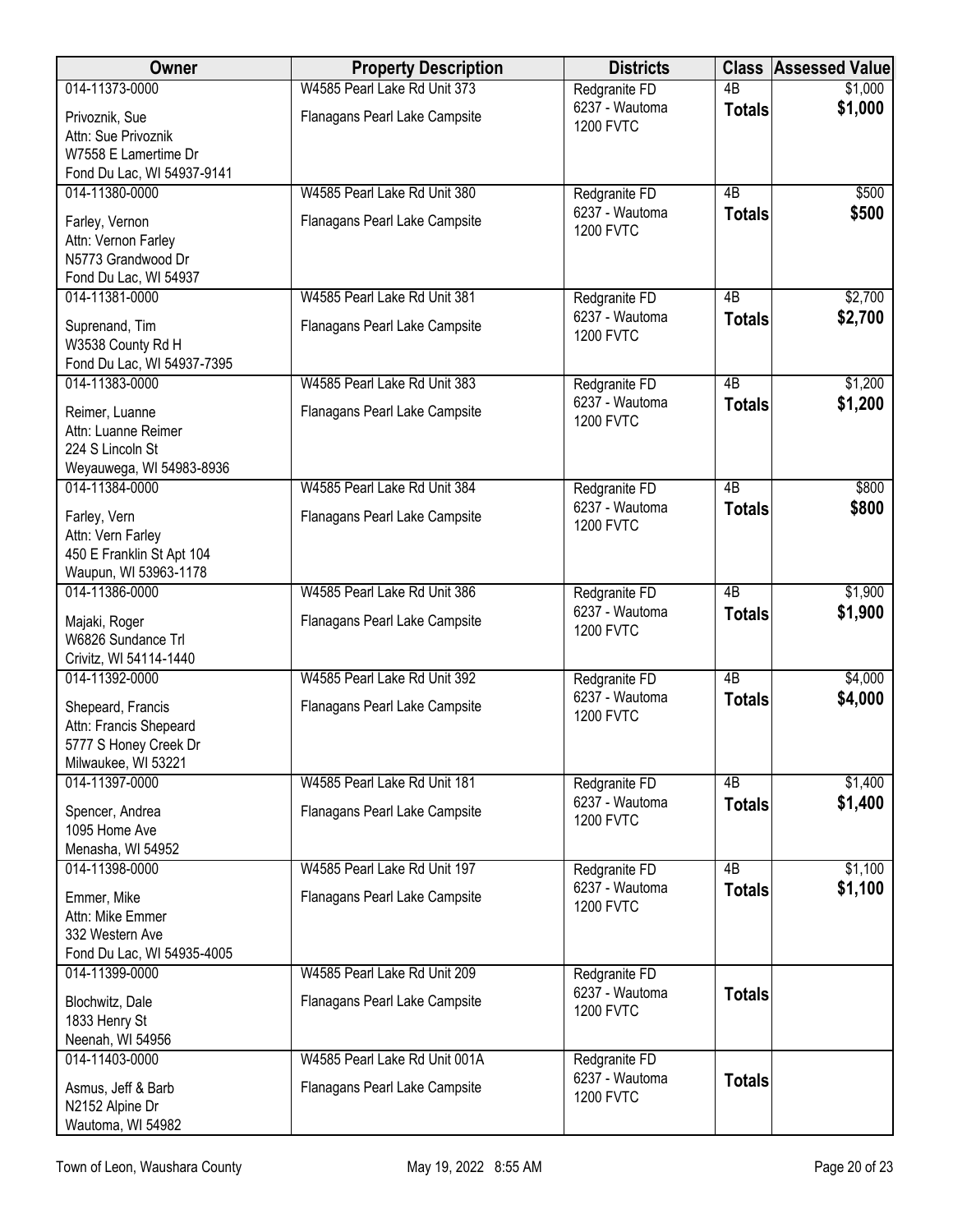| Owner                                                                                 | <b>Property Description</b>   | <b>Districts</b>                   |                 | <b>Class Assessed Value</b> |
|---------------------------------------------------------------------------------------|-------------------------------|------------------------------------|-----------------|-----------------------------|
| 014-11404-0000                                                                        | W4585 Pearl Lake Rd Unit 002  | Redgranite FD                      |                 |                             |
| De Decker, Victoria & Dave<br>4070 S Troy Ave                                         | Flanagans Pearl Lake Campsite | 6237 - Wautoma<br><b>1200 FVTC</b> | <b>Totals</b>   |                             |
| Saint Francis, WI 53235-4853                                                          |                               |                                    |                 |                             |
| 014-11405-0000                                                                        | W4585 Pearl Lake Rd Unit 019  | Redgranite FD                      | $\overline{AB}$ | \$1,500                     |
| Furman, Phillip<br>2030 Crane St<br>Oshkosh, WI 54901-2151                            | Flanagans Pearl Lake Campsite | 6237 - Wautoma<br><b>1200 FVTC</b> | <b>Totals</b>   | \$1,500                     |
| 014-11407-0000                                                                        | W4585 Pearl Lake Rd Unit 259  | Redgranite FD                      | 4B              | \$1,300                     |
| Retzlaff, Michael<br>Attn: Michael Retzlaff<br>219 E Waushara St<br>Berlin, WI 54923  | Flanagans Pearl Lake Campsite | 6237 - Wautoma<br><b>1200 FVTC</b> | <b>Totals</b>   | \$1,300                     |
| 014-11408-0000                                                                        | W4585 Pearl Lake Rd Unit 007  | Redgranite FD                      | 4B              | \$1,200                     |
| Hoekstra, Russell<br>Attn: Russell Hoekstra<br>122 S Bell St<br>Fond Du Lac, WI 54935 | Flanagans Pearl Lake Campsite | 6237 - Wautoma<br><b>1200 FVTC</b> | <b>Totals</b>   | \$1,200                     |
| 014-11409-0000                                                                        | W4585 Pearl Lake Rd Unit 263  | Redgranite FD                      | 4B              | \$1,000                     |
| Ringstad, lan<br>Attn: Ian Ringstad<br>802 Mack Ln<br>DeForest, WI 53532              | Flanagans Pearl Lake Campsite | 6237 - Wautoma<br><b>1200 FVTC</b> | <b>Totals</b>   | \$1,000                     |
| 014-11410-0000                                                                        | W4585 Pearl Lake Rd Unit 385  | Redgranite FD                      | $\overline{AB}$ | \$400                       |
| Farley, Todd<br>612 Illinois Ave<br>North Fond Du Lac, WI 54937-1340                  | Flanagans Pearl Lake Campsite | 6237 - Wautoma<br><b>1200 FVTC</b> | <b>Totals</b>   | \$400                       |
| 014-11411-0000                                                                        | W4585 Pearl Lake Rd Unit 391  | Redgranite FD                      | $\overline{AB}$ | \$4,100                     |
| Nigl, Matthew<br>Attn: Matthew Nigl<br>2012 Roberts Ave<br>Oshkosh, WI 54904-9563     | Flanagans Pearl Lake Campsite | 6237 - Wautoma<br><b>1200 FVTC</b> | <b>Totals</b>   | \$4,100                     |
| 014-11412-0000                                                                        | W4585 Pearl Lake Rd Unit 151  | Redgranite FD                      | 4B              | \$2,200                     |
| JagoDinski, Jeff<br>Attn: Jeff JagoDinski<br>3190 Oregon St<br>Oshkosh, WI 54902-7142 | Flanagans Pearl Lake Campsite | 6237 - Wautoma<br><b>1200 FVTC</b> | <b>Totals</b>   | \$2,200                     |
| 014-11413-0000                                                                        | W4585 Pearl Lake Rd Unit 130B | Redgranite FD                      |                 |                             |
| Hill, Tim & Patsy<br>522 S Clinton St<br>Princeton, WI 54968-8915                     | Flanagans Pearl Lake Campsite | 6237 - Wautoma<br><b>1200 FVTC</b> | <b>Totals</b>   |                             |
| 014-11414-0000                                                                        | W4585 Pearl Lake Rd Unit 166  | Redgranite FD                      | 4B              | \$4,600                     |
| Picard, Jeremy<br>Picard, Stacey<br>215 S Hills Dr<br>Plymouth, WI 53073              | Flanagans Pearl Lake Campsite | 6237 - Wautoma<br><b>1200 FVTC</b> | <b>Totals</b>   | \$4,600                     |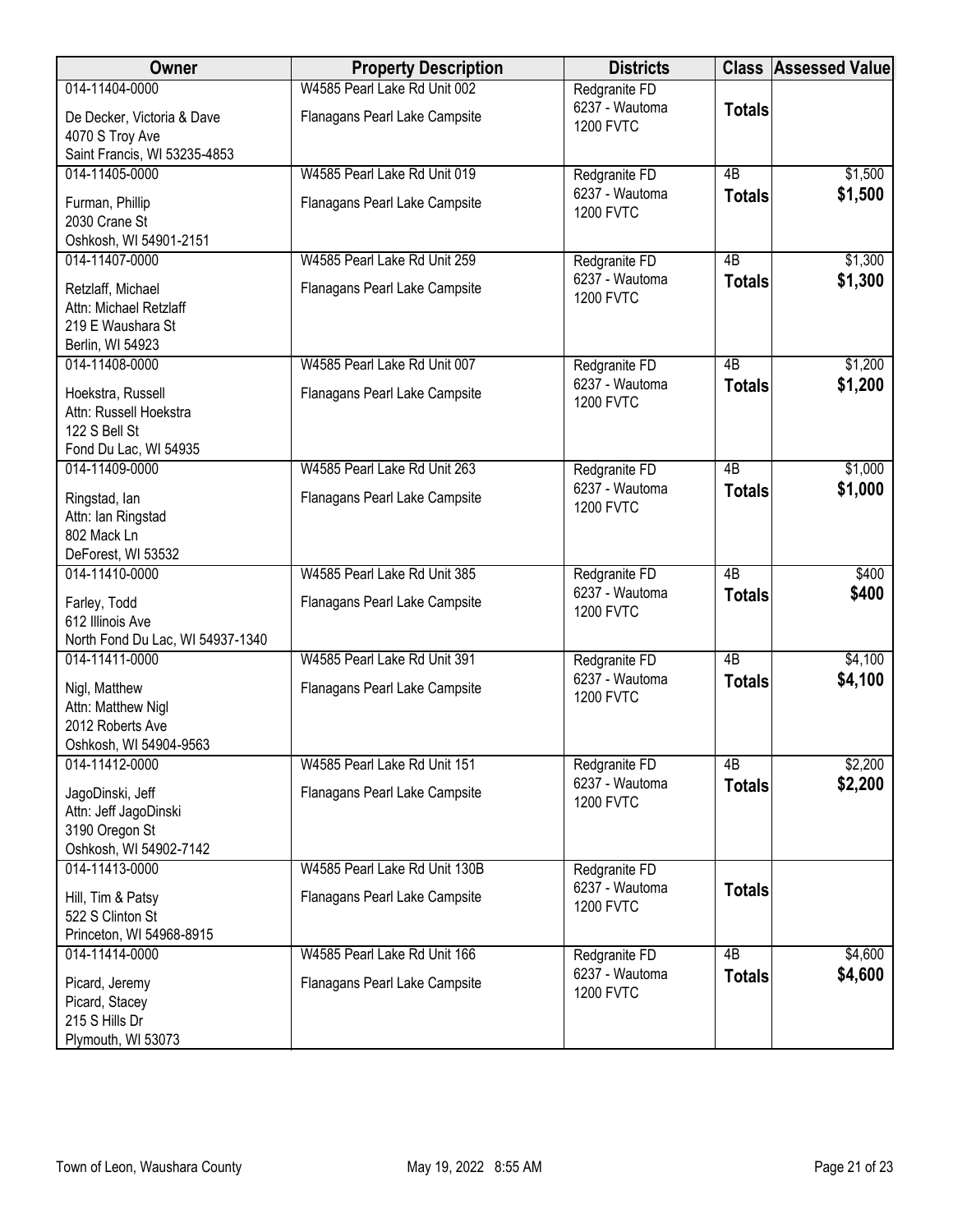| 6237 - Wautoma<br>\$5,400<br><b>Totals</b><br>Craig, Doug<br>Flanagans Pearl Lake Campsite<br><b>1200 FVTC</b><br>Attn: Doug Craig<br>W9099 Cty Rd JJ<br>Wautoma, WI 54982-8357<br>014-11416-0000<br>W4585 Pearl Lake Rd Unit 261<br>4B<br>\$2,300<br>Redgranite FD<br>6237 - Wautoma<br>\$2,300<br><b>Totals</b><br>Galle, David & Shelly<br>Flanagans Pearl Lake Campsite<br><b>1200 FVTC</b><br>Attn: David & Shelly Galle<br>37345 Nicole Ter Lot F-11<br>Avon Park, FL 33825-8913<br>014-11417-0000<br>W4585 Pearl Lake Rd Unit 227<br>4B<br>\$1,800<br>Redgranite FD<br>6237 - Wautoma<br>\$1,800<br><b>Totals</b><br>Brown, Scott<br>Flanagans Pearl Lake Campsite<br><b>1200 FVTC</b><br>PO Box 773<br>Plover, WI 54467-0773<br>014-11418-0000<br>$\overline{AB}$<br>\$3,700<br>W4585 Pearl Lake Rd Unit 315B<br>Redgranite FD<br>6237 - Wautoma<br>\$3,700<br><b>Totals</b><br>Rupp, Sandy<br>Flanagans Pearl Lake Campsite<br><b>1200 FVTC</b><br>Attn: Sandy Rupp<br>520 Tori St<br>Omro, WI 54963<br>\$6,400<br>014-11419-0000<br>W4585 Pearl Lake Rd Unit 250<br>$\overline{AB}$<br>Redgranite FD<br>6237 - Wautoma<br>\$6,400<br><b>Totals</b><br>Vincent, Ron<br>Flanagans Pearl Lake Campsite<br><b>1200 FVTC</b><br>342 Tompkins St<br>Fon Du Lac, WI 54935-4837<br>\$2,300<br>014-11420-0000<br>W4585 Pearl Lake Rd Unit 153<br>Redgranite FD<br>4B<br>6237 - Wautoma<br>\$2,300<br><b>Totals</b><br>Vixmer, David<br>Flanagans Pearl Lake Campsite<br><b>1200 FVTC</b><br>Attn: David Vixmer<br>W2039 County Rd W<br>Mount Calvary, WI 53057-9523<br>014-11421-0000<br>W4585 Pearl Lake Rd Unit 069<br>4B<br>\$2,500<br>Redgranite FD<br>6237 - Wautoma<br>\$2,500<br><b>Totals</b><br>Flanagans Pearl Lake Campsite<br>Losinki, Ken & Kathy<br><b>1200 FVTC</b><br>144 S Johnson St<br>Berlin, WI 54923<br>014-11422-0000<br>W4585 Pearl Lake Rd Unit 202<br>4B<br>\$1,400<br>Redgranite FD<br>6237 - Wautoma<br>\$1,400<br><b>Totals</b><br>Flanagans Pearl Lake Campsite<br>Ramminger, Jason<br><b>1200 FVTC</b><br>345 Stow St<br>Fond Du Lac, WI 54935<br>W4585 Pearl Lake Rd Unit 215A<br>4B<br>\$1,200<br>014-11423-0000<br>Redgranite FD<br>6237 - Wautoma<br>\$1,200<br><b>Totals</b><br>Flanagans Pearl Lake Campsite<br>Larson, Kevin<br><b>1200 FVTC</b><br>Attn: Kevin Larson<br>W13204 Cork St Rd<br>Ripon, WI 54971-9705<br>014-11424-0000<br>W4585 Pearl Lake Rd Unit 315A<br>4B<br>\$1,800<br>Redgranite FD<br>\$1,800<br>6237 - Wautoma<br><b>Totals</b><br>Wiesner, Tom<br>Flanagans Pearl Lake Campsite<br><b>1200 FVTC</b><br>Attn: Tom Wiesner<br>144 Manor Hill<br>Eden, WI 53019<br>014-11425-0000<br>W4585 Pearl Lake Rd Unit 313<br>4B<br>\$2,000<br>Redgranite FD<br>6237 - Wautoma<br>\$2,000<br><b>Totals</b><br>Klatt, Kim<br>Flanagans Pearl Lake Campsite<br><b>1200 FVTC</b><br>W6812 Blue Heron Blvd | Owner                      | <b>Property Description</b>  | <b>Districts</b> | <b>Class</b>    | <b>Assessed Value</b> |
|-----------------------------------------------------------------------------------------------------------------------------------------------------------------------------------------------------------------------------------------------------------------------------------------------------------------------------------------------------------------------------------------------------------------------------------------------------------------------------------------------------------------------------------------------------------------------------------------------------------------------------------------------------------------------------------------------------------------------------------------------------------------------------------------------------------------------------------------------------------------------------------------------------------------------------------------------------------------------------------------------------------------------------------------------------------------------------------------------------------------------------------------------------------------------------------------------------------------------------------------------------------------------------------------------------------------------------------------------------------------------------------------------------------------------------------------------------------------------------------------------------------------------------------------------------------------------------------------------------------------------------------------------------------------------------------------------------------------------------------------------------------------------------------------------------------------------------------------------------------------------------------------------------------------------------------------------------------------------------------------------------------------------------------------------------------------------------------------------------------------------------------------------------------------------------------------------------------------------------------------------------------------------------------------------------------------------------------------------------------------------------------------------------------------------------------------------------------------------------------------------------------------------------------------------------------------------------------------------------------------------------------------------------------------------------------------------------------------------------------------------------------------------------------------------------------------------------------------------------------|----------------------------|------------------------------|------------------|-----------------|-----------------------|
|                                                                                                                                                                                                                                                                                                                                                                                                                                                                                                                                                                                                                                                                                                                                                                                                                                                                                                                                                                                                                                                                                                                                                                                                                                                                                                                                                                                                                                                                                                                                                                                                                                                                                                                                                                                                                                                                                                                                                                                                                                                                                                                                                                                                                                                                                                                                                                                                                                                                                                                                                                                                                                                                                                                                                                                                                                                           | 014-11415-0000             | W4585 Pearl Lake Rd Unit 230 | Redgranite FD    | $\overline{AB}$ | \$5,400               |
|                                                                                                                                                                                                                                                                                                                                                                                                                                                                                                                                                                                                                                                                                                                                                                                                                                                                                                                                                                                                                                                                                                                                                                                                                                                                                                                                                                                                                                                                                                                                                                                                                                                                                                                                                                                                                                                                                                                                                                                                                                                                                                                                                                                                                                                                                                                                                                                                                                                                                                                                                                                                                                                                                                                                                                                                                                                           |                            |                              |                  |                 |                       |
|                                                                                                                                                                                                                                                                                                                                                                                                                                                                                                                                                                                                                                                                                                                                                                                                                                                                                                                                                                                                                                                                                                                                                                                                                                                                                                                                                                                                                                                                                                                                                                                                                                                                                                                                                                                                                                                                                                                                                                                                                                                                                                                                                                                                                                                                                                                                                                                                                                                                                                                                                                                                                                                                                                                                                                                                                                                           |                            |                              |                  |                 |                       |
|                                                                                                                                                                                                                                                                                                                                                                                                                                                                                                                                                                                                                                                                                                                                                                                                                                                                                                                                                                                                                                                                                                                                                                                                                                                                                                                                                                                                                                                                                                                                                                                                                                                                                                                                                                                                                                                                                                                                                                                                                                                                                                                                                                                                                                                                                                                                                                                                                                                                                                                                                                                                                                                                                                                                                                                                                                                           |                            |                              |                  |                 |                       |
|                                                                                                                                                                                                                                                                                                                                                                                                                                                                                                                                                                                                                                                                                                                                                                                                                                                                                                                                                                                                                                                                                                                                                                                                                                                                                                                                                                                                                                                                                                                                                                                                                                                                                                                                                                                                                                                                                                                                                                                                                                                                                                                                                                                                                                                                                                                                                                                                                                                                                                                                                                                                                                                                                                                                                                                                                                                           |                            |                              |                  |                 |                       |
|                                                                                                                                                                                                                                                                                                                                                                                                                                                                                                                                                                                                                                                                                                                                                                                                                                                                                                                                                                                                                                                                                                                                                                                                                                                                                                                                                                                                                                                                                                                                                                                                                                                                                                                                                                                                                                                                                                                                                                                                                                                                                                                                                                                                                                                                                                                                                                                                                                                                                                                                                                                                                                                                                                                                                                                                                                                           |                            |                              |                  |                 |                       |
|                                                                                                                                                                                                                                                                                                                                                                                                                                                                                                                                                                                                                                                                                                                                                                                                                                                                                                                                                                                                                                                                                                                                                                                                                                                                                                                                                                                                                                                                                                                                                                                                                                                                                                                                                                                                                                                                                                                                                                                                                                                                                                                                                                                                                                                                                                                                                                                                                                                                                                                                                                                                                                                                                                                                                                                                                                                           |                            |                              |                  |                 |                       |
|                                                                                                                                                                                                                                                                                                                                                                                                                                                                                                                                                                                                                                                                                                                                                                                                                                                                                                                                                                                                                                                                                                                                                                                                                                                                                                                                                                                                                                                                                                                                                                                                                                                                                                                                                                                                                                                                                                                                                                                                                                                                                                                                                                                                                                                                                                                                                                                                                                                                                                                                                                                                                                                                                                                                                                                                                                                           |                            |                              |                  |                 |                       |
|                                                                                                                                                                                                                                                                                                                                                                                                                                                                                                                                                                                                                                                                                                                                                                                                                                                                                                                                                                                                                                                                                                                                                                                                                                                                                                                                                                                                                                                                                                                                                                                                                                                                                                                                                                                                                                                                                                                                                                                                                                                                                                                                                                                                                                                                                                                                                                                                                                                                                                                                                                                                                                                                                                                                                                                                                                                           |                            |                              |                  |                 |                       |
|                                                                                                                                                                                                                                                                                                                                                                                                                                                                                                                                                                                                                                                                                                                                                                                                                                                                                                                                                                                                                                                                                                                                                                                                                                                                                                                                                                                                                                                                                                                                                                                                                                                                                                                                                                                                                                                                                                                                                                                                                                                                                                                                                                                                                                                                                                                                                                                                                                                                                                                                                                                                                                                                                                                                                                                                                                                           |                            |                              |                  |                 |                       |
|                                                                                                                                                                                                                                                                                                                                                                                                                                                                                                                                                                                                                                                                                                                                                                                                                                                                                                                                                                                                                                                                                                                                                                                                                                                                                                                                                                                                                                                                                                                                                                                                                                                                                                                                                                                                                                                                                                                                                                                                                                                                                                                                                                                                                                                                                                                                                                                                                                                                                                                                                                                                                                                                                                                                                                                                                                                           |                            |                              |                  |                 |                       |
|                                                                                                                                                                                                                                                                                                                                                                                                                                                                                                                                                                                                                                                                                                                                                                                                                                                                                                                                                                                                                                                                                                                                                                                                                                                                                                                                                                                                                                                                                                                                                                                                                                                                                                                                                                                                                                                                                                                                                                                                                                                                                                                                                                                                                                                                                                                                                                                                                                                                                                                                                                                                                                                                                                                                                                                                                                                           |                            |                              |                  |                 |                       |
|                                                                                                                                                                                                                                                                                                                                                                                                                                                                                                                                                                                                                                                                                                                                                                                                                                                                                                                                                                                                                                                                                                                                                                                                                                                                                                                                                                                                                                                                                                                                                                                                                                                                                                                                                                                                                                                                                                                                                                                                                                                                                                                                                                                                                                                                                                                                                                                                                                                                                                                                                                                                                                                                                                                                                                                                                                                           |                            |                              |                  |                 |                       |
|                                                                                                                                                                                                                                                                                                                                                                                                                                                                                                                                                                                                                                                                                                                                                                                                                                                                                                                                                                                                                                                                                                                                                                                                                                                                                                                                                                                                                                                                                                                                                                                                                                                                                                                                                                                                                                                                                                                                                                                                                                                                                                                                                                                                                                                                                                                                                                                                                                                                                                                                                                                                                                                                                                                                                                                                                                                           |                            |                              |                  |                 |                       |
|                                                                                                                                                                                                                                                                                                                                                                                                                                                                                                                                                                                                                                                                                                                                                                                                                                                                                                                                                                                                                                                                                                                                                                                                                                                                                                                                                                                                                                                                                                                                                                                                                                                                                                                                                                                                                                                                                                                                                                                                                                                                                                                                                                                                                                                                                                                                                                                                                                                                                                                                                                                                                                                                                                                                                                                                                                                           |                            |                              |                  |                 |                       |
|                                                                                                                                                                                                                                                                                                                                                                                                                                                                                                                                                                                                                                                                                                                                                                                                                                                                                                                                                                                                                                                                                                                                                                                                                                                                                                                                                                                                                                                                                                                                                                                                                                                                                                                                                                                                                                                                                                                                                                                                                                                                                                                                                                                                                                                                                                                                                                                                                                                                                                                                                                                                                                                                                                                                                                                                                                                           |                            |                              |                  |                 |                       |
|                                                                                                                                                                                                                                                                                                                                                                                                                                                                                                                                                                                                                                                                                                                                                                                                                                                                                                                                                                                                                                                                                                                                                                                                                                                                                                                                                                                                                                                                                                                                                                                                                                                                                                                                                                                                                                                                                                                                                                                                                                                                                                                                                                                                                                                                                                                                                                                                                                                                                                                                                                                                                                                                                                                                                                                                                                                           |                            |                              |                  |                 |                       |
|                                                                                                                                                                                                                                                                                                                                                                                                                                                                                                                                                                                                                                                                                                                                                                                                                                                                                                                                                                                                                                                                                                                                                                                                                                                                                                                                                                                                                                                                                                                                                                                                                                                                                                                                                                                                                                                                                                                                                                                                                                                                                                                                                                                                                                                                                                                                                                                                                                                                                                                                                                                                                                                                                                                                                                                                                                                           |                            |                              |                  |                 |                       |
|                                                                                                                                                                                                                                                                                                                                                                                                                                                                                                                                                                                                                                                                                                                                                                                                                                                                                                                                                                                                                                                                                                                                                                                                                                                                                                                                                                                                                                                                                                                                                                                                                                                                                                                                                                                                                                                                                                                                                                                                                                                                                                                                                                                                                                                                                                                                                                                                                                                                                                                                                                                                                                                                                                                                                                                                                                                           |                            |                              |                  |                 |                       |
|                                                                                                                                                                                                                                                                                                                                                                                                                                                                                                                                                                                                                                                                                                                                                                                                                                                                                                                                                                                                                                                                                                                                                                                                                                                                                                                                                                                                                                                                                                                                                                                                                                                                                                                                                                                                                                                                                                                                                                                                                                                                                                                                                                                                                                                                                                                                                                                                                                                                                                                                                                                                                                                                                                                                                                                                                                                           |                            |                              |                  |                 |                       |
|                                                                                                                                                                                                                                                                                                                                                                                                                                                                                                                                                                                                                                                                                                                                                                                                                                                                                                                                                                                                                                                                                                                                                                                                                                                                                                                                                                                                                                                                                                                                                                                                                                                                                                                                                                                                                                                                                                                                                                                                                                                                                                                                                                                                                                                                                                                                                                                                                                                                                                                                                                                                                                                                                                                                                                                                                                                           |                            |                              |                  |                 |                       |
|                                                                                                                                                                                                                                                                                                                                                                                                                                                                                                                                                                                                                                                                                                                                                                                                                                                                                                                                                                                                                                                                                                                                                                                                                                                                                                                                                                                                                                                                                                                                                                                                                                                                                                                                                                                                                                                                                                                                                                                                                                                                                                                                                                                                                                                                                                                                                                                                                                                                                                                                                                                                                                                                                                                                                                                                                                                           |                            |                              |                  |                 |                       |
|                                                                                                                                                                                                                                                                                                                                                                                                                                                                                                                                                                                                                                                                                                                                                                                                                                                                                                                                                                                                                                                                                                                                                                                                                                                                                                                                                                                                                                                                                                                                                                                                                                                                                                                                                                                                                                                                                                                                                                                                                                                                                                                                                                                                                                                                                                                                                                                                                                                                                                                                                                                                                                                                                                                                                                                                                                                           |                            |                              |                  |                 |                       |
|                                                                                                                                                                                                                                                                                                                                                                                                                                                                                                                                                                                                                                                                                                                                                                                                                                                                                                                                                                                                                                                                                                                                                                                                                                                                                                                                                                                                                                                                                                                                                                                                                                                                                                                                                                                                                                                                                                                                                                                                                                                                                                                                                                                                                                                                                                                                                                                                                                                                                                                                                                                                                                                                                                                                                                                                                                                           |                            |                              |                  |                 |                       |
|                                                                                                                                                                                                                                                                                                                                                                                                                                                                                                                                                                                                                                                                                                                                                                                                                                                                                                                                                                                                                                                                                                                                                                                                                                                                                                                                                                                                                                                                                                                                                                                                                                                                                                                                                                                                                                                                                                                                                                                                                                                                                                                                                                                                                                                                                                                                                                                                                                                                                                                                                                                                                                                                                                                                                                                                                                                           |                            |                              |                  |                 |                       |
|                                                                                                                                                                                                                                                                                                                                                                                                                                                                                                                                                                                                                                                                                                                                                                                                                                                                                                                                                                                                                                                                                                                                                                                                                                                                                                                                                                                                                                                                                                                                                                                                                                                                                                                                                                                                                                                                                                                                                                                                                                                                                                                                                                                                                                                                                                                                                                                                                                                                                                                                                                                                                                                                                                                                                                                                                                                           |                            |                              |                  |                 |                       |
|                                                                                                                                                                                                                                                                                                                                                                                                                                                                                                                                                                                                                                                                                                                                                                                                                                                                                                                                                                                                                                                                                                                                                                                                                                                                                                                                                                                                                                                                                                                                                                                                                                                                                                                                                                                                                                                                                                                                                                                                                                                                                                                                                                                                                                                                                                                                                                                                                                                                                                                                                                                                                                                                                                                                                                                                                                                           |                            |                              |                  |                 |                       |
|                                                                                                                                                                                                                                                                                                                                                                                                                                                                                                                                                                                                                                                                                                                                                                                                                                                                                                                                                                                                                                                                                                                                                                                                                                                                                                                                                                                                                                                                                                                                                                                                                                                                                                                                                                                                                                                                                                                                                                                                                                                                                                                                                                                                                                                                                                                                                                                                                                                                                                                                                                                                                                                                                                                                                                                                                                                           |                            |                              |                  |                 |                       |
|                                                                                                                                                                                                                                                                                                                                                                                                                                                                                                                                                                                                                                                                                                                                                                                                                                                                                                                                                                                                                                                                                                                                                                                                                                                                                                                                                                                                                                                                                                                                                                                                                                                                                                                                                                                                                                                                                                                                                                                                                                                                                                                                                                                                                                                                                                                                                                                                                                                                                                                                                                                                                                                                                                                                                                                                                                                           |                            |                              |                  |                 |                       |
|                                                                                                                                                                                                                                                                                                                                                                                                                                                                                                                                                                                                                                                                                                                                                                                                                                                                                                                                                                                                                                                                                                                                                                                                                                                                                                                                                                                                                                                                                                                                                                                                                                                                                                                                                                                                                                                                                                                                                                                                                                                                                                                                                                                                                                                                                                                                                                                                                                                                                                                                                                                                                                                                                                                                                                                                                                                           |                            |                              |                  |                 |                       |
|                                                                                                                                                                                                                                                                                                                                                                                                                                                                                                                                                                                                                                                                                                                                                                                                                                                                                                                                                                                                                                                                                                                                                                                                                                                                                                                                                                                                                                                                                                                                                                                                                                                                                                                                                                                                                                                                                                                                                                                                                                                                                                                                                                                                                                                                                                                                                                                                                                                                                                                                                                                                                                                                                                                                                                                                                                                           |                            |                              |                  |                 |                       |
|                                                                                                                                                                                                                                                                                                                                                                                                                                                                                                                                                                                                                                                                                                                                                                                                                                                                                                                                                                                                                                                                                                                                                                                                                                                                                                                                                                                                                                                                                                                                                                                                                                                                                                                                                                                                                                                                                                                                                                                                                                                                                                                                                                                                                                                                                                                                                                                                                                                                                                                                                                                                                                                                                                                                                                                                                                                           |                            |                              |                  |                 |                       |
|                                                                                                                                                                                                                                                                                                                                                                                                                                                                                                                                                                                                                                                                                                                                                                                                                                                                                                                                                                                                                                                                                                                                                                                                                                                                                                                                                                                                                                                                                                                                                                                                                                                                                                                                                                                                                                                                                                                                                                                                                                                                                                                                                                                                                                                                                                                                                                                                                                                                                                                                                                                                                                                                                                                                                                                                                                                           |                            |                              |                  |                 |                       |
|                                                                                                                                                                                                                                                                                                                                                                                                                                                                                                                                                                                                                                                                                                                                                                                                                                                                                                                                                                                                                                                                                                                                                                                                                                                                                                                                                                                                                                                                                                                                                                                                                                                                                                                                                                                                                                                                                                                                                                                                                                                                                                                                                                                                                                                                                                                                                                                                                                                                                                                                                                                                                                                                                                                                                                                                                                                           |                            |                              |                  |                 |                       |
|                                                                                                                                                                                                                                                                                                                                                                                                                                                                                                                                                                                                                                                                                                                                                                                                                                                                                                                                                                                                                                                                                                                                                                                                                                                                                                                                                                                                                                                                                                                                                                                                                                                                                                                                                                                                                                                                                                                                                                                                                                                                                                                                                                                                                                                                                                                                                                                                                                                                                                                                                                                                                                                                                                                                                                                                                                                           |                            |                              |                  |                 |                       |
|                                                                                                                                                                                                                                                                                                                                                                                                                                                                                                                                                                                                                                                                                                                                                                                                                                                                                                                                                                                                                                                                                                                                                                                                                                                                                                                                                                                                                                                                                                                                                                                                                                                                                                                                                                                                                                                                                                                                                                                                                                                                                                                                                                                                                                                                                                                                                                                                                                                                                                                                                                                                                                                                                                                                                                                                                                                           |                            |                              |                  |                 |                       |
|                                                                                                                                                                                                                                                                                                                                                                                                                                                                                                                                                                                                                                                                                                                                                                                                                                                                                                                                                                                                                                                                                                                                                                                                                                                                                                                                                                                                                                                                                                                                                                                                                                                                                                                                                                                                                                                                                                                                                                                                                                                                                                                                                                                                                                                                                                                                                                                                                                                                                                                                                                                                                                                                                                                                                                                                                                                           |                            |                              |                  |                 |                       |
|                                                                                                                                                                                                                                                                                                                                                                                                                                                                                                                                                                                                                                                                                                                                                                                                                                                                                                                                                                                                                                                                                                                                                                                                                                                                                                                                                                                                                                                                                                                                                                                                                                                                                                                                                                                                                                                                                                                                                                                                                                                                                                                                                                                                                                                                                                                                                                                                                                                                                                                                                                                                                                                                                                                                                                                                                                                           |                            |                              |                  |                 |                       |
|                                                                                                                                                                                                                                                                                                                                                                                                                                                                                                                                                                                                                                                                                                                                                                                                                                                                                                                                                                                                                                                                                                                                                                                                                                                                                                                                                                                                                                                                                                                                                                                                                                                                                                                                                                                                                                                                                                                                                                                                                                                                                                                                                                                                                                                                                                                                                                                                                                                                                                                                                                                                                                                                                                                                                                                                                                                           |                            |                              |                  |                 |                       |
|                                                                                                                                                                                                                                                                                                                                                                                                                                                                                                                                                                                                                                                                                                                                                                                                                                                                                                                                                                                                                                                                                                                                                                                                                                                                                                                                                                                                                                                                                                                                                                                                                                                                                                                                                                                                                                                                                                                                                                                                                                                                                                                                                                                                                                                                                                                                                                                                                                                                                                                                                                                                                                                                                                                                                                                                                                                           |                            |                              |                  |                 |                       |
|                                                                                                                                                                                                                                                                                                                                                                                                                                                                                                                                                                                                                                                                                                                                                                                                                                                                                                                                                                                                                                                                                                                                                                                                                                                                                                                                                                                                                                                                                                                                                                                                                                                                                                                                                                                                                                                                                                                                                                                                                                                                                                                                                                                                                                                                                                                                                                                                                                                                                                                                                                                                                                                                                                                                                                                                                                                           |                            |                              |                  |                 |                       |
|                                                                                                                                                                                                                                                                                                                                                                                                                                                                                                                                                                                                                                                                                                                                                                                                                                                                                                                                                                                                                                                                                                                                                                                                                                                                                                                                                                                                                                                                                                                                                                                                                                                                                                                                                                                                                                                                                                                                                                                                                                                                                                                                                                                                                                                                                                                                                                                                                                                                                                                                                                                                                                                                                                                                                                                                                                                           |                            |                              |                  |                 |                       |
|                                                                                                                                                                                                                                                                                                                                                                                                                                                                                                                                                                                                                                                                                                                                                                                                                                                                                                                                                                                                                                                                                                                                                                                                                                                                                                                                                                                                                                                                                                                                                                                                                                                                                                                                                                                                                                                                                                                                                                                                                                                                                                                                                                                                                                                                                                                                                                                                                                                                                                                                                                                                                                                                                                                                                                                                                                                           |                            |                              |                  |                 |                       |
|                                                                                                                                                                                                                                                                                                                                                                                                                                                                                                                                                                                                                                                                                                                                                                                                                                                                                                                                                                                                                                                                                                                                                                                                                                                                                                                                                                                                                                                                                                                                                                                                                                                                                                                                                                                                                                                                                                                                                                                                                                                                                                                                                                                                                                                                                                                                                                                                                                                                                                                                                                                                                                                                                                                                                                                                                                                           |                            |                              |                  |                 |                       |
|                                                                                                                                                                                                                                                                                                                                                                                                                                                                                                                                                                                                                                                                                                                                                                                                                                                                                                                                                                                                                                                                                                                                                                                                                                                                                                                                                                                                                                                                                                                                                                                                                                                                                                                                                                                                                                                                                                                                                                                                                                                                                                                                                                                                                                                                                                                                                                                                                                                                                                                                                                                                                                                                                                                                                                                                                                                           |                            |                              |                  |                 |                       |
|                                                                                                                                                                                                                                                                                                                                                                                                                                                                                                                                                                                                                                                                                                                                                                                                                                                                                                                                                                                                                                                                                                                                                                                                                                                                                                                                                                                                                                                                                                                                                                                                                                                                                                                                                                                                                                                                                                                                                                                                                                                                                                                                                                                                                                                                                                                                                                                                                                                                                                                                                                                                                                                                                                                                                                                                                                                           |                            |                              |                  |                 |                       |
|                                                                                                                                                                                                                                                                                                                                                                                                                                                                                                                                                                                                                                                                                                                                                                                                                                                                                                                                                                                                                                                                                                                                                                                                                                                                                                                                                                                                                                                                                                                                                                                                                                                                                                                                                                                                                                                                                                                                                                                                                                                                                                                                                                                                                                                                                                                                                                                                                                                                                                                                                                                                                                                                                                                                                                                                                                                           | Fond Du Lac, WI 54937-2061 |                              |                  |                 |                       |